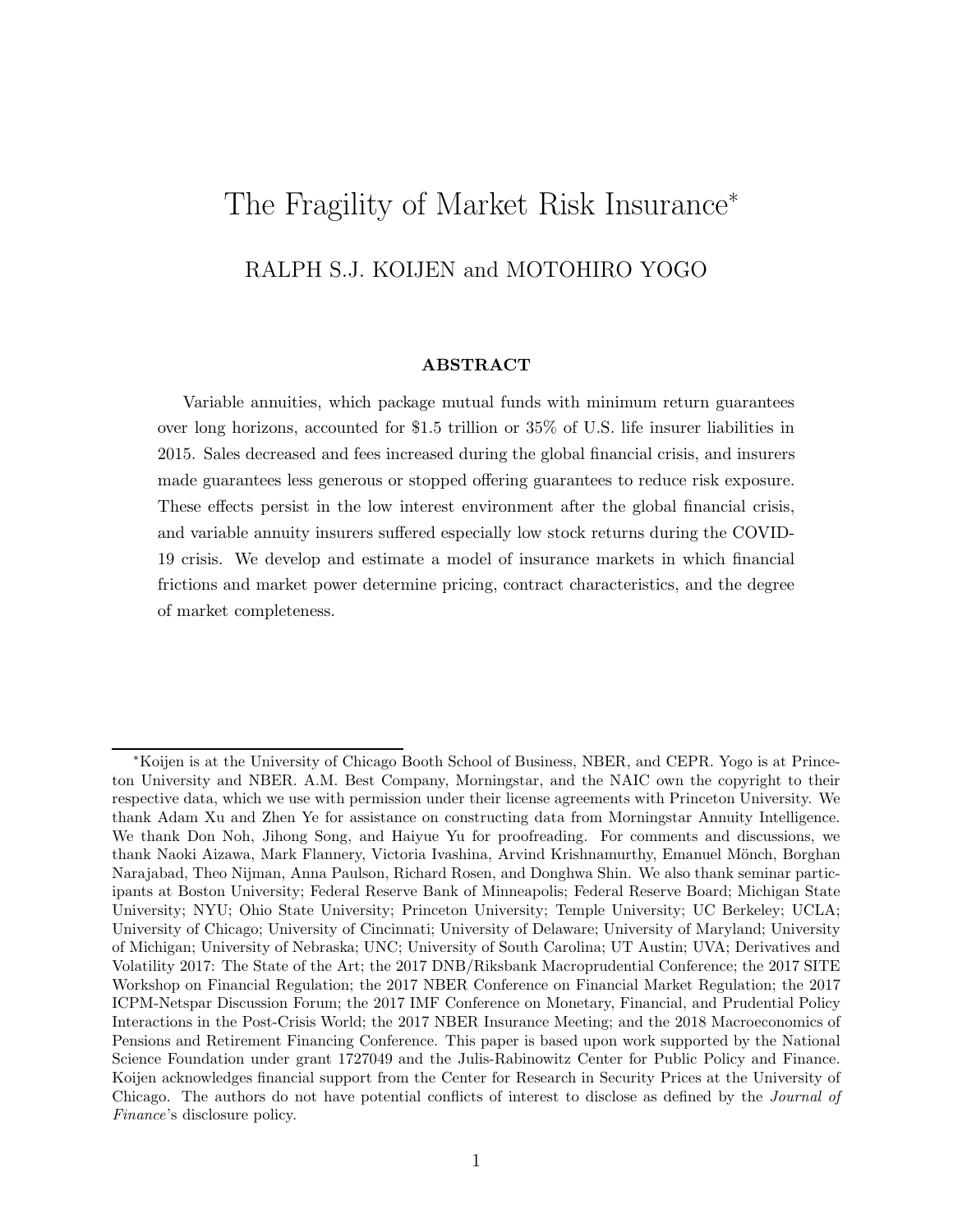The traditional role of life insurers is to insure idiosyncratic risk through products like life annuities, life insurance, and health insurance. With the secular decline of defined benefit pension plans and Social Security around the world, life insurers are increasingly taking on the role of insuring market risk through minimum return guarantees. In the U.S., life insurers sell retail financial products called variable annuities that package mutual funds with minimum return guarantees over long horizons. Variable annuities have grown to be the largest category of life insurer liabilities, larger than traditional annuities and life insurance, and accounted for \$1.5 trillion or 35% of U.S. life insurer liabilities in 2015. Variable annuities also represent an important share of the mutual fund sector because the underlying investments are mutual funds.

The large size of the variable annuity market reflects its importance for household welfare. In theory, minimum return guarantees could facilitate efficient risk sharing across heterogeneous agents (Dumas (1989), Chan and Kogan (2002)) or overlapping generations (Allen and Gale (1997), Ball and Mankiw (2007)). Investors cannot easily replicate minimum return guarantees because traded options have shorter maturity and model uncertainty exposes investors to basis risk in a dynamic hedging program. Therefore, insurers complete a missing market for long-maturity options by offering minimum return guarantees over long horizons.

From the insurers' perspective, minimum return guarantees are difficult to price and hedge because traded options have shorter maturities. Imperfect hedging leads to risk mismatch that stresses risk-based capital when the valuation of existing liabilities increases with a falling stock market, falling interest rates, or rising volatility. During the global financial crisis, many insurers including Aegon, Allianz, AXA, Delaware Life, John Hancock, and Voya suffered large increases in variable annuity reserves ranging from 27% to 125% of total equity. Hartford was bailed out by the Troubled Asset Relief Program in June 2009 because of significant losses on their variable annuity business.<sup>1</sup> Risk mismatch between general account assets and minimum return guarantees leads to negative duration and negative convexity for the overall balance sheet and poses a challenge for insurers in the low interest environment after the global financial crisis. As a consequence, the stock returns of U.S. life insurers have significant negative exposure to long-term bond returns after the global financial crisis (Hartley, Paulson, and Rosen (2017)).

The COVID-19 crisis has again exposed the fragility of variable annuity insurers, which suffered among the lowest stock returns in the overall financial sector that includes banking. We compare the drawdown, which is the maximum fall in the cumulative stock return, from

<sup>1</sup>Other examples of risk mismatch due to minimum return guarantees include the financial distress of Japanese life insurers in the 1990s (Kashyap (2002)) and the failure of Equitable Life in 2000 (Roberts  $(2012)$ ).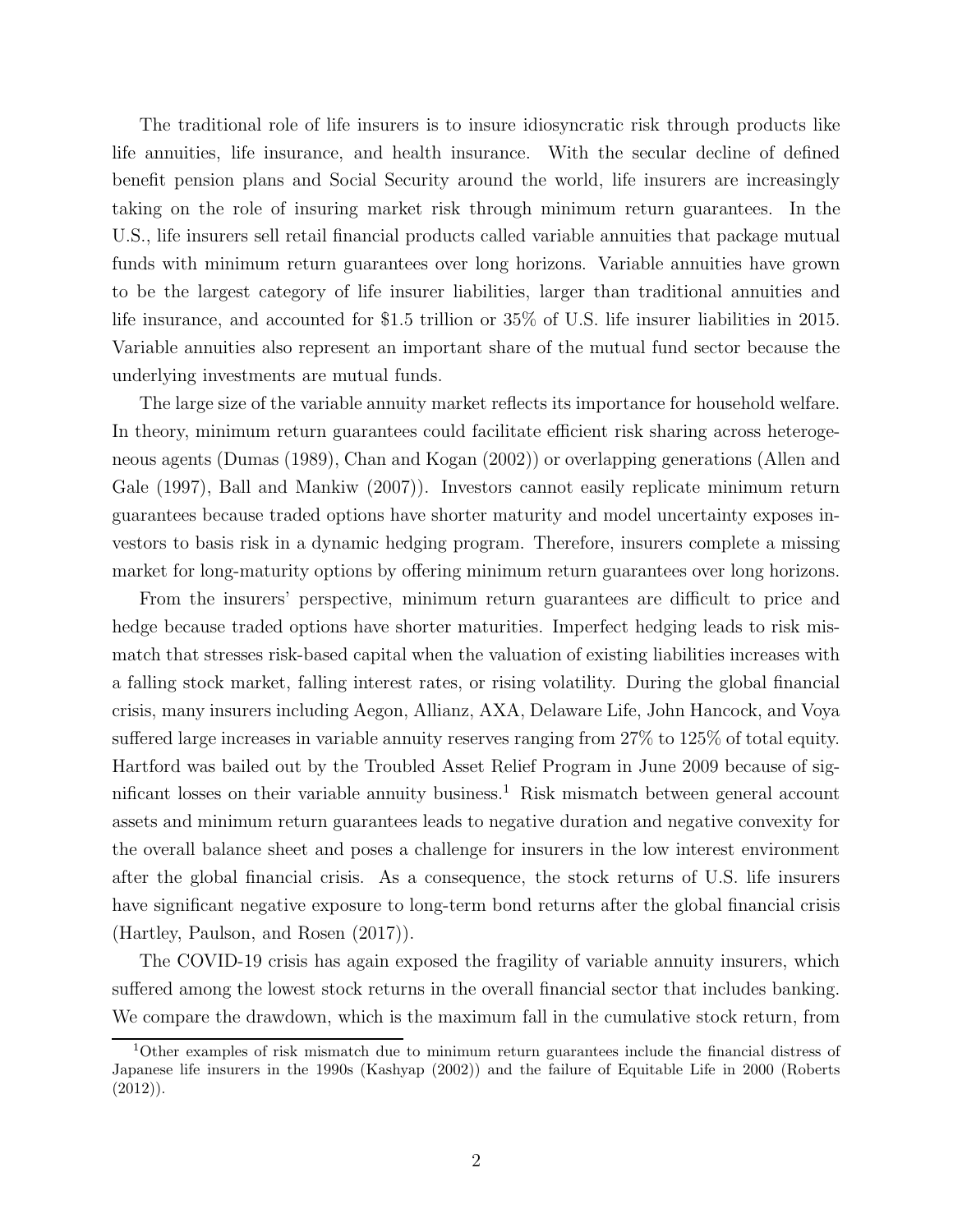January 2 to April 2, 2020. The drawdown on a value-weighted portfolio of U.S. variable annuity insurers was −51% during this period. AIG, Brighthouse Financial, and Lincoln National suffered the largest drawdowns exceeding −65%. The drawdown on variable annuity insurers was substantially larger than −34% for the S&P 500 index and −43% for the subset of financial sector stocks in the S&P 500 index. The drawdown on the airline industry was −62% to put the pain of variable annuity insurers into perspective.

Given their size and potential risk, variable annuities are an essential piece of the puzzle for understanding the insurance sector more broadly. To this end, we construct a new and comprehensive panel data set on the variable annuity market at the contract level. The data contain quarterly sales, fees, and contract characteristics from 1999:1 (first quarter) to 2015:4 (fourth quarter). We combine these data with the insurers' annual financial statements from 2005 to 2015, which contain information about the value of variable annuity liabilities and the share of these liabilities that are reinsured. The data provide a detailed account of how the variable annuity market has evolved over time as the changing valuation and risk exposure of existing liabilities affected the insurers' financial strength.

Quarterly sales of variable annuities grew robustly from \$22 billion in 2005:1 to \$41 billion in 2007:4 and subsequently decreased to \$27 billion in 2009:2. At the same time, the average annual fee on contracts with minimum return guarantees increased from 2.04% of account value in 2007:4 to 2.38% in 2009:2, suggesting an important role for a supply shock. After the global financial crisis, insurers made the minimum return guarantees less generous or stopped offering guarantees to reduce risk exposure. The share of contracts with minimum return guarantees decreased from  $36\%$  in  $2007.4$  to  $20\%$  in  $2011.4$ . In the cross section of insurers, sales decreased more for insurers that suffered larger increases in the valuation of existing liabilities. These insurers moved their variable annuity reserves off balance sheet through reinsurance, consistent with the importance of a risk-based capital constraint (Koijen and Yogo (2016)).

To interpret this evidence, we develop a model of insurance markets in which financial frictions and market power are important determinants of pricing, contract characteristics, and the degree of market completeness. Insurers compete in an oligopolistic market by setting the fee and the rollup rate, which is a key contract characteristic that is equivalent to the strike price of a put option. Required capital increases in the rollup rate because of a risk-based capital or an economic risk constraint. An adverse shock to the valuation of existing liabilities increases the shadow cost of capital and drives up the marginal cost of issuing contracts. The insurer not only raises the fee but lowers the rollup rate to reduce risk exposure. When the shadow cost of capital is sufficiently high, the insurer stops offering minimum return guarantees to avoid additional risk exposure.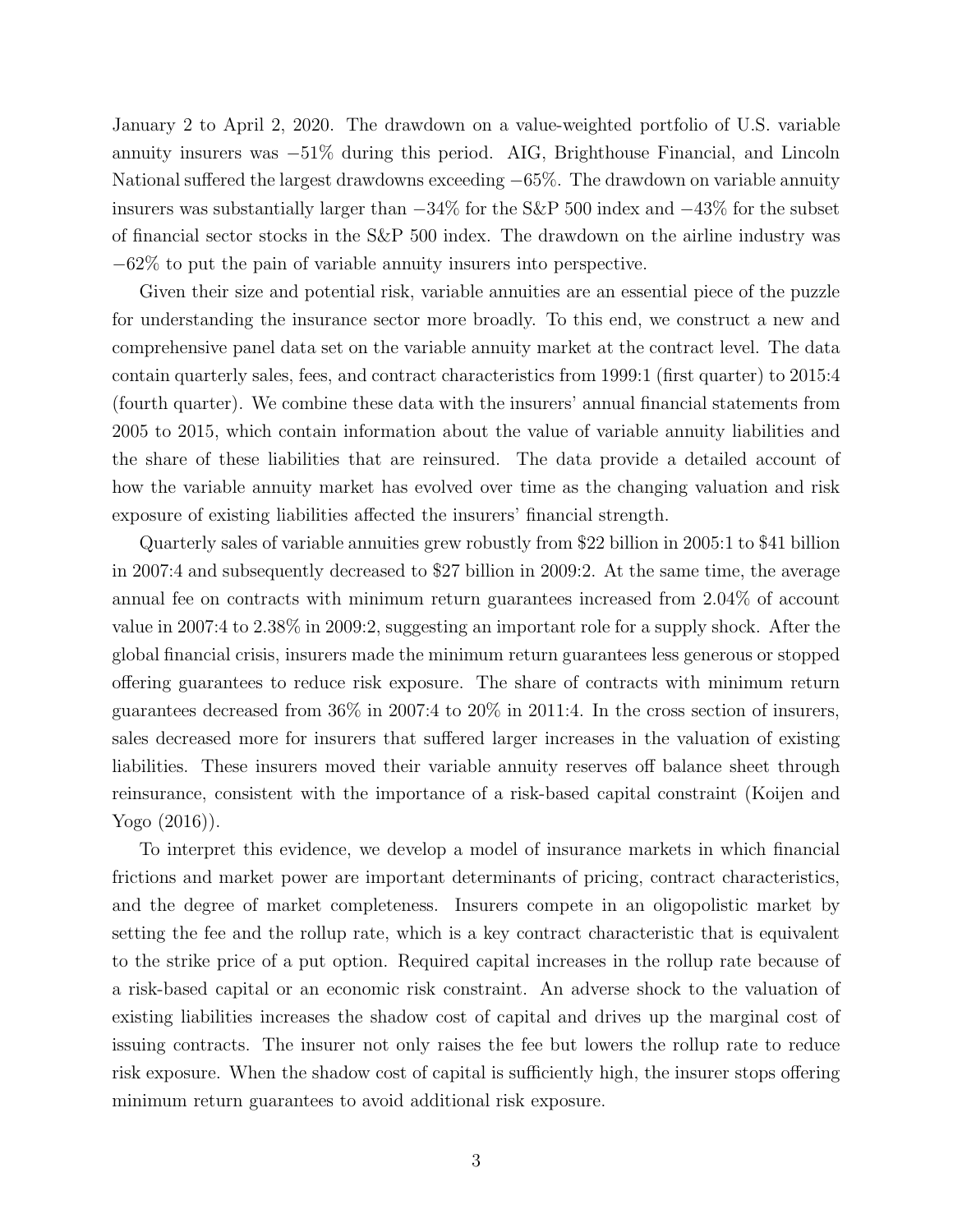Variable annuity demand could depend on factors other than the fee and the rollup rate. They include the attractiveness (such as a tax advantage) of variable annuities relative to other savings products, the menu of options within contracts, and insurer characteristics that capture reputation in the retail market. We model these factors through a differentiated product demand system for the variable annuity market, which implies estimates of demand elasticities to the fee and the rollup rate. The demand elasticity to the fee decreased after the global financial crisis, while the demand elasticity to the rollup rate remained nearly constant.

Through the insurer's optimality conditions, we decompose the time variation in fees and rollup rates. The 34 basis point increase in the average annual fee from 2007:4 to 2009:2 reflects an increase of 1 basis point in the markup, 16 basis points in the option value, and 17 basis points in the shadow cost of capital. Thus, financial frictions are just as important as the option pricing channel for explaining the increase in fees during the global financial crisis. The increase in the shadow cost of capital partly explains the decrease in rollup rates. More importantly, contracts with generous guarantees became too capital intensive because the option value was more sensitive to the rollup rate, explaining why insurers stopped offering minimum return guarantees.

Previous research shows that exposure to market and interest risk from variable annuities is one of the most important sources of risk for U.S. life insurers. Variable annuity insurers became financially constrained and significantly reduced the prices of traditional annuities and life insurance during the global financial crisis (Koijen and Yogo (2015)). Variable annuity insurers hold less liquid bonds, and the common exposure to market risk through variable annuities makes these insurers more vulnerable to fire-sale dynamics in bond markets (Ellul et al. (2018)). Variable annuity insurers have negative duration and negative convexity, making them vulnerable to a prolonged period of low interest rates (Hartley, Paulson, and Rosen (2017)). As a consequence, they continue to register high in systemic risk indicators long after the global financial crisis (Acharya, Philippon, and Richardson (2017)). These papers study the consequences of variable annuities on other parts of the balance sheet, but they do not study the source of risk directly. Our contribution is to use contract-level data for a deeper understanding of the variable annuity market itself and its impact on insurers.

Another contribution is to develop a theory of market risk insurance, building on the work of Froot (2007) for catastrophe insurance. Variable annuities, which guarantee investment returns over long horizons, are essentially a private solution to a gap left by the secular decline of defined benefit pension plans and Social Security. Insurers complete a missing market for long-maturity options by offering market risk insurance over long horizons, but they do so only imperfectly because of financial frictions and market power. Our theory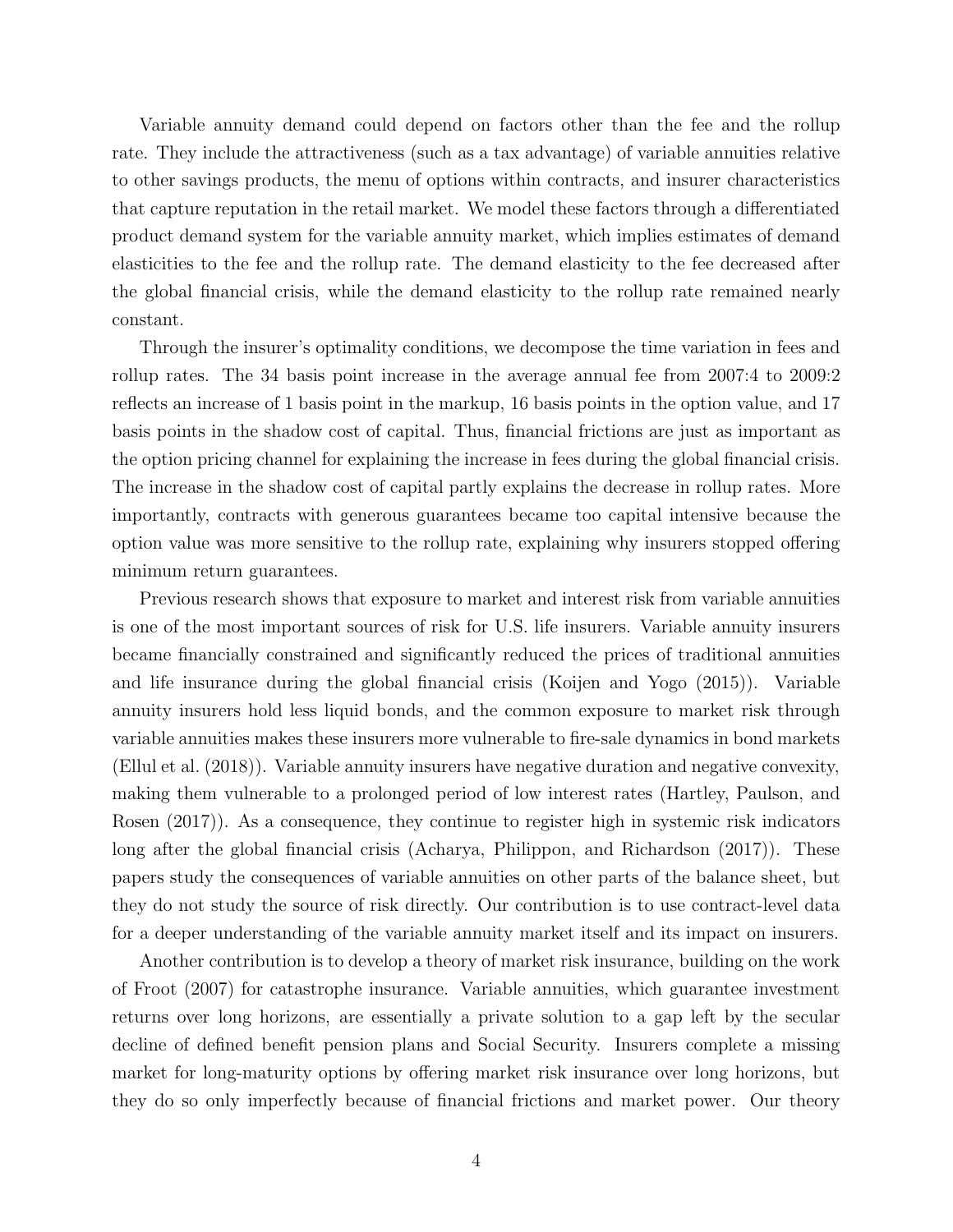of insurance markets explains how insurers choose prices and contract characteristics and why they may not offer insurance, answering the same questions as Rothschild and Stiglitz (1976). However, financial frictions and market power instead of informational frictions are the important determinants of market equilibrium. Our theory could apply to other insurance markets in which insurers bear significant aggregate risk such as long-term care insurance (Cutler (1996)) and catastrophe insurance of climate or cyber risk.

Our work also relates to the mutual fund literature. Previous research has shown that mutual fund flows depend on past performance (Chevalier and Ellison (1997), Sirri and Tufano (1998), Wermers (2003)) and tax efficiency (Bergstresser and Poterba (2002), Sialm and Starks (2012)). At the same time, demand is significantly less elastic to fees than the law of one price implies, which suggests an important role for product differentiation and market power (Hortaçsu and Syverson  $(2004)$ ). Calvet et al.  $(2019)$  find that minimum return guarantees can increase participation in equity risk for Swedish households that do not hold stocks and mutual funds. We study the determinants of supply and demand for variable annuities, which has received relatively little attention despite being the largest life insurer liability and an important share of the mutual fund sector.

The remainder of this paper proceeds as follows. Section I describes variable annuities and details about their regulation that are relevant for this paper. Section II describes the data construction and summarizes key facts about the variable annuity market. Section III presents a model of variable annuity supply that explains the evidence on pricing and contract characteristics. Section IV estimates a model of variable annuity supply and demand to quantify the importance of financial frictions. Section V concludes.

#### **I. Institutional Background**

We start with an example of an actual product to explain how variable annuities work. We then summarize risk-based capital regulation, which is important for understanding how an adverse shock to the valuation of existing liabilities could affect variable annuity supply. We also explain how an economic risk constraint could work in conjunction with a risk-based capital constraint. We then summarize economic and institutional reasons why insurers do not fully hedge variable annuity risk. Finally, we present evidence on interest risk mismatch after the global financial crisis.

#### *A. An Example of a Variable Annuity*

Insurers sell long-term savings products called variable annuities, which are investments in mutual funds. For an additional fee, insurers offer an optional minimum return guarantee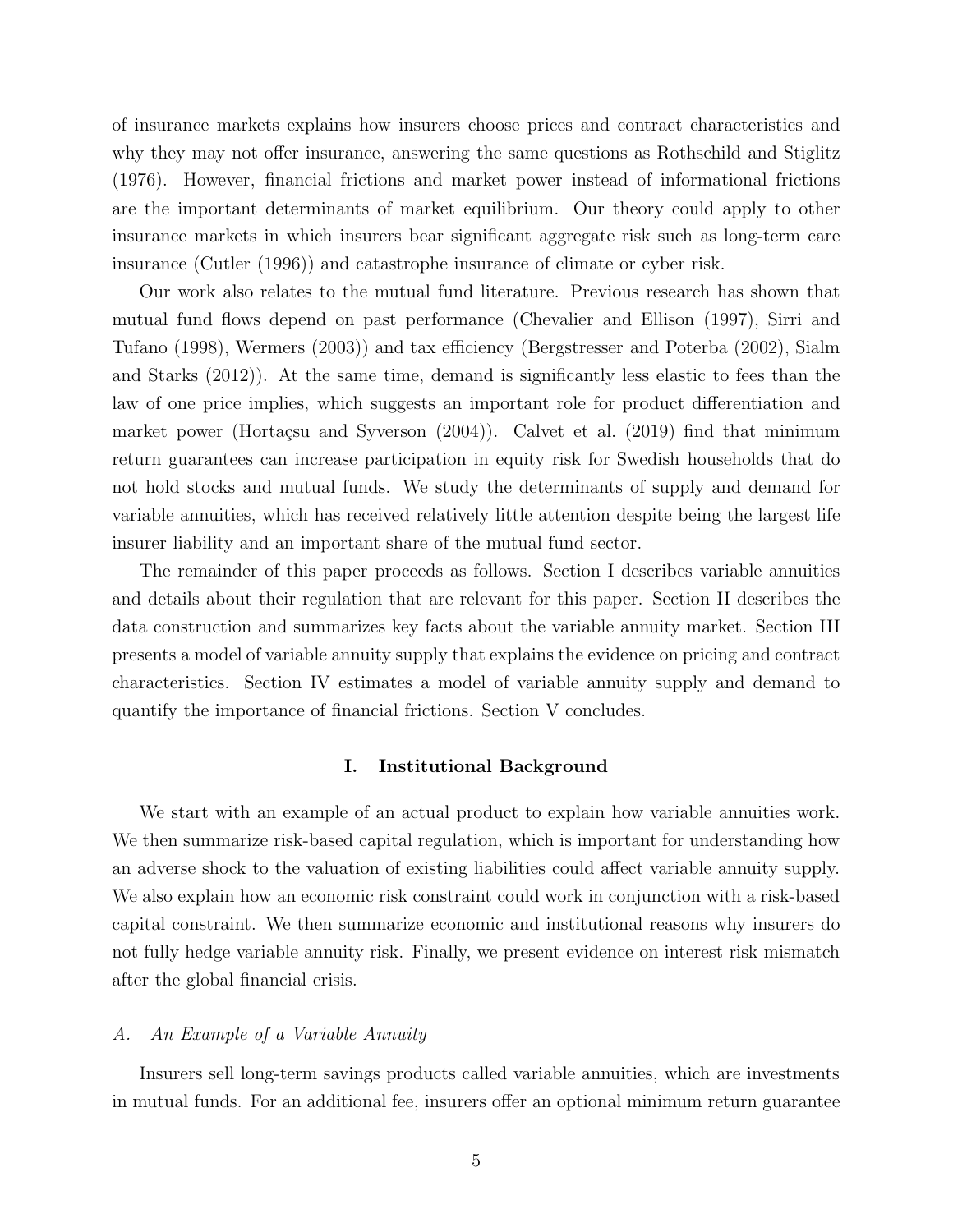on the mutual fund. Thus, a variable annuity is a retail financial product that packages a mutual fund with a long-maturity put option on the mutual fund. To explain how variable annuities work, we start with an example of an actual product.

MetLife Investors USA Insurance Company (2008) offers a variable annuity called MetLife Series VA, which comes with various investment options and guaranteed living benefits. In 2008:3, one of the investment options was the American Funds Growth Allocation Portfolio, which is a mutual fund with a target equity allocation of  $70\%$  to  $85\%$  and an annual portfolio expense of 1.01%. One of the guaranteed living benefits was a Guaranteed Lifetime Withdrawal Benefit (GLWB). MetLife Series VA has an annual base contract expense of 1.3% of account value, and a GLWB has an annual fee of 0.5% of account value. Thus, the total annual fee for the variable annuity with a GLWB is 1.8%, which is on top of the annual portfolio expense on the mutual fund.

Suppose that an investor were to invest in the American Funds Growth Allocation Portfolio in 2008:3. After 2013:3, the investor withdraws a constant dollar amount each year that is 5% of the highest account value ever reached. For example, this behavior describes an investor who invests in a mutual fund five years before retirement and subsequently spends down her wealth by consuming a constant dollar amount each year. Figure 2 shows the path of account value per \$1 of initial investment, with the shaded region covering the withdrawal period after 2013:3. The account value fluctuates over time because of uncertainty in investment returns.

The same investor could purchase a GLWB from MetLife and guarantee her investment returns. A GLWB has an annual rollup rate of 5% before first withdrawal, which means that at each contract anniversary, the guaranteed amount steps up to the greater of the account value and the previous guaranteed amount accumulated at 5%. Thus, a GLWB is a put option on the mutual fund that locks in every year to a strike price that accumulates at an annual rate of 5%. Figure 2 shows that the guaranteed amount can only increase during the five-year accumulation period, protecting the investor from downside risk in investment returns.

Once the investor enters the withdrawal period, she can annually withdraw up to 5% of the highest guaranteed amount ever reached. In our example, the guaranteed amount in 2013:3 is \$1.44, which means that the investor can withdraw up to  $$1.44 \times 0.05 = $0.072$ per year. Each withdrawal gets deducted from both the account value and the guaranteed amount. A GLWB is a lifetime guarantee in that the investor receives income (i.e., \$0.072 per year) as long as she lives, even after the account is depleted to zero. During the withdrawal period, the guaranteed amount steps up to the account value at each contract anniversary. In Figure 2, these step-ups occur in 2014:3 and 2016:3 because of high investment returns.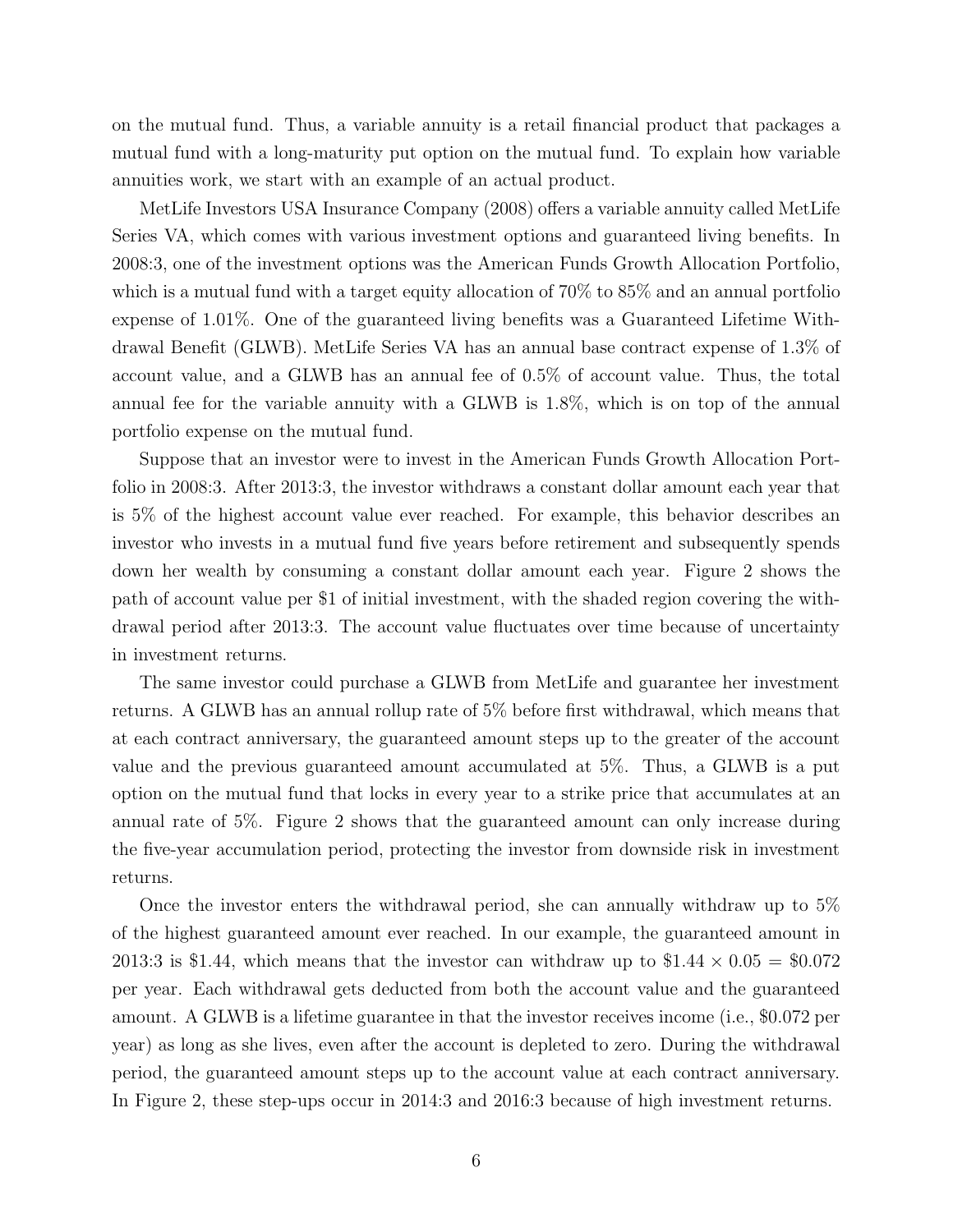Because the annual rollup rate is 5% and the annual fee is 0.5%, one may be tempted to conclude that the guaranteed return on the variable annuity is 4.5% during the accumulation period. This logic turns out to be incorrect because the guaranteed amount of \$1.44 in 2013:3 is only payable as annual income of \$0.072 over 20 years (or until the investor's death). Because of the time value of money, the present value of \$0.072 per year over 20 years is worth substantially less than \$1.44. Appendix A shows the empirical relevance of this contract feature based on the historical term structure of interest rates.

A GLWB is the most common type of guaranteed living benefit. The other three types of guaranteed living benefits are a Guaranteed Minimum Withdrawal Benefit (GMWB), a Guaranteed Minimum Income Benefit (GMIB), and a Guaranteed Minimum Accumulation Benefit (GMAB). A GMWB is similar to a GLWB, except that the investor does not receive income after the account is depleted to zero. A GMIB is similar to a GLWB, except that guaranteed amount at the beginning of the withdrawal period converts to a life annuity (i.e., fixed income for life). A GMAB provides a minimum return guarantee much like the accumulation period of a GLWB, but it does not have a withdrawal period with guaranteed income.

If an investor were to die while the contract is in effect, her estate receives a standard death benefit that is equal to the remaining account value. For an additional fee, insurers offer four types of guaranteed death benefits (highest anniversary value, rising floor, earnings enhancement benefit, and return of premium) that enhance the death benefit during the accumulation period. Our main focus is on guaranteed living benefits, so we will not go into the details of guaranteed death benefits in this paper.

Even without minimum return guarantees, variable annuities may be attractive to investors because of a potential tax advantage in non-qualified accounts. Earnings on variable annuities can be deferred and accumulate tax free if the first withdrawal occurs after age 59.5. However, all earnings including the capital gains are taxed at the ordinary income tax rate, which is higher than the capital gains tax rate. Therefore, the tax advantage can justify the variable annuity fees only if the accumulation period is very long. In an illustrative example, Brown and Poterba (2006, table 5.2) show that the accumulation period must be longer than 40 years to justify an annual fee of 0.25% under the 2003 tax rates and an 8% pre-tax return (with 2% from dividends and 6% from capital gains).

#### *B. Risk-Based Capital Regulation*

Insurance regulators and rating agencies use risk-based capital as an important metric of an insurer's financial strength. Risk-based capital is the ratio of accounting equity to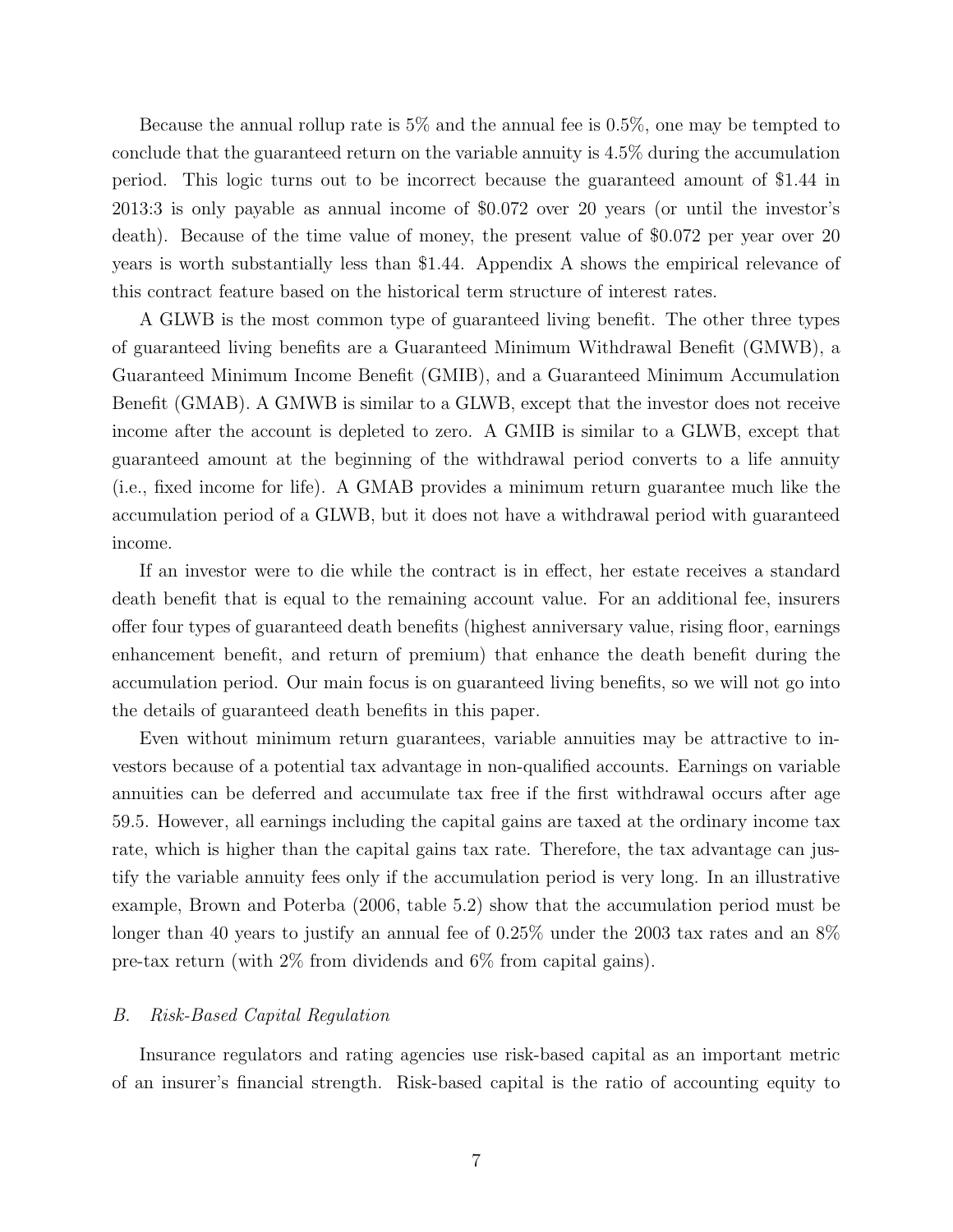required capital:

$$
RBC = \frac{Assets - Reserves}{Required capital}.
$$
\n(1)

Reserves in the numerator is an accounting measure of liabilities that may not coincide with market value. Required capital in the denominator is a measure of how much equity could be lost in an adverse scenario. For a sufficiently high risk-based capital ratio, insurance regulators view that equity capital is adequate to meet the insurer's existing liabilities even in an adverse scenario.

Variable annuity liabilities enter both reserves and required capital in risk-based capital. As summarized in Junus and Motiwalla (2009), Actuarial Guideline 43 since December 2009 determines the reserve value of variable annuities, and the C-3 Phase II regulatory standard since December 2005 determines the contribution of variable annuities to required capital. Actuarial Guideline 43 is a higher reserve requirement than its precursor Actuarial Guideline 39, so insurers were given a phase-in period until December 2012 to fully comply with the new requirement.

To compute reserves and required capital, insurance regulators provide various scenarios for the joint path of Treasury, corporate bond, and equity prices. Insurers simulate the path of equity deficiency for their variable annuity business (net of the hedging programs and reinsurance) under each scenario and keep the highest present value of equity deficiency along each path. Insurers then compute reserves as a conditional mean over the upper 30% of equity deficiencies (called CTE 70). This conditional tail expectation builds in a degree of conservatism that is conceptually similar to a correction for risk premia, but reserves do not coincide with the market value of liabilities. Insurers use the same methodology for required capital, except that they compute a conditional mean over the upper 10% of equity deficiencies (called CTE 90).

More generous guarantees with higher rollup rates or better coverage of downside market risk relative to fees require higher reserves and more capital. Moreover, minimum return guarantees are long-maturity put options on mutual funds whose value increases when the stock market falls, interest rates fall, or volatility rises. Therefore, an adverse scenario, like the global financial crisis or the COVID-19 crisis, increases both reserves and required capital and puts downward pressure on risk-based capital. Insofar as insurers want to avoid a rating downgrade or regulatory action, an adverse shock to the valuation of existing liabilities could affect their ability to issue new liabilities. In Section III, we present a model that formalizes this mechanism through which financial frictions affect variable annuity supply.

The insurer could also have an economic risk constraint as part of risk management, which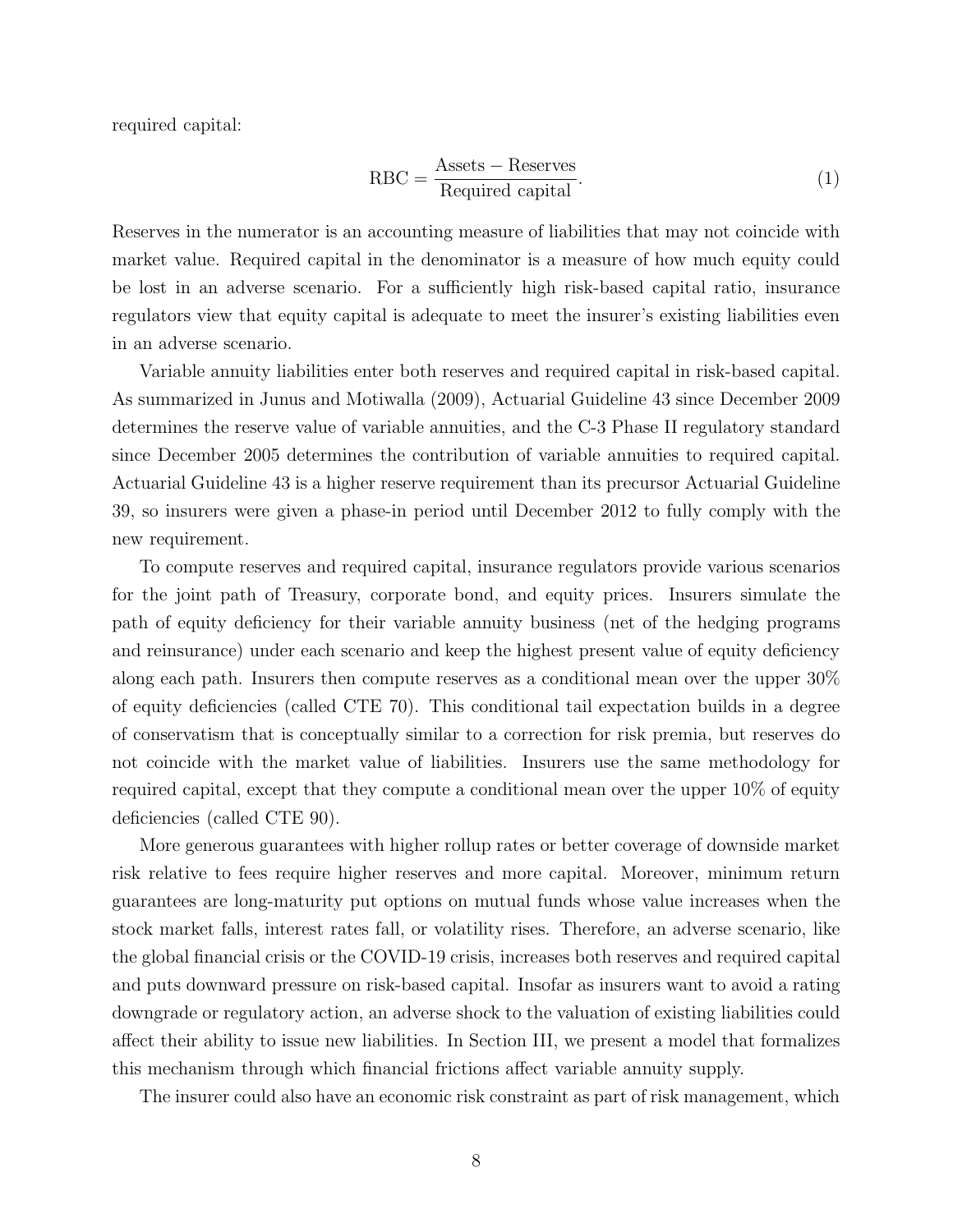works similarly to a risk-based capital constraint. For example, let  $\epsilon$  be a multiplicative shock to the leverage ratio due to risk mismatch from variable annuities, whose cumulative distribution function is  $F$ . Consider a value-at-risk constraint under which the probability that assets cover liabilities must exceed a threshold:

$$
\Pr\left(\frac{\text{Liabilities}}{\text{Assets}}\epsilon \le 1\right) = F\left(\frac{\text{Assets}}{\text{Liabilities}}\right) \ge \kappa. \tag{2}
$$

We can rewrite this constraint as

$$
\frac{\text{Assets} - \text{Liabilities}}{(F^{-1}(\kappa) - 1)\text{Liabilities}} \ge 1,\tag{3}
$$

which is similar to risk-based capital defined in equation (1). An insurer with more conservative risk management has higher  $F^{-1}(\kappa)$ , either through higher  $\kappa$  or lower risk reflected in the distribution of  $\epsilon$ .

As a consequence of the global financial crisis, the insurer could learn that model uncertainty is higher than previously recognized. In response, the insurer could make risk management more conservative, tightening the economic risk constraint. Thus, an economic risk constraint could work in conjunction with a risk-based capital constraint and affect variable annuity supply.

#### *C. Reasons for Risk Mismatch*

In theory, insurers could hedge uncertainty in the valuation of minimum return guarantees through offsetting derivative positions. In practice, insurers do not fully hedge variable annuity risk for various economic and institutional reasons (Drexler, Plestis, and Rosen (2017), Koijen and Yogo (2017), Ellul et al. (2018), Sen (2019)).

Insurers may not be able to fully hedge because minimum return guarantees have longer maturities than traded options. Insurers are exposed to unexpected changes in implied volatility if they attempt to hedge minimum return guarantees by rolling over shorter maturity options. A dynamic hedging program would be subject to basis risk because of model uncertainty, especially regarding long-run volatility (Sun (2009), Sun et al. (2009)). A deeper economic question is why the market for long-maturity options is incomplete if insurers would want to hedge such risks. A potential reason is that someone must bear aggregate risk by market clearing, and insurers may have comparative advantage over other types of institutions because their liabilities have a longer maturity and are less vulnerable to runs (Paulson et al. (2012)).

Insurers, especially stock rather than mutual companies, may not want to hedge because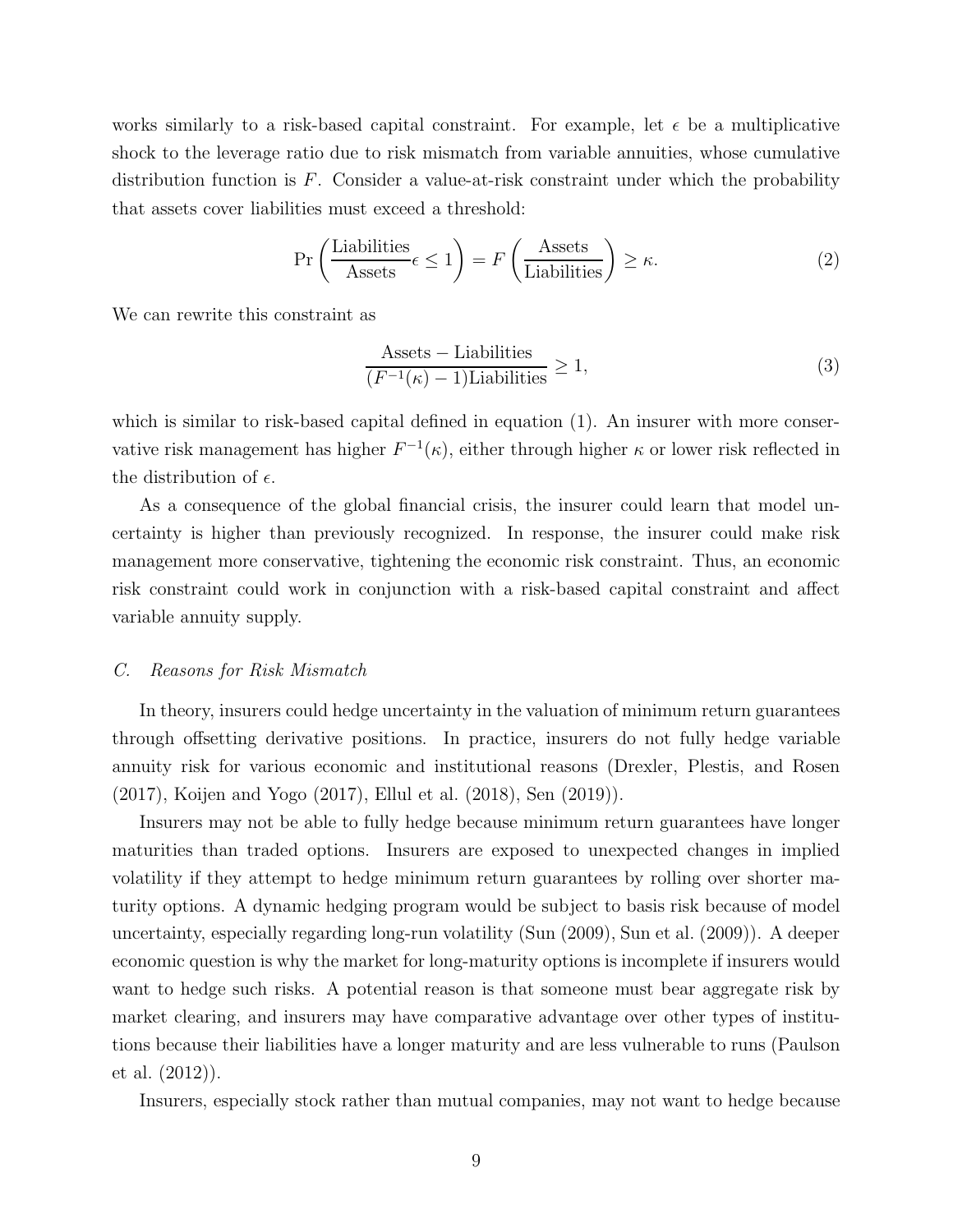of risk shifting motives that arise from limited liability and the presence of state guaranty funds (Lee, Mayers, and Smith (1997)). Another reason that insurers may not want to hedge is that existing regulation does not properly reward hedging of market equity, which is subject to interest risk (Sen (2019)). Insurers report accounting equity under statutory accounting principles at the operating company level and under generally accepted accounting principles (GAAP) at the holding company level. Therefore, hedge positions differ depending on whether the insurer targets economic, statutory, or GAAP capital. A hedging program that smoothes market equity could actually increase the volatility of accounting equity under statutory accounting principles or GAAP (Credit Suisse (2012)).

Whether insurers target market or accounting equity depends on whether the more important friction is economic (i.e., value-at-risk constraint) or regulatory (i.e., risk-based capital constraint). For reducing regulatory frictions, captive reinsurance with a less regulated and unrated reinsurer within the same insurance group is more efficient than hedging (Koijen and Yogo (2016)). Consistent with this view, Section IV shows that insurers used reinsurance to move variable annuity reserves off balance sheet during the global financial crisis.

#### *D. Evidence on Risk Mismatch*

If the minimum return guarantees have higher duration and higher convexity than the general account assets, the overall balance sheet is potentially exposed to interest risk. Equity capital decreases with unexpected decreases in interest rates, especially when the level of interest rates is low. Consistent with this hypothesis, Hartley, Paulson, and Rosen (2017) find that the stock returns of U.S. life insurers have significant negative exposure to longterm bond returns in the prolonged period of low interest rates after the global financial crisis. We update their results with a longer sample and later refer to this evidence as a potential explanation for why the variable annuity market never fully recovered after the global financial crisis.

We construct monthly returns on a value-weighted portfolio of publicly traded U.S. variable annuity insurers, which are listed in Appendix B. We regress excess portfolio returns, relative to the 1-month T-bill rate, onto excess stock market returns and excess 10-year Treasury bond returns. Table I reports the betas and the monthly alpha from the factor regression.

Over the sample period from January 1999 to December 2017, the stock market beta is 1.36, and the 10-year bond return beta is −0.01 and statistically insignificant. On average, insurers do not have significant exposure to interest risk, controlling for exposure to the overall stock market. However, the 10-year bond return beta varies over time when we break the sample into three periods: pre-crisis (1999–2007), financial crisis (2008–2009), and post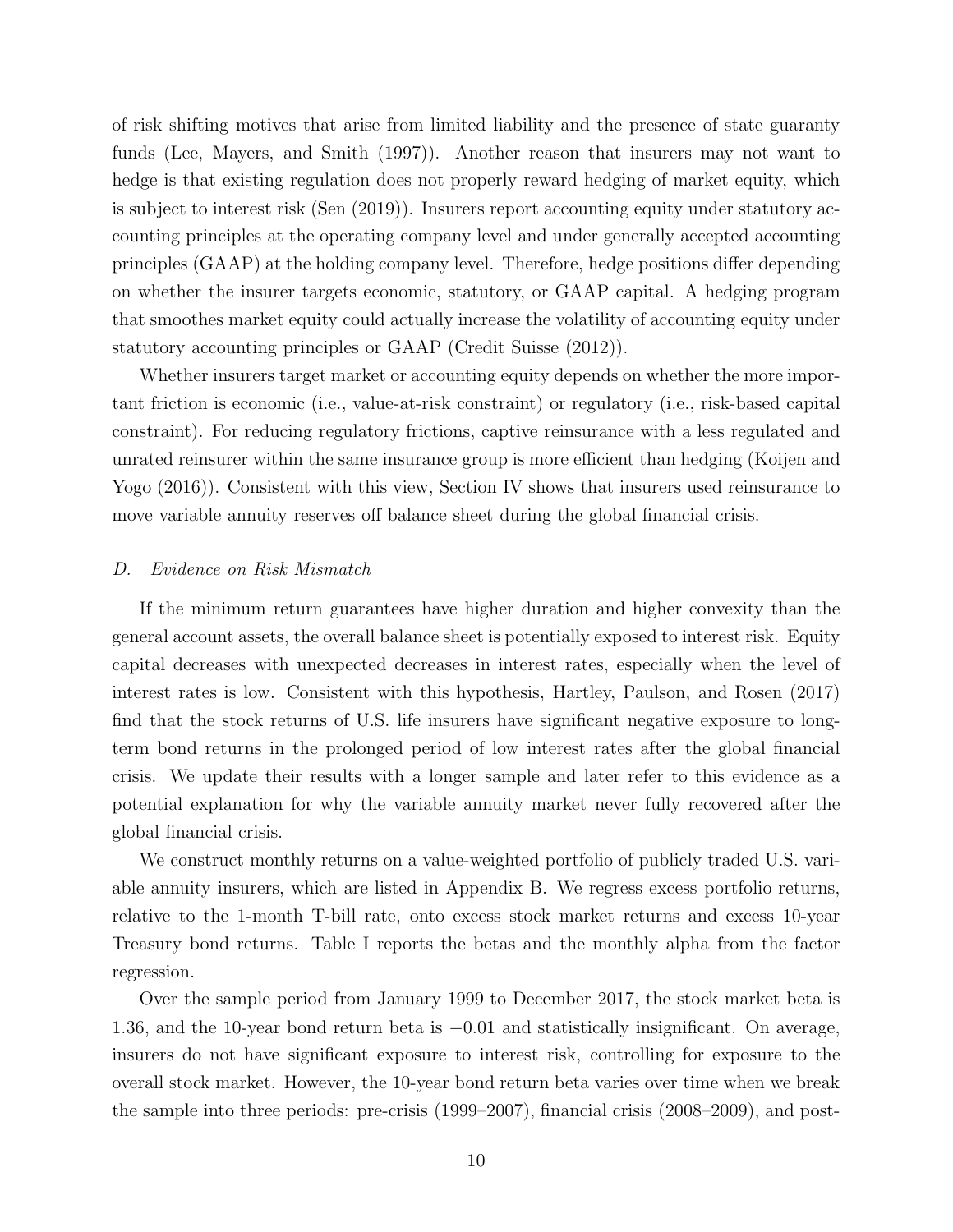crisis (2010–2017). In the post-crisis subsample, the 10-year Treasury beta is −1.28 with a t-statistic greater than 7. That is, unexpected decreases in interest rates are bad news for U.S. life insurers during this prolonged period of low interest rates. A coefficient near −1 implies that the negative duration gap is close to the duration of the 10-year Treasury bond. Hartley, Paulson, and Rosen (2017) show that property-casualty insurers and U.K. life insurers (that do not have variable annuities) do not have such exposure to interest rates. They conclude that U.S. life insurers are uniquely exposed to interest risk because of negative duration and negative convexity from variable annuities.

The COVID-19 crisis has again exposed the fragility of variable annuity insurers. We compare the drawdown, which is the maximum fall in the cumulative stock return, from January 2 to April 2, 2020. As reported in Panel A of Figure 1, the drawdown on a valueweighted portfolio of U.S. variable annuity insurers was  $-51\%$  during this period.<sup>2</sup> This drawdown was substantially larger than −34% for the S&P 500 index and −43% for the Financial Select Sector SPDR Fund, which is the subset of financial sector stocks in the S&P 500 index. In fact, the drawdown on U.S. variable annuity insurers was only slightly smaller than  $-62\%$  for the U.S. Global Jets ETF, which tracks the U.S. airline industry. Panel B of Figure 1 reports the drawdowns on individual insurers that make up the portfolio in Panel A. AIG, Brighthouse Financial, and Lincoln National suffered the largest drawdowns exceeding  $-65\%$ .

#### **II. Facts About the Variable Annuity Market**

#### *A. Data Construction*

We use three sources to construct a comprehensive panel data set on the variable annuity market at the contract level. The first data source is Morningstar (2016a), which has quarterly sales of variable annuities at the contract level since 1999. Morningstar provides a textual summary of the prospectus for each contract, from which we extract the history of fees and contract characteristics. The key contract characteristics are the base contract expense, the number of investment options, and the types of guaranteed living and death benefits that are offered.<sup>3</sup> For each guaranteed living benefit, the key characteristics are the type (i.e., GLWB, GMWB, GMIB, or GMAB), the fee, the rollup rate, and the withdrawal

<sup>2</sup>We compute the portfolio return as a buy-and-hold portfolio with fixed weights at December 31, 2019. Otherwise, a continuously rebalanced portfolio would imply decreasing weights for insurers that suffered the lowest returns, even though the market value of their liabilities presumably increased.

<sup>3</sup>We use assets under management by subaccount from Morningstar (2016b) to compute a measure of investment options that adjusts for the non-uniform distribution of assets across subaccounts within a contract. Our measure is the inverse of the Herfindahl index over the subaccount shares within each contract, which equals the number of investment options when the subaccounts are uniformly distributed.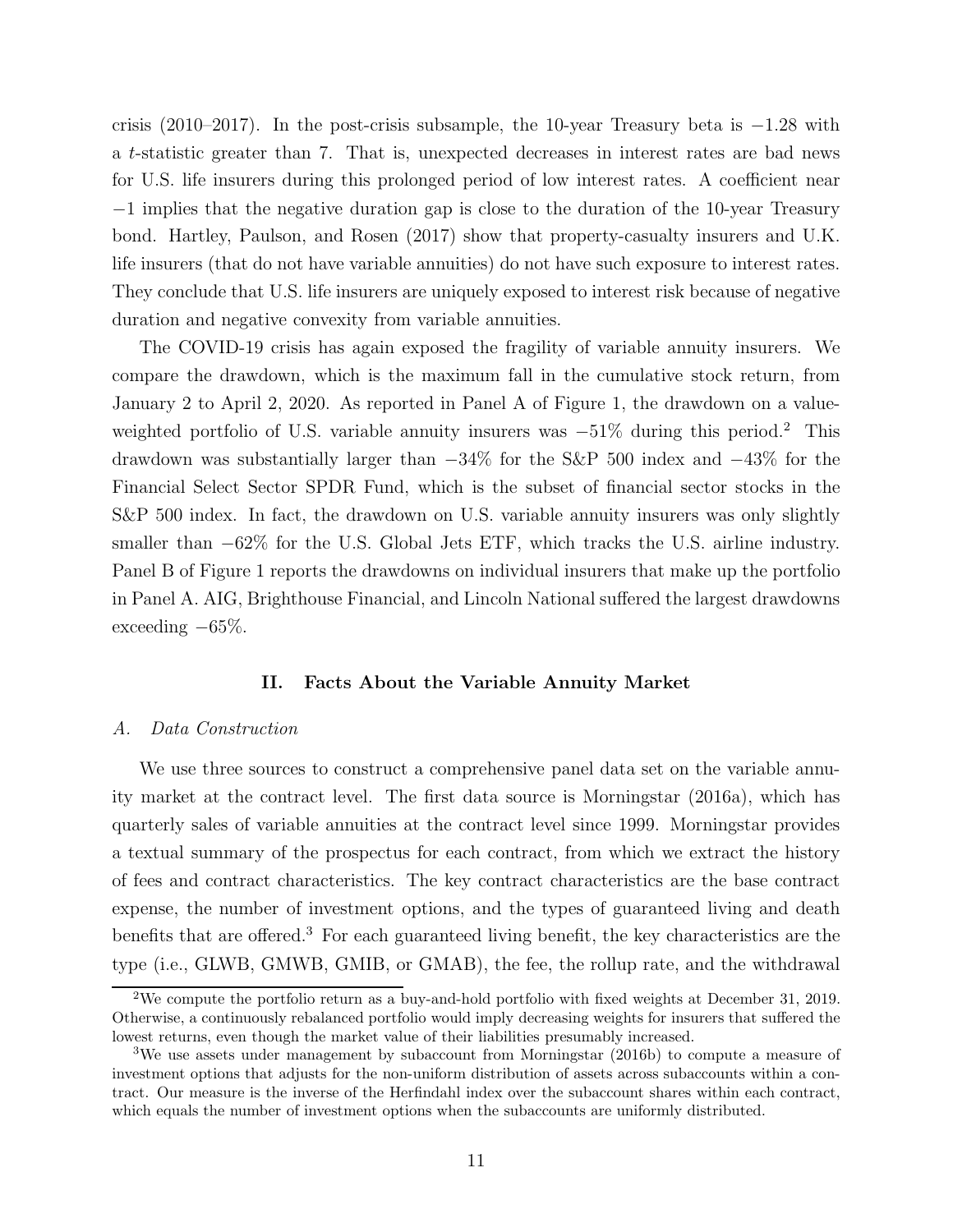rate. Morningstar provides the open and close dates for each contract and guaranteed living benefit, from which we construct the history of when different benefits were offered.

Sales are available at the contract level but not at the benefit level. Therefore, we must aggregate fees and rollup rates over all guaranteed living benefits that a contract offers to construct a panel data set on sales, fees, and characteristics at the contract level. For each date and contract, we first average the fees and the rollup rates by the type of guaranteed living benefit. We then use the average fee and rollup rate in the order of GLWB, GMWB, GMIB, and GMAB, based on availability. For example, if a contract does not offer a GLWB but offers a GMWB, we use the average fee and rollup rate on the GMWB. Because a GLWB is the most common type of guaranteed living benefit and a GMWB is the closest substitute to a GLWB, our procedure yields a representative set of fees and rollup rates that are comparable across contracts.

The second data source is the annual financial statements of insurers, which are filed with the NAIC (National Association of Insurance Commissioners (2005–2015)). General Interrogatories Part 2 Table 9.2 of the financial statements reports the total related account value, the gross amount of variable annuity reserves, and the reinsurance reserve credit on variable annuities. As we described in Section I, the total related account value is the market value of the mutual funds. The gross amount of variable annuity reserves is the accounting value of the minimum return guarantees net of the hedging programs. We define *variable annuity liabilities* as total related account value plus gross amount of variable annuity reserves minus reinsurance reserve credit on variable annuities. For each insurer, we define the *reserve valuation* as the ratio of gross amount of variable annuity reserves to total related account value. The reserve valuation measures the value of the minimum return guarantees per dollar of underlying mutual funds. In the cross section, the reserve valuation is higher for insurers that have sold more generous guarantees. In the time series, the reserve valuation increases when the stock market falls, interest rates fall, or volatility rises. We define the *reinsurance share of variable annuities* as the ratio of reinsurance reserve credit on variable annuities to gross amount of variable annuity reserves.

The third data source is A.M. Best Company (2006–2016), which provides a cleaned and organized version of the main parts of the annual financial statements. Following A.M. Best's definition of financial groups, we aggregate insurance companies' balance sheets up to the group level. Total liabilities are aggregate reserves for life contracts plus liabilities from the separate account statement. Total equity is capital and surplus. We convert the A.M. Best financial strength rating (coded from  $A++$  to D) to a cardinal measure (coded from 175% to 0%) based on risk-based capital guidelines (A.M. Best Company (2011, p. 24)).

We merge the A.M. Best data and the NAIC data by the NAIC company code. We then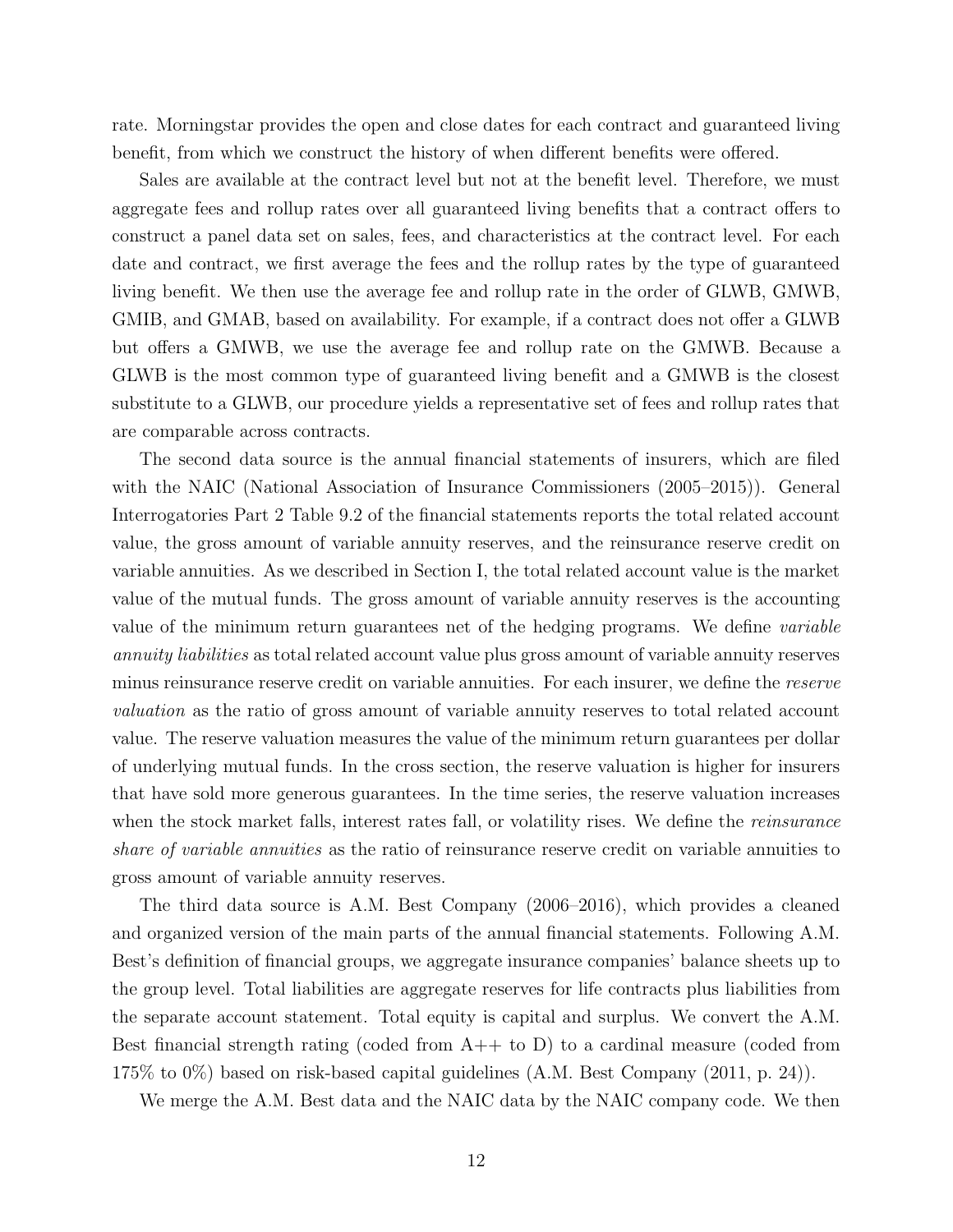merge the Morningstar data and the NAIC data by company name. The final data set is a quarterly panel on the variable annuity market from 2005:1 to 2015:4, where the start date is dictated by the availability of the NAIC data. For some of the summary statistics that only involve the Morningstar data, we use a longer sample from 1999:1.

#### *B. Summary Statistics and Historical Trends*

Table II summarizes the variable annuity market. In 2005, variable annuity liabilities across all insurers were \$1.071 trillion or 35% of total liabilities. Variable annuity liabilities have ranged from 34% to 41% of total liabilities as their value fluctuates with the market value of the mutual funds. In 2015, variable annuity liabilities were \$1.499 trillion or 35% of total liabilities. The variable annuity market is fairly concentrated as measured by the number of insurers. The total number of insurers decreased from 44 in 2008 to 38 in 2015.

As we explained previously, the reserve valuation (i.e., the ratio of gross amount of variable annuity reserves to total related account value) measures the value of the minimum return guarantees per dollar of underlying mutual funds. Table II shows that the reserve valuation aggregated across all insurers increased sharply from 0.8% in 2007 to 4.1% in 2008. Since 2008, the reserve valuation is volatile and remains high relative to the level before the global financial crisis.

Table III reports the top insurers ranked by their variable annuity liabilities in 2007. Eight of these insurers (Aegon, Allianz, AXA, Delaware Life, Hartford, Jackson National, Metropolitan Life, and Voya) suffered large increases in the reserve valuation ranging from 2.9 to 7.6 percentage points. These increases in the reserve valuation are significant shocks because these insurers have high leverage (i.e., the ratio of total liabilities to total assets) that range from 92% to 97%. For five of the eight insurers, the increases in variable annuity reserves are a significant share of total equity, ranging from 29% to 125%.

The top nine insurers with the largest variable annuity liabilities in Table III coincide almost perfectly with the top nine insurers that suffered the largest drawdowns in Figure 1. AXA and John Hancock (part of Manulife Financial) in Table III are foreign insurers that are not part of Figure 1, which focuses on U.S. life insurers. Brighthouse Financial was spun off from Metropolitan Life in 2017, so it was part of Metropolitan Life at the time of Table III in 2007. Therefore, Principal Financial Group is the only insurer that breaks the otherwise perfect correspondence of the top nine between Table III and Figure 1. Because the COVID-19 crisis occurred three years after the first draft of this paper, we view Figure 1 as out-of-sample evidence. Variable annuity insurers remain sensitive to a falling stock market, falling interest rates, and rising volatility.

Figure 3 reports quarterly sales of variable annuities across all contracts from 1999:1 to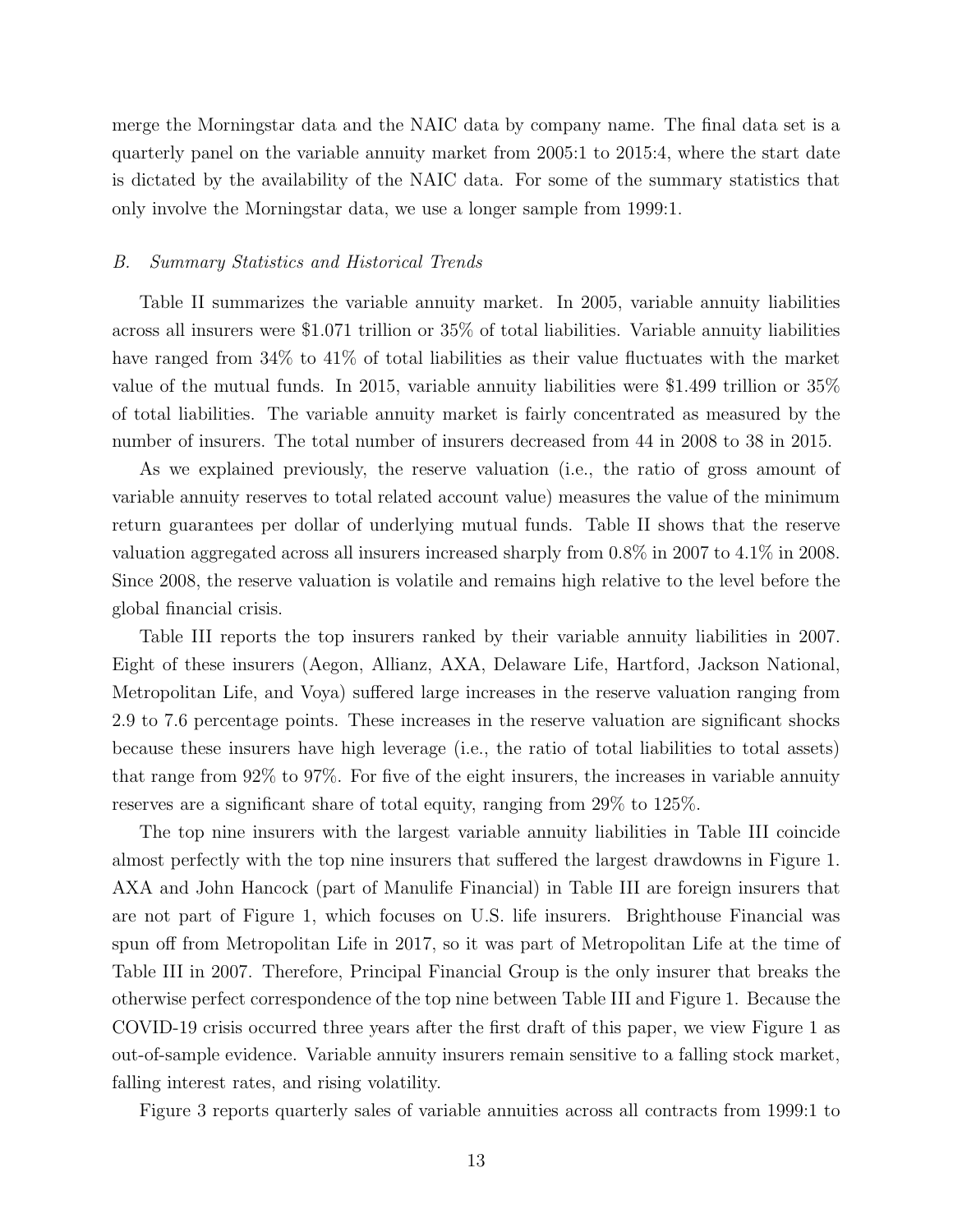2015:4. Sales grew robustly from \$22 billion in 2005:1 to its peak at \$41 billion in 2007:4. Sales subsequently decreased during the global financial crisis to \$27 billion in 2009:2, picked up again to \$34 billion in 2011:2, and were \$20 billion in 2015:4. For comparison, the same figure shows the aggregate sales of U.S. open-end stock and bond mutual funds (excluding money market funds and funds of funds), which is a larger market and shown on a different scale. Interestingly, sales of variable annuities and mutual funds moved closely together through 2008, but the two time series diverge thereafter as mutual fund sales grew.

The decrease in variable annuity sales after 2008 is partly explained by insurers that have stopped offering minimum return guarantees. Figure 4 reports the number of insurers and contracts offering minimum return guarantees from 1999:1 to 2015:4. Eleven insurers stopped offering minimum return guarantees from 2008 to 2015, during which six insurers stopped selling variable annuities altogether as reported in Table II. This means that some insurers have opted to remain in the variable annuity market but to stop offering minimum return guarantees. Without minimum return guarantees, variable annuities are essentially mutual funds with longevity insurance and a potential tax advantage.

Panel A of Figure 5 reports the average annual fee on open (for sale) minimum return guarantees from 1999:1 to 2015:4. The increase in fees during the global financial crisis coincides with the decrease in sales, suggesting an important role for a supply shock. The average annual fee on minimum return guarantees increased from 0.59% of account value in 2007:4 to 0.97% in 2009:2. Including the base contract expense, the total annual fee increased from 2.04% in 2007:4 to 2.38% in 2009:2. Since then, fees have remained stable. The average annual fee on minimum return guarantees was  $1.08\%$  (2.33% including the base contract expense) in 2015:4.

Panel B of Figure 5 summarizes the rollup rates on open contracts from 1999:1 to 2015:4. Conditional on offering a minimum return guarantee, the average rollup rate increased from 2.4% in 2005:1 to 4.0% in 2007:4, coinciding with the period of robust sales growth. The average rollup rate remained high through the global financial crisis and decreased only after 2011. However, the share of contracts with minimum return guarantees decreased after the global financial crisis from 36% in 2007:4 to 20% in 2011:4, consistent with Figure 4. That is, many insurers responded to the global financial crisis through the extensive margin by not offering contracts with minimum return guarantees, instead of the intensive margin of lowering rollup rates.

To summarize Figures 3–5, variable annuity sales decreased, fees increased, and many insurers stopped offering minimum return guarantees during the global financial crisis. As we discussed in Section I, this evidence is consistent with a supply shock as a consequence of tightening risk-based capital and economic risk constraints. As we also discussed in Section I,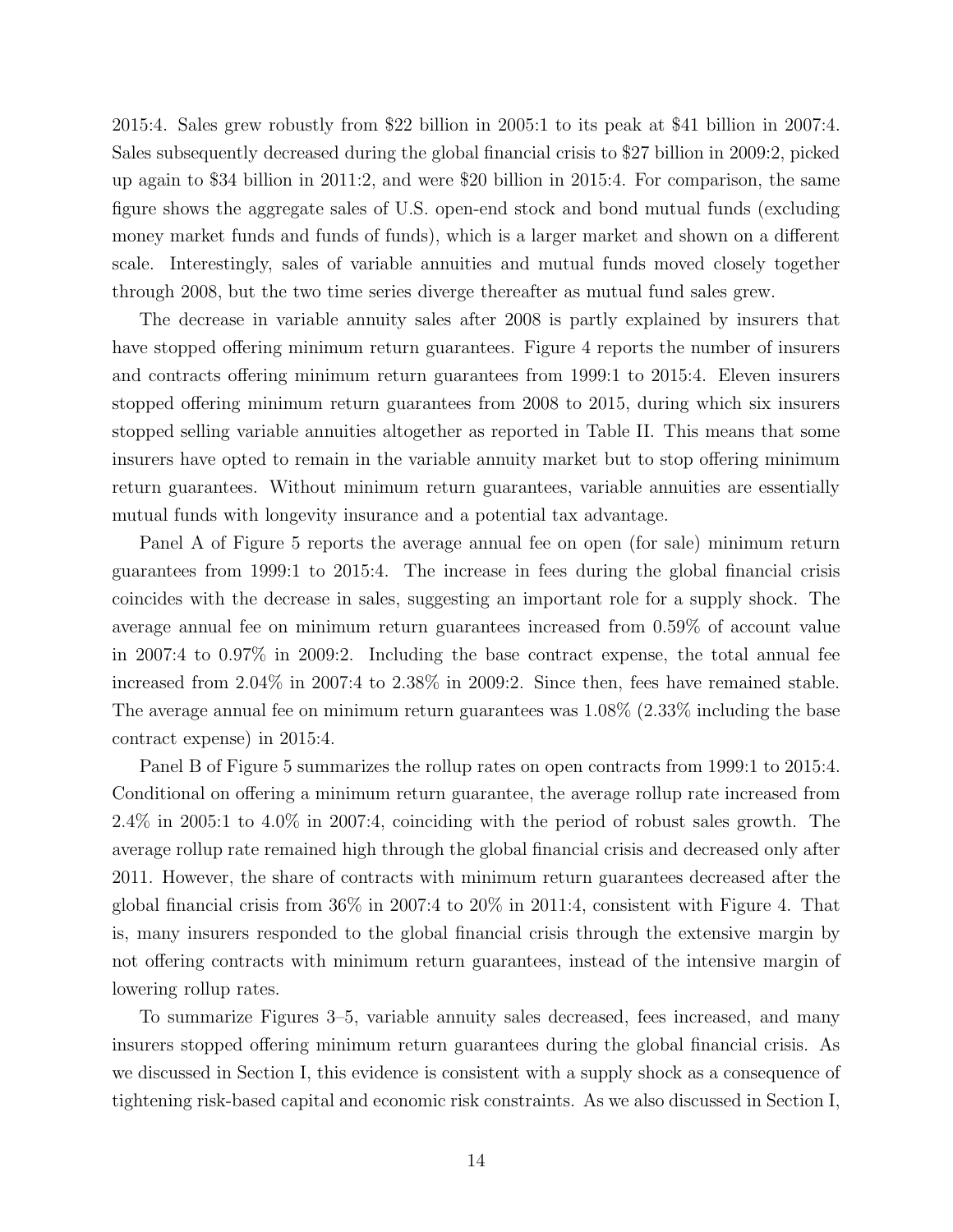two factors could explain why variable annuity supply did not fully recover long after the global financial crisis. The primary factor is interest risk mismatch that reduced equity capital during the prolonged period of low interest rates. A secondary factor is a higher capital requirement under Actuarial Guideline 43. Despite the enormous attention that it received in the industry, the actual impact of Actuarial Guideline 43 on variable annuity supply is difficult to identify because of its gradual implementation from 2009 to 2012.

#### **III. A Model of Variable Annuity Supply**

As we discussed in Section I, risk-based capital and economic risk constraints are important determinants of variable annuity supply and explain the aggregate facts in Section II. Insurers suffered an adverse shock to risk-based capital from the increased valuation of existing liabilities during the global financial crisis. Moreover, insurers could have made risk management more conservative in response to higher model uncertainty. As the shadow cost of capital increased, insurers raised fees to pass through a higher marginal cost. Insurers also lowered rollup rates or stopped offering minimum return guarantees to reduce risk exposure. Higher fees and lower rollup rates make variable annuities less attractive to investors, explaining the decrease in sales.

We formalize this narrative through a model of how an insurer chooses the fee and the rollup rate in the presence of financial frictions and market power. Insurers compete in an oligopolistic market and have market power because of product differentiation along contract characteristics other than the fee and the rollup rate, which we parameterize through a differentiated product demand system in Section IV. To simplify the exposition in this section, we present the optimization problem of a single insurer with the understanding that all insurers solve the same problem. To simplify the notation, we suppress subscripts that denote the identity of the insurer.

Also to simplify the exposition, we model the optimization problem as a one-time choice. We refer to our previous work for a dynamic version in which the insurer chooses the optimal price in every period (Koijen and Yogo (2015, 2016)). Relative to our previous work, the novel modeling ingredient is the optimal choice of contract characteristics, and the novel insight is that the insurer changes contract characteristics or stops offering minimum return guarantees to reduce risk exposure. Thus, we develop a more complete theory of the supply side of insurance markets that explains pricing, contract characteristics, and the degree of market completeness.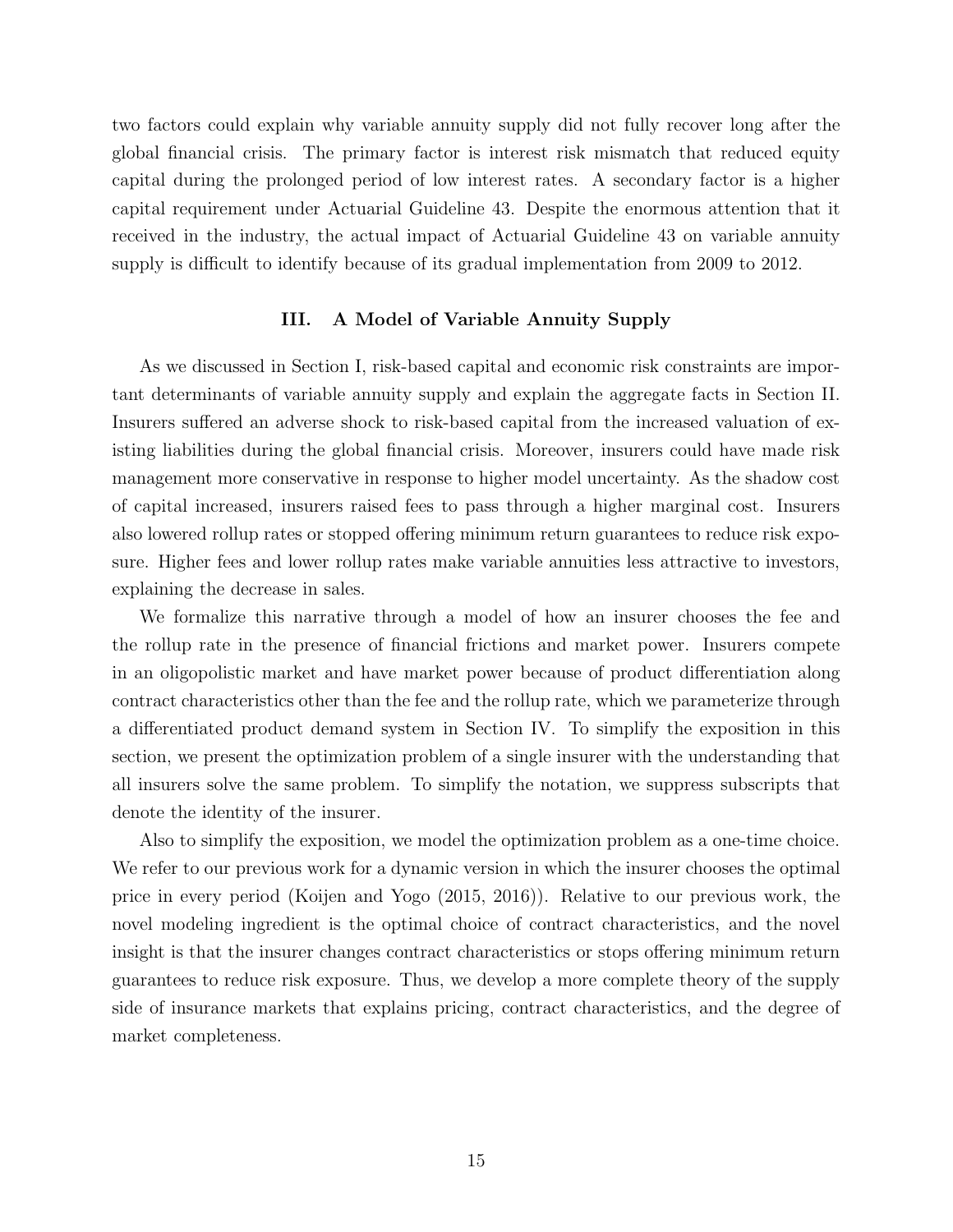#### *A. Variable Annuity Market*

There is a mutual fund whose price evolves exogenously over time. To simplify the notation, we assume no portfolio expense on the mutual fund. Let  $S_t$  be the mutual fund price per share in period  $t$ . By the absence of arbitrage, there exists a strictly positive stochastic discount factor  $M_{t,t+s}$  that discounts a payoff in period  $t+s$  to its price in period t. For example, the mutual fund price satisfies  $S_t = \mathbb{E}_t[M_{t,t+s}S_{t+s}].$ 

In period  $t$ , an insurer sells a variable annuity, which is a combination of the mutual fund and a minimum return guarantee. The variable annuity fee is  $P_t$  per dollar of account value, which we assume is paid upfront as a lumpsum for simplicity. The minimum return guarantee is over two periods, and the rollup rate  $r_t$  is the guaranteed return per period. Thus, the payoff of the minimum return guarantee in period  $t + 2$  is

$$
X_{t,t+2} = \max\left\{ (1+r_t)^2 - \frac{S_{t+2}}{S_t}, 0 \right\}.
$$
 (4)

The minimum return guarantee is a long-maturity put option whose strike price is the cumulative rollup rate. When  $r_t = -1$ , the variable annuity is a mutual fund because the put option is always worthless. We assume that the investor cannot insure downside market risk over long horizons outside of variable annuities, so the insurance market is incomplete when  $r_t = -1.$ 

The option value of the minimum return guarantee in period  $t$  is

$$
V_{t,t} = \mathbb{E}_t[M_{t,t+2}X_{t,t+2}]
$$
\n(5)

per dollar of account value. More generally,  $V_{t-s,t}$  denotes the option value in period t of a minimum return guarantee that was issued in period  $t-s$ . Although this notation is slightly cumbersome, it will be important to distinguish the option value of existing liabilities  $V_{t-1,t}$ from the option value of new contracts  $V_{t,t}$ . For the purposes of our theory, we do not need parametric assumptions about the option pricing model (e.g., Black and Scholes (1973)). We simply assume that the partial derivatives of option value have the conventional signs. Furthermore, we assume that the first two partial derivatives of option value with respective to the rollup rate are positive.

ASSUMPTION 1: *The option value decreases in the mutual fund price, decreases in the riskless interest rate, and increases in volatility. The first two partial derivatives of option value with respective to the rollup rate are positive (i.e.,*  $\partial V_{t,t}/\partial r_t > 0$  *and*  $\partial^2 V_{t,t}/\partial r_t^2 > 0$ ).

We also do not need parametric assumptions about variable annuity demand. We simply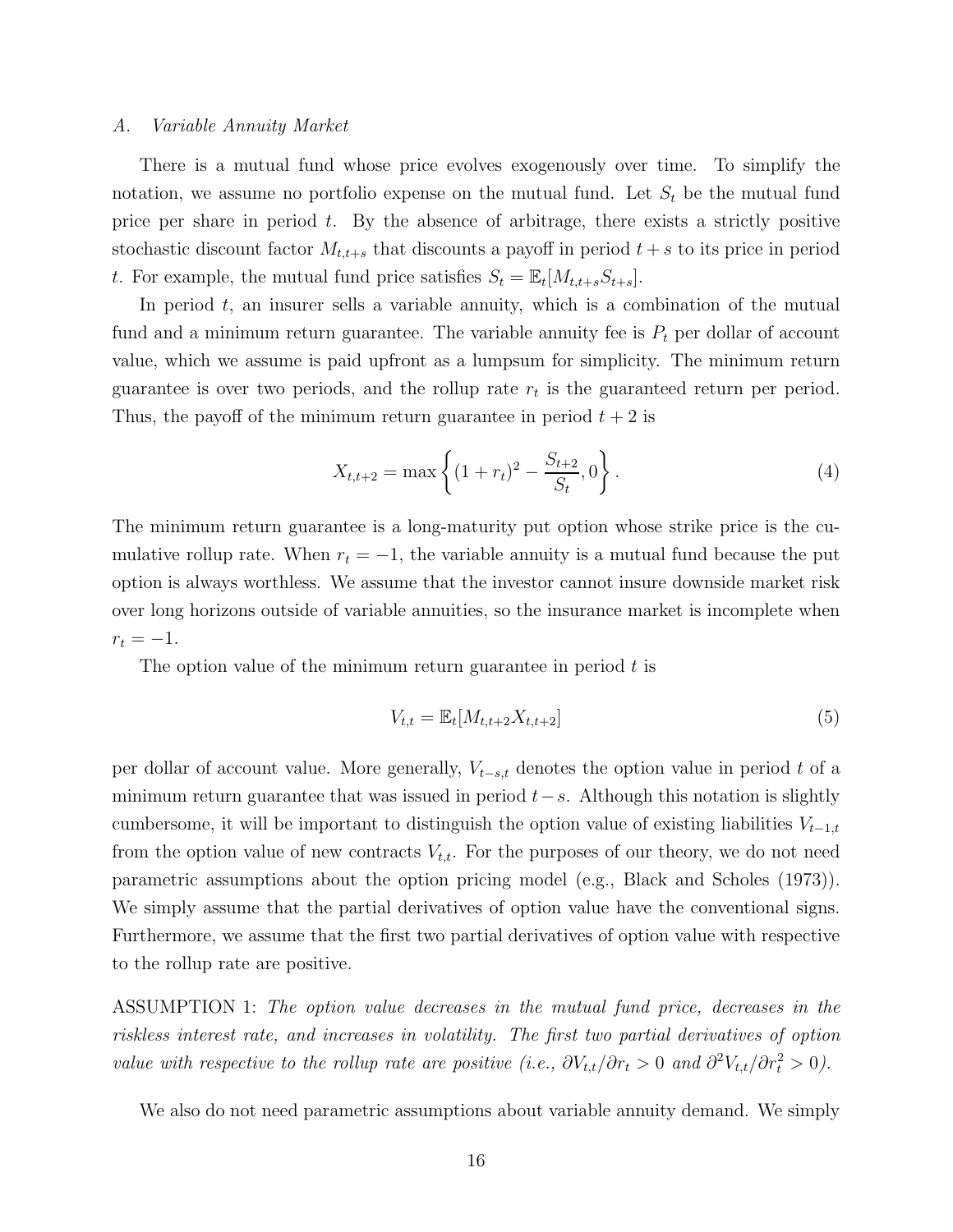assume that demand is continuous, continuously differentiable, strictly decreasing in the fee, and strictly increasing in the rollup rate. In an oligopolistic market, the demand for a contract depends on the fees and the rollup rates of all competing contracts. To simplify the notation, we denote the demand for a contract as  $Q_t$  with the understanding that it depends on the fees and the rollup rates of all competing contracts.

An institutional feature of the variable annuity market is that the rollup rate is positive (i.e.,  $r_t \geq 0$ ) or  $r_t = -1$  in the case of mutual funds without minimum return guarantees. Insurers do not offer a variable annuity with a negative rollup rate presumably because investors have a psychological aversion to "negative interest rates". To model this institutional feature, we simply assume that the rollup rate is constrained to be in the set  $\mathcal{R} = \{-1\} \bigcup (-0.01, \infty)$ . A lower bound slightly less than zero ensures that  $r_t = 0$  is an interior solution and that  $r_t = -1$  is the only corner solution.<sup>4</sup>

#### *B. Balance Sheet Dynamics*

Let  $B_t$  be the total account value of mutual funds, or separate accounts in actuarial terms, at the end of period t. Let  $A_t$  be the general account assets at the end of period t. Let  $L_t$  be the general account liabilities, which represents the option value of existing minimum return guarantees, at the end of period  $t$ . The following T account summarizes the balance sheet.

|       | Assets   Liabilities |                    |
|-------|----------------------|--------------------|
|       |                      | (separate account) |
| $A_t$ |                      | (general account)  |
|       | $A_t - L_t$          | (equity)           |

There is no risk mismatch for mutual funds in the separate account. The insurer's equity fluctuates because of risk mismatch between assets and minimum return guarantees in the general account.

We now describe how variable annuity sales affect the balance sheet. Let  $Q_t$  be the account value of new contracts, excluding the option value of minimum return guarantees, that the insurer sells in period  $t$ . The account value evolves according to

$$
B_t = \frac{S_t}{S_{t-1}} B_{t-1} + Q_t.
$$
\n(6)

<sup>4</sup>By making the rollup rate a continuous choice, the model is not designed to match the discreteness of the empirical distribution of rollup rates. Among contracts with a GLWB, the frequency of a 0% rollup rate is similar to that of a 5% rollup rate. This fact motivates our assumption that a 0% rollup rate is an interior solution.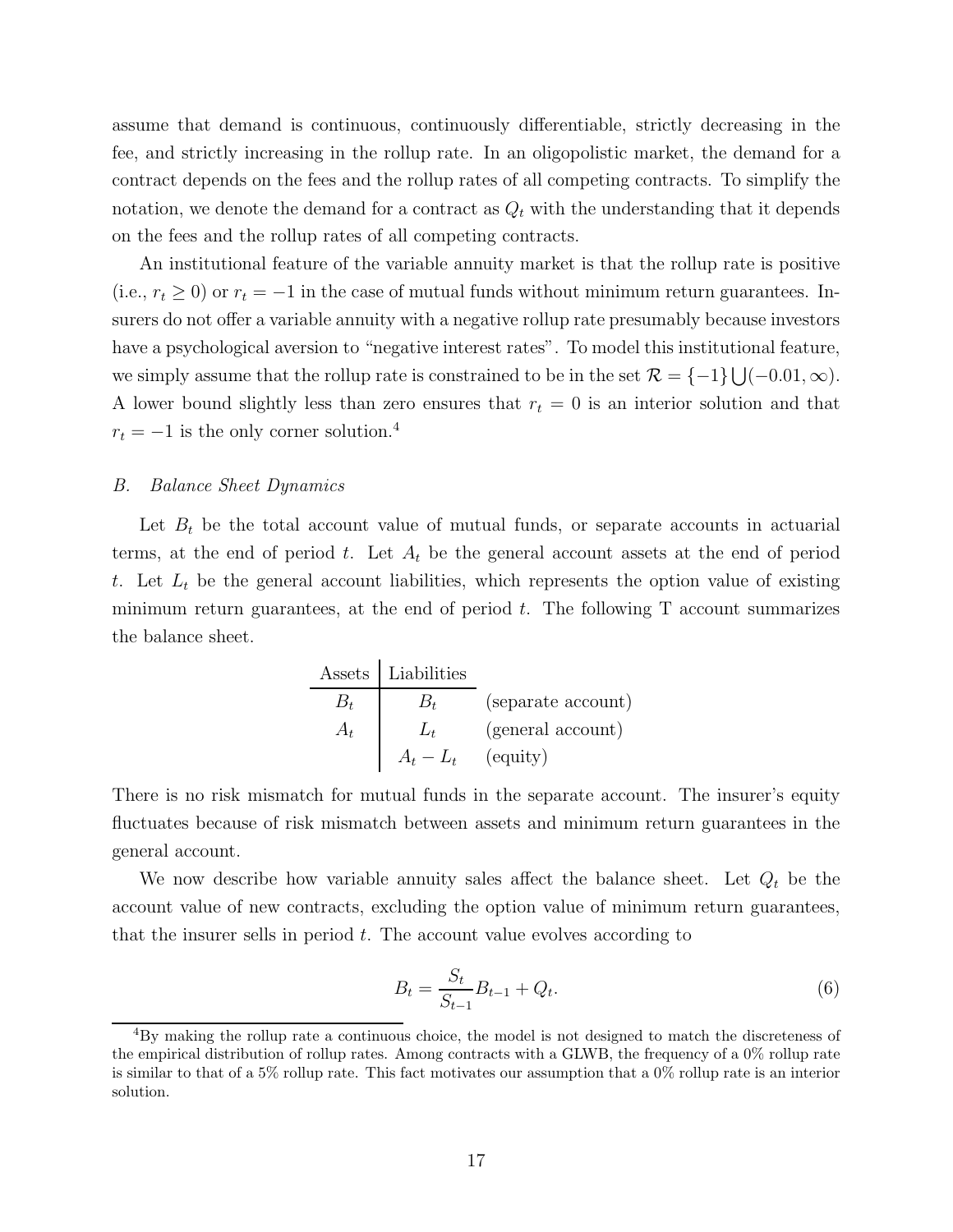Current account value is the previous account value revalued at the current mutual fund price plus the account value of new contracts.

The general account assets evolve according to

$$
A_t = R_{A,t}A_{t-1} + P_t Q_t, \t\t(7)
$$

where  $R_{A,t}$  is an exogenous gross return on assets in period t. Current assets are the gross return on previous assets plus the fees on new contracts. Section I discussed economic and institutional reasons why insurers do not fully hedge variable annuity risk. Following that discussion, we assume that  $R_{A,t}$  could be imperfectly correlated with the option value of existing liabilities, leading to risk mismatch.

The general account liabilities evolve according to

$$
L_t = \frac{V_{t-1,t}}{V_{t-1,t-1}} L_{t-1} + V_{t,t} Q_t.
$$
\n
$$
(8)
$$

Current liabilities are previous liabilities revalued at current option value plus the cost of new contracts. The principle of reserving requires that the cost  $V_{t,t}$  be recorded on the liability side to back the fees  $P_t$  on the asset side.

#### *C. Financial Frictions*

We define statutory capital at the end of period  $t$  as

$$
K_t = \underbrace{A_t - L_t}_{\text{equity}} - \underbrace{\phi_t L_t}_{\text{required capital}}.
$$
\n(9)

Statutory capital is equity minus required capital that is proportional to liabilities.<sup>5</sup> For simplicity, we assume that  $\phi_t > 0$  is an exogenous parameter that does not depend on the fee or the rollup rate. Following the discussion in Section I,  $1 + \phi_t$  represents the ratio of reserve to market value under Actuarial Guideline 43. Alternatively,  $\phi_t$  represents the risk weight on minimum return guarantees under the C-3 Phase II regulatory standard. As equation (8) shows, required capital increases in the option value of existing liabilities  $V_{t-1,t}$ . Therefore, required capital increases when the stock market falls, interest rates fall, or volatility rises. Required capital also increases in the option value of new contracts  $V_{t,t}$ .

<sup>&</sup>lt;sup>5</sup>This formulation of statutory capital as a difference rather than as a ratio is for mathematical convenience in the derivations that follow. Koijen and Yogo (2015) show that the two formulations are similar because a constraint on statutory capital such as  $K_t \geq 0$  can be rewritten as a risk-based capital constraint  $(A_t (L_t)/(\phi_t L_t) \geq 1.$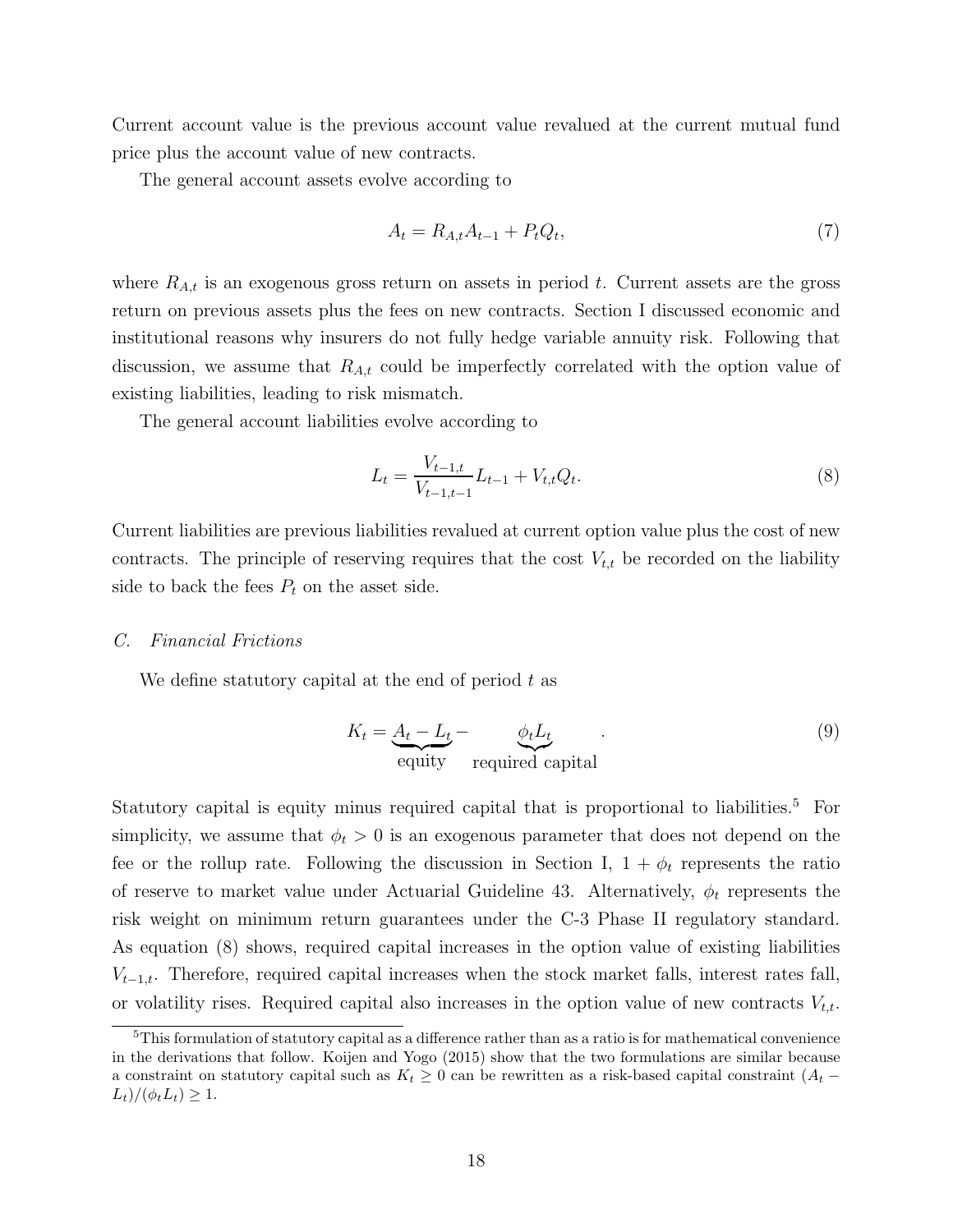Therefore, required capital for new contracts increases in the rollup rate, decreases in interest rates, and increases in volatility.

Following the discussion in Section I, low statutory capital could lead to a rating downgrade or regulatory action, which have adverse consequences in both retail and capital markets. We model the cost of financial frictions through a cost function:

$$
C_t = C(K_t),\tag{10}
$$

which is continuous, twice continuously differentiable, strictly decreasing, and strictly convex. The cost function is decreasing because higher statutory capital reduces the likelihood of a rating downgrade or regulatory action. The cost function is convex because these benefits of higher statutory capital have diminishing returns.<sup>6</sup> Statutory capital would not matter if equity issuance were costless. Therefore, implicit in the specification of the cost function are financial frictions that make equity issuance costly.

An alternative interpretation of equation (9) is that the insurer has an economic risk constraint, such as the value-at-risk constraint described in Section I. As a consequence of the global financial crisis, the insurer learned that model uncertainty is higher than previously recognized and made risk management more conservative. An increase in  $\phi_t$  could capture a tighter economic risk constraint. A permanent increase in  $\phi_t$  could lead to persistent effects on variable annuity supply that is consistent with the evidence in Section II.

#### *D. Optimal Pricing and Contract Characteristics*

Firm value is the profit from variable annuity sales minus the cost of financial frictions:

$$
J_t = (P_t - V_{t,t})Q_t - C_t.
$$
\n(11)

The insurer chooses the fee  $P_t$  and the rollup rate  $r_t \in \mathcal{R}$  on the variable annuity to maximize firm value in an oligopolistic market. To simplify the exposition, we present the optimality conditions for a single insurer with the understanding that all insurers have the same optimality conditions in a Nash equilibrium.

To simplify the notation, we define the semi-elasticity of demand to the fee as  $\epsilon_t^P$  =  $-\partial \log(Q_t)/\partial P_t$  and to the rollup rate as  $\epsilon_t^r = \partial \log(Q_t)/\partial r_t$ . We also define the marginal

 $6$ We refer to Ellul et al. (2015) and Koijen and Yogo (2015) for evidence that asset allocation and liability pricing decisions are especially sensitive to risk-based capital at low levels, which implies that the cost function is convex.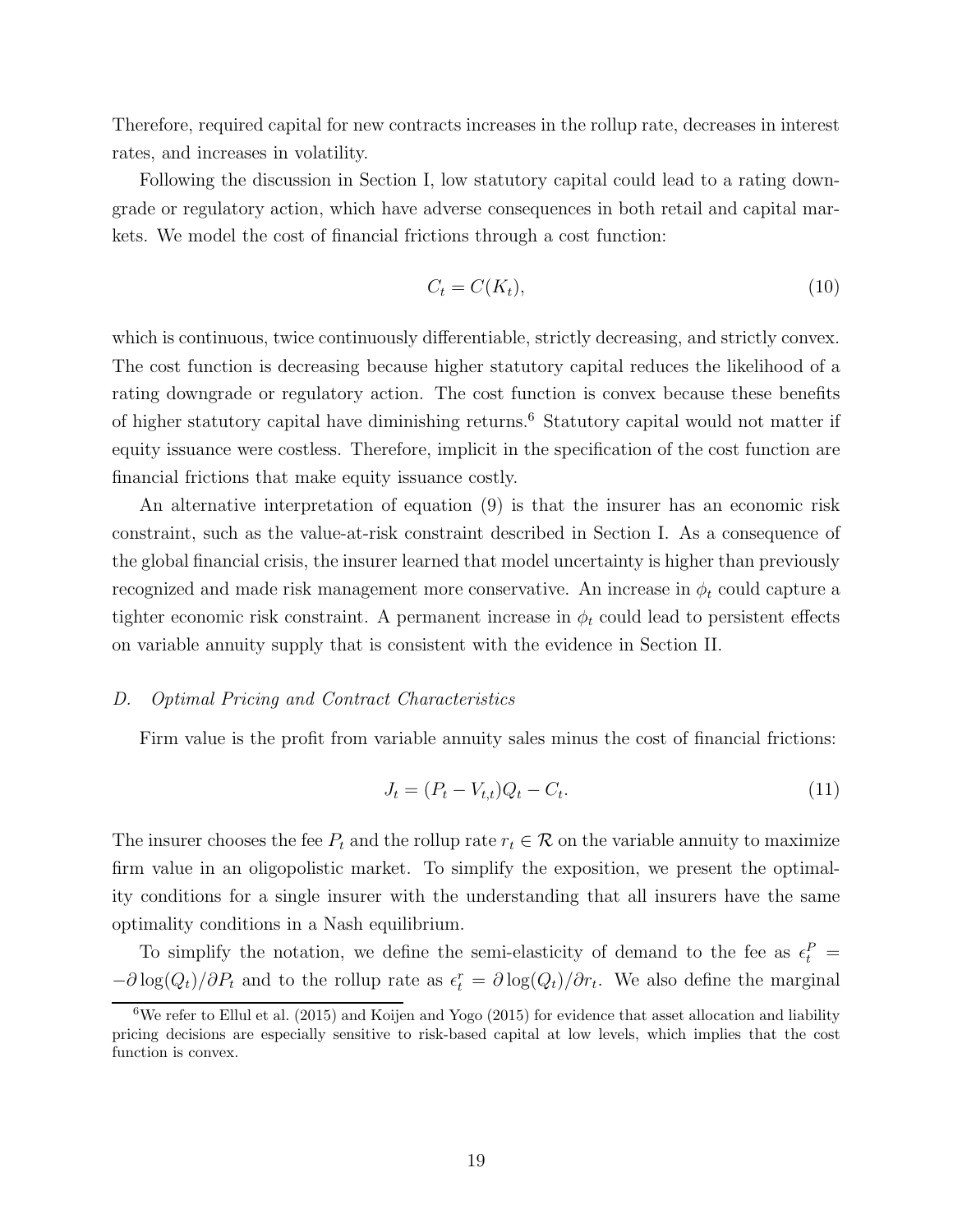cost of statutory capital as

$$
c_t = -\frac{\partial C_t}{\partial K_t} > 0. \tag{12}
$$

This partial derivative represents the importance of financial frictions, which decreases in statutory capital by the convexity of the cost function. The following proposition, which we prove in Appendix C, characterizes the optimal fee and rollup rate.

PROPOSITION 1: *The optimal fee is*

$$
P_t = \frac{1}{\epsilon_t^P} + \underbrace{\lambda_t V_{t,t}}_{marginal\ cost},
$$
\n(13)

*where the shadow cost of capital is*

$$
\lambda_t = \frac{1 + c_t(1 + \phi_t)}{1 + c_t} > 1.
$$
\n(14)

*At an interior optimum, the rollup rate satisfies*

$$
\frac{\epsilon_t^r}{\epsilon_t^P} = \lambda_t \frac{\partial V_{t,t}}{\partial r_t}.
$$
\n(15)

*Otherwise,*  $r_t = -1$  *is optimal.* 

The optimal fee (13) is the sum of two terms. The first term is the markup that is inversely related to the demand elasticity to the fee. The second term is the marginal cost of issuing contracts, which is the product of the shadow cost of capital and the option value. Marginal cost is greater than the option value because of financial frictions. The shadow cost of capital decreases in statutory capital through  $c_t$  and increases in the risk weight  $\phi_t$ .

We clarify two potential points of confusion in relation to Koijen and Yogo (2015). First, equation (13) in this paper is identical to Koijen and Yogo (2015, equation 21). The reason that they may appear different is that  $\epsilon_t^P$  is the semi-elasticity of demand in this paper, while it is the full elasticity of demand in the earlier work. Semi-elasticity is the natural formulation in this paper because the fee is already a percentage of account value. Second, equation (13) implies that marginal cost *decreases* in the shadow cost of capital if  $\phi_t < 0$ . In Koijen and Yogo (2015), the prices of traditional annuities decreased during the global financial crisis because the effective  $\phi_t$  was negative for those products.

The optimal rollup rate depends on three terms in equation (15). On the left side is the demand channel through which the insurer optimally chooses the rollup rate to exploit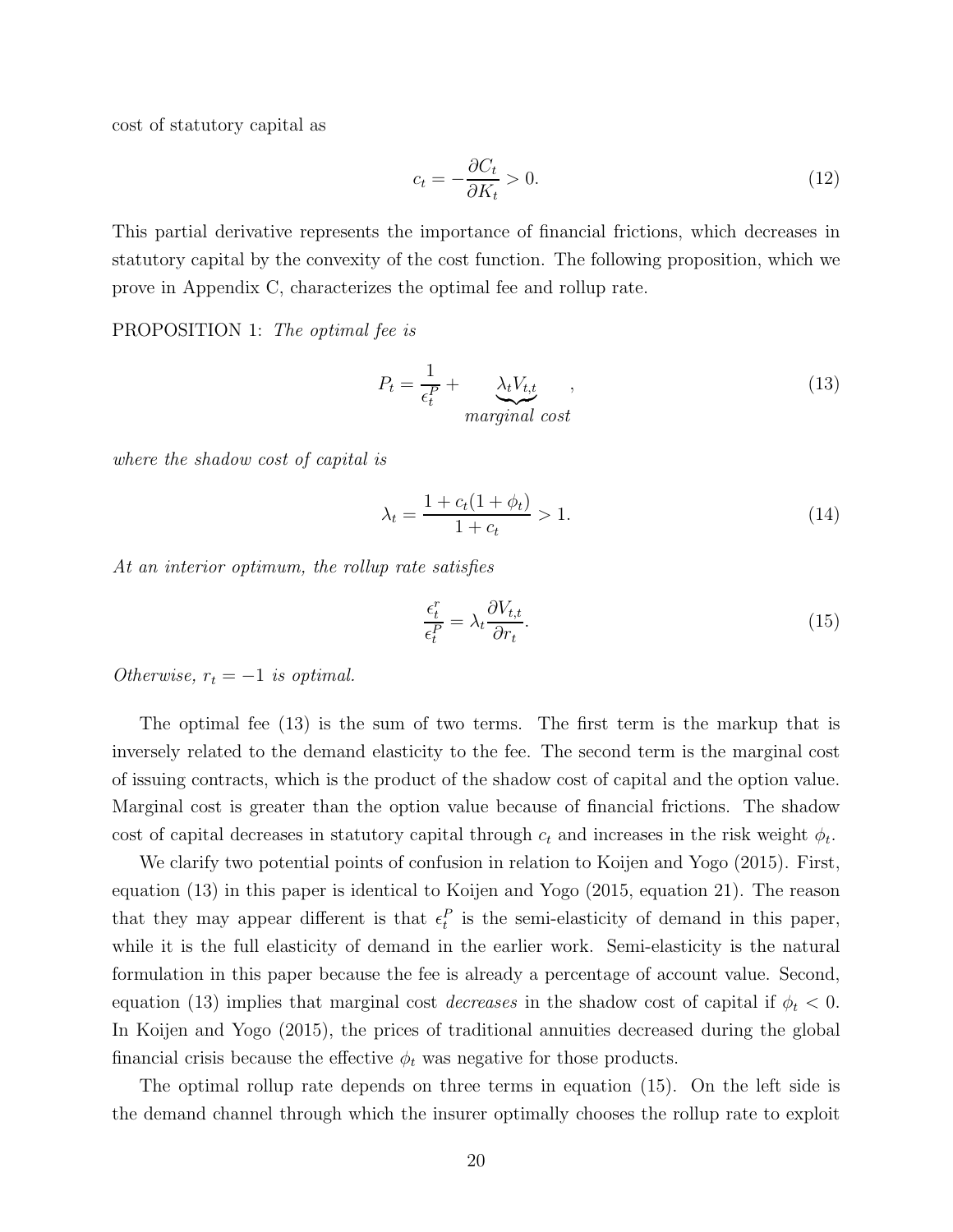market power. The first term on the right side is the shadow cost of capital. The second term on the right side is the slope of option value with respect to the rollup rate, which increases in the rollup rate by Assumption 1.

Equation (C6) in Appendix C clarifies why the demand elasticity to the fee  $\epsilon_t^P$  appears in equation (15). The intuition is that the insurer earns a higher markup when the demand elasticity to the fee is lower, so variable annuities are less capital intensive per unit sold. This slackness in statutory capital allows the insurer to offer a higher rollup rate to increase demand and profits.

The intuition for the right side of equation (15) is simple for the logit model of demand, in which case the left side is constant. In this case, the optimal rollup rate decreases in the shadow cost of capital. An insurer that faces a higher shadow cost of capital must reduce risk exposure by lowering the rollup rate on new contracts. When the shadow cost of capital is sufficiently high, the insurer offers mutual funds without minimum return guarantees (i.e.,  $r_t = -1$ ). That is, the insurer stops offering minimum return guarantees to avoid additional risk exposure. The general insight is that financial frictions affect contract characteristics and could even lead to market incompleteness in the extreme case.

Proposition 1 provides a narrative for the aggregate facts in Figures 3–5. Insurers suffered an adverse shock to risk-based capital during the global financial crisis and could have made risk management more conservative in response to higher model uncertainty. As the shadow cost of capital increased, insurers raised fees to pass through a higher marginal cost. Insurers also lowered rollup rates or stopped offering minimum return guarantees to reduce risk exposure. Higher fees and lower rollup rates make variable annuities less attractive to investors, explaining the decrease in sales.

#### *E. Evidence from the Cross Section of Insurers*

We now provide reduced-form evidence from the cross section of insurers that supports Proposition 1. A measurement challenge is that the shadow cost of capital is not directly observed. However, the reserve valuation is a relevant empirical proxy that we described in Section II. The reserve valuation most closely corresponds to  $(1 + \phi_t)V_{t-1,t}$  in the model, which is positively related to the shadow cost of capital:

$$
\frac{\partial \lambda_t}{\partial (1 + \phi_t)V_{t-1,t}} = -\frac{\phi_t L_{t-1}}{(1 + c_t)^2 K_{t-1} V_{t-1,t-1}} \frac{\partial c_t}{\partial K_t}
$$

$$
= \frac{\phi_t L_{t-1}}{(1 + c_t)^2 K_{t-1} V_{t-1,t-1}} \frac{\partial^2 C_t}{\partial K_t^2} > 0.
$$
(16)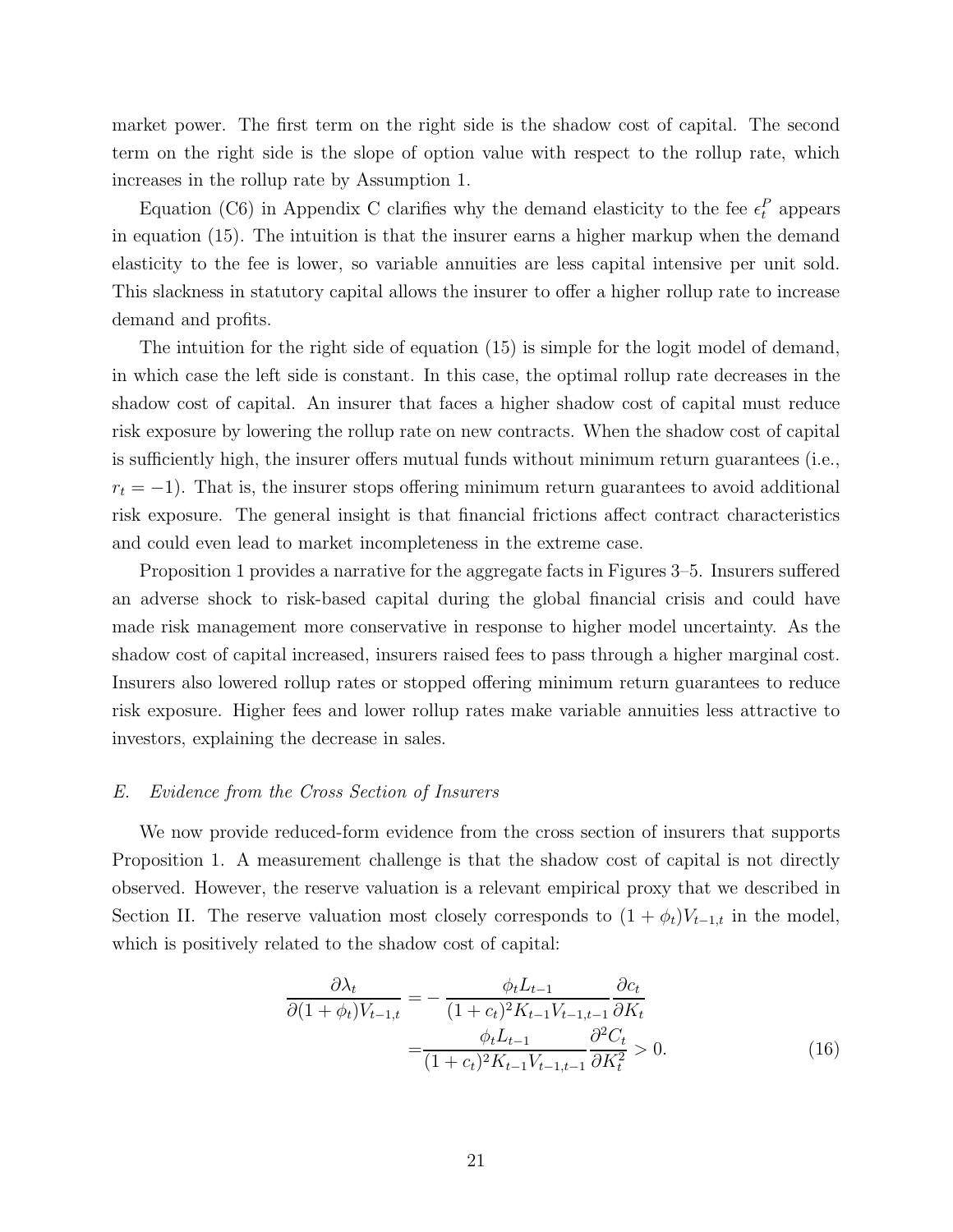We look for broad patterns at the insurer level that could be summarized by a scatter plot and leave more formal analysis at the contract level for Section IV.

Depending on the contract characteristics of existing liabilities, different insurers experienced different shocks to the reserve valuation during the global financial crisis. Insurers that sold more generous guarantees before the global financial crisis suffered larger increases in the reserve valuation than those that sold less generous guarantees. Moreover, insurers that sold more generous guarantees could have made risk management more conservative after the global financial crisis as they learned that model uncertainty is higher than previously recognized. Thus, changes in the reserve valuation should be negatively related to sales growth in the cross section of insurers.

Panel A of Figure 6 is a scatter plot of sales growth versus the change in the reserve valuation from 2007 to 2010. The linear regression line shows that sales growth is negatively related to the change in the reserve valuation. On the bottom right are insurers like AXA and Genworth that essentially closed their variable annuity business as they suffered large increases in the reserve valuation. On the left side of the figure are a cluster of six insurers (Fidelity Investments, MassMutual, New York Life, Northwestern, Ohio National, and Thrivent Financial) that did not offer a GLWB in 2007, which tends to be the most generous guarantee among guaranteed living benefits. The reserve valuation did not change much for these insurers because they sold less generous guarantees.

Under Actuarial Guideline 43, variable annuity reserves under statutory accounting principles increase relative to those under GAAP after a period of high volatility (Credit Suisse (2012)). Therefore, insurers could relax a risk-based capital constraint through captive reinsurance with a less regulated and unrated reinsurer within the same insurance group (Koijen and Yogo  $(2016)$ .<sup>7</sup> If insurers that suffered large increases in the reserve valuation were in fact constrained, they should move variable annuity reserves off balance sheet. Panel B of Figure 6 is a scatter plot of the change in the reinsurance share of variable annuities versus the change in the reserve valuation from 2007 to 2010. The linear regression line shows that the change in the reinsurance share of variable annuities is positively related to the change in the reserve valuation. On the one hand, AXA increased the reinsurance share of variable annuities by 61 percentage points as its reserve valuation increased by 11 percentage points from 2007 to 2010. On the other hand, the six insurers that did not offer a GLWB in 2007 did not experience any change in the reserve valuation or reinsurance activity. This evidence suggests an important role for a risk-based capital constraint rather than an economic risk

<sup>&</sup>lt;sup>7</sup>A hedging program that smoothes accounting equity under GAAP could actually increase the volatility under statutory accounting principles (Credit Suisse (2012)). Therefore, insurers may have an additional incentive for captive reinsurance in order to implement a hedging program under GAAP capital.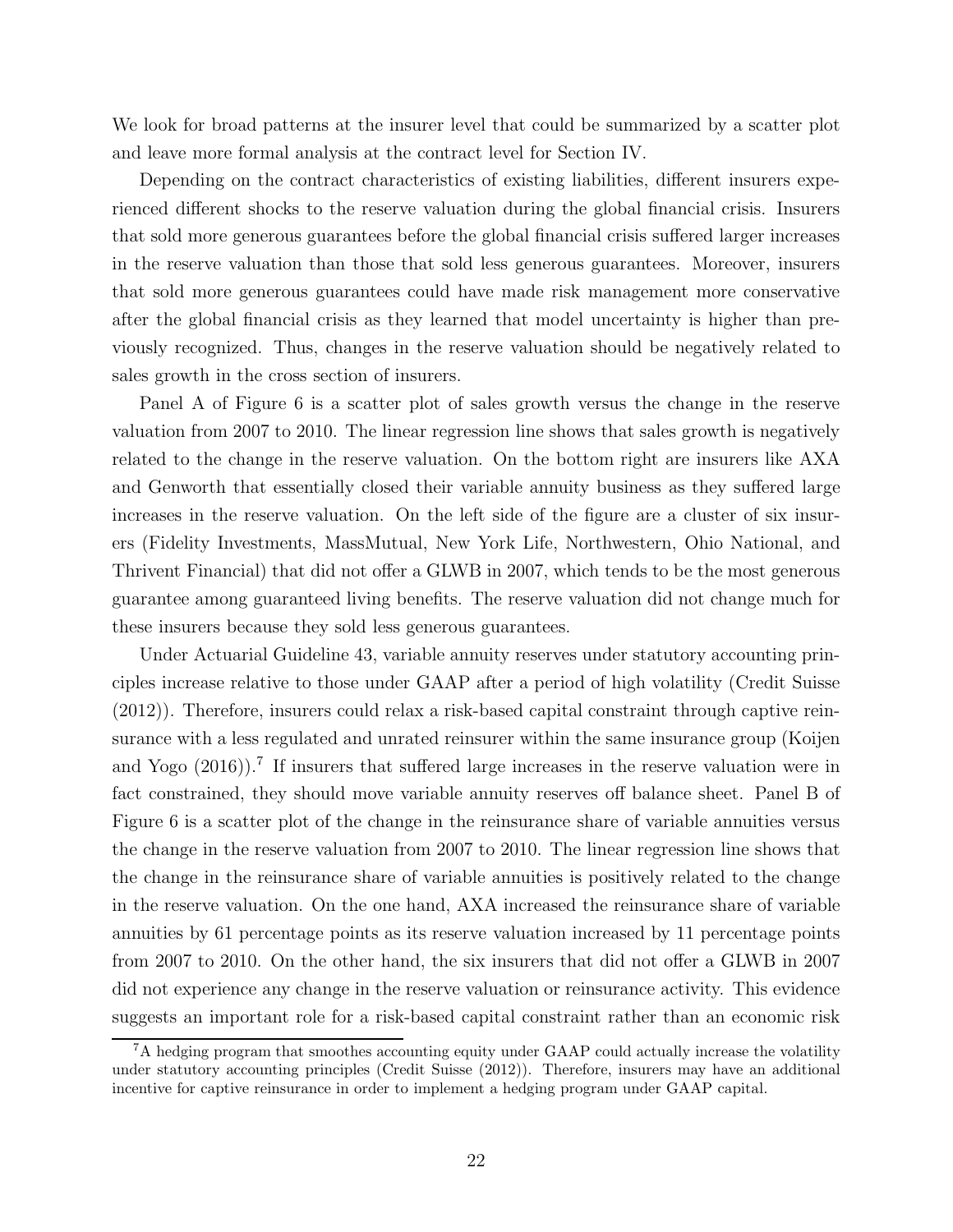constraint.

#### **IV. Estimating Variable Annuity Supply and Demand**

Variation in fees and rollup rates across contracts and over time could come from supplyor demand-side effects. A model of variable annuity demand is necessary to disentangle these effects and to quantify the importance of financial frictions in explaining variable annuity supply. Therefore, we estimate a differentiated product demand system for the variable annuity market at the contract level, which provides an internally consistent framework to model market equilibrium and to decompose the fee into the markup and marginal cost.

#### *A. A Model of Variable Annuity Demand*

A life-cycle model of consumption and portfolio choice is a fully structural approach to modeling variable annuity demand (Horneff et al. (2009, 2010), Koijen, Nijman, and Werker (2011)). These models could explain the demand for variable annuities relative to other savings products, but they are not designed to explain heterogeneous demand across insurers and contracts. Moreover, we do not have data on the demographics of investors that purchase variable annuities at the contract level. For these reasons, we take a different approach and model variable annuity demand through the random coefficients logit model (Berry, Levinsohn, and Pakes (1995)), which is a tractable and micro-founded model of product differentiation and market power.

Let  $P_{i,t}$  be the annual fee and  $r_{i,t}$  be the rollup rate on contract i in period t. Let  $\mathbf{x}_{i,t}$  be a vector of other observed characteristics of contract  $i$  in period  $t$ , which are determinants of demand. Let  $\xi_{i,t}$  be an unobserved (to the econometrician) characteristic of contract i in period t. For an investor with a realized coefficient  $\alpha_P$  on the fee, the indirect utility from buying contract  $i$  in period  $t$  is

$$
U_{i,t} = \alpha_P P_{i,t} + \alpha_r r_{i,t} + \beta' \mathbf{x}_i + \xi_{i,t} + \varepsilon_{i,t},\tag{17}
$$

where  $\varepsilon_{i,t}$  is a logit error drawn from a type 1 extreme value distribution. The probability that the investor buys contract  $i$  in period  $t$  is

$$
q_{i,t}(\alpha_P) = \frac{\exp\{-\alpha_P P_{i,t} + \alpha_r r_{i,t} + \beta' \mathbf{x}_{i,t} + \xi_{i,t}\}}{1 + \sum_{j=1}^I \exp\{-\alpha_P P_{j,t} + \alpha_r r_{j,t} + \beta' \mathbf{x}_{j,t} + \xi_{j,t}\}},
$$
(18)

where  $I$  is the total number of contracts across all insurers. The denominator of equation (18) captures how demand for a contract depends on the fees and characteristics of all competing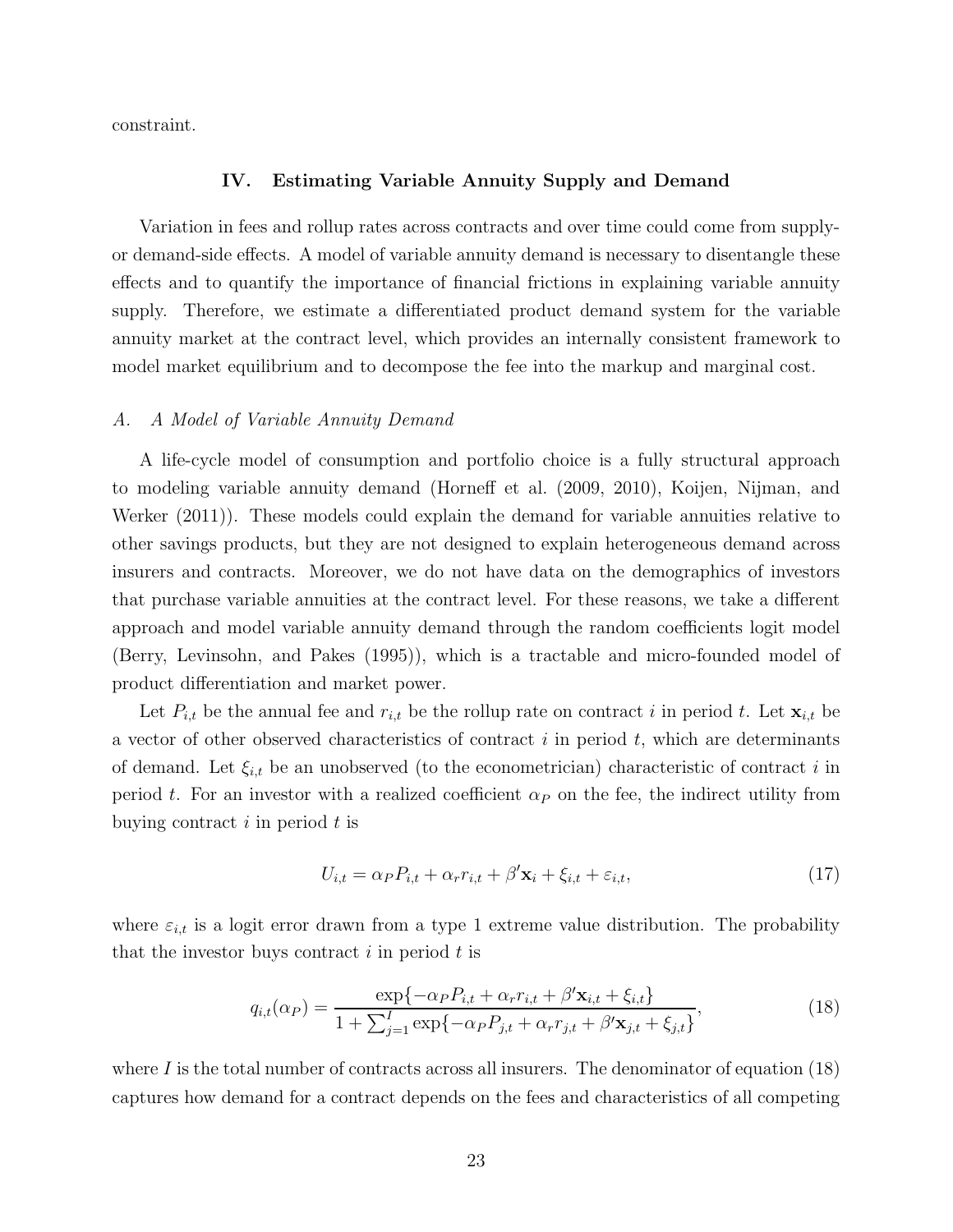contracts. If the investor does not buy a variable annuity, she buys an outside asset instead, which occurs with probability  $1 - \sum_{i=1}^{I} q_{i,t}(\alpha_P)$ .

Let  $F(\alpha_P)$  be the cumulative distribution function for the coefficient on the fee, which is independently and identically distributed over time. The coefficient on the fee  $\alpha_P$  is lognormally distributed, ensuring a positive demand elasticity. Integrating equation (18) over the distribution of investors, the market share for contract  $i$  in period  $t$  is

$$
Q_{i,t} = \int q_{i,t}(\alpha_P) \, dF(\alpha_P). \tag{19}
$$

The semi-elasticity of demand to the fee for contract  $i$  in period  $t$  is

$$
\epsilon_{i,t}^P = \frac{1}{Q_{i,t}} \int \alpha_P q_{i,t}(\alpha_P)(1 - q_{i,t}(\alpha_P)) \, dF(\alpha_P). \tag{20}
$$

Through equation (13), the markup is inversely related to the demand elasticity to the fee.

The demand elasticity to the fee varies over time through changing contract characteristics, interacting with the distribution of random coefficients on the fee. When the fee increases or the rollup rate decreases, the more price elastic investors substitute into competing contracts with lower fees or the outside asset. Thus, the demand elasticity to the fee decreases because the remaining investors are less price elastic on average. In Panel A of Figure 5, fees could have increased after the global financial crisis not only because of an increasing shadow cost of capital but also because of a decreasing demand elasticity.

The estimation sample is all variable annuity contracts from 2005:1 to 2015:4. Because sales are at the contract level, we measure the total annual fee as the sum of the annual base contract expense and the annual fee on the minimum return guarantee. We assign a type of minimum return guarantee to each contract following the procedure described in Section II. The rollup rate is 0% for contracts with minimum return guarantees but no step ups and −100% for contracts without minimum return guarantees. This treatment of the rollup rate is consistent with the model of variable annuity supply in Section III, in which we assumed that demand is continuously differentiable in the rollup rate. We specify the outside asset as sales of open-end stock and bond mutual funds (excluding money market funds and funds of funds).

The other contract characteristics in our specification are the number of investment options, a dummy for whether the contract offers a GLWB, and share class fixed effects. The number of investment options captures the menu or the complexity of options within contracts (Célérier and Vallée  $(2017)$ ). A GLWB is the most common type and tends to be the most generous guarantee among guaranteed living benefits. The share class (i.e., A, B,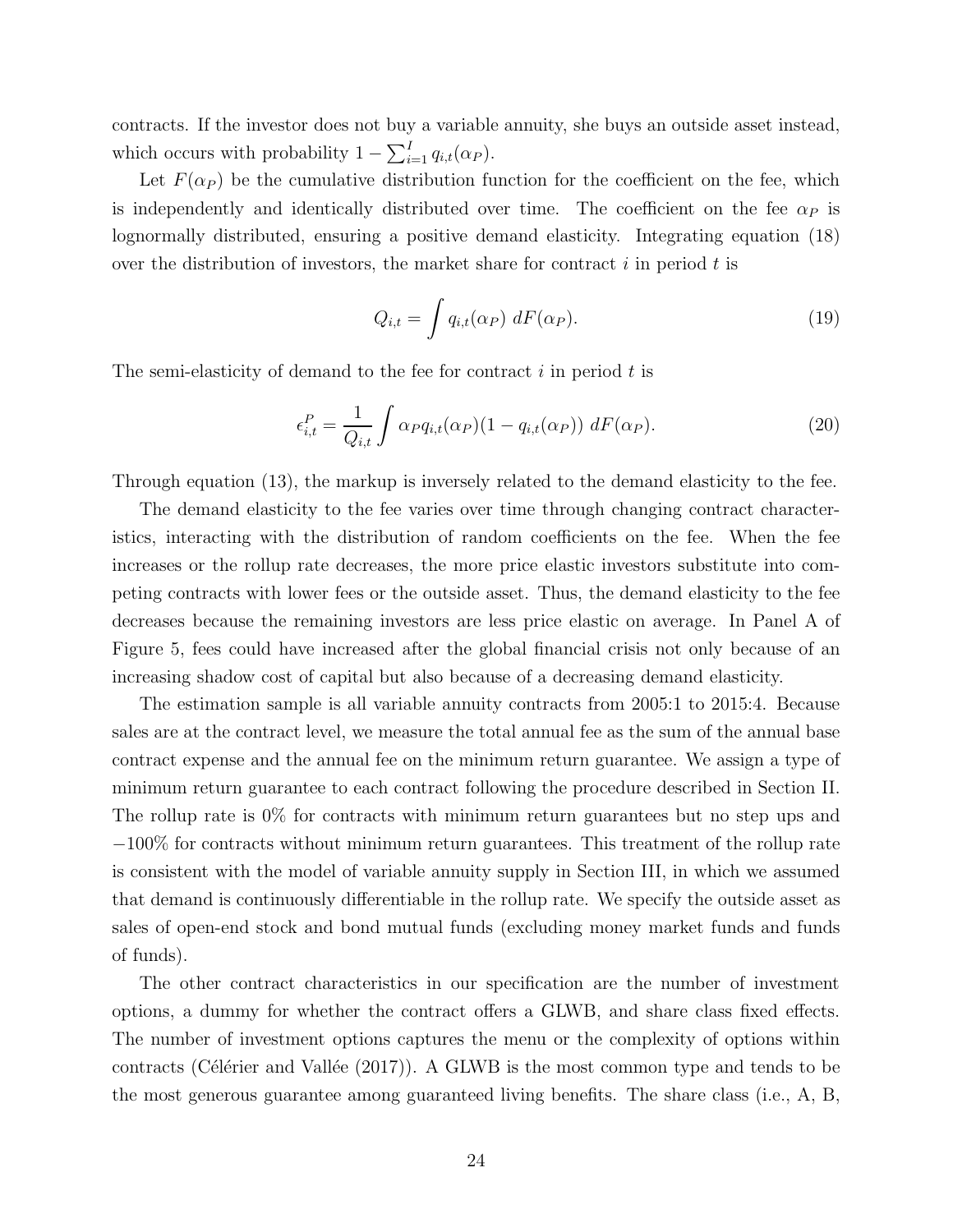C, I, L, O, or X) determines whether there is an initial sales charge or a surrender charge for early withdrawal. For example, B is the most common share class, and it has no sales charge but has a surrender charge. The share class also determines the commission schedule for the investment advisor who sells the variable annuity. For example, investment advisors do not earn a commission on the I share class.

We also include the A.M. Best rating and insurer fixed effects to capture reputation in the retail market, which could vary across insurers and over time. Investors could substitute across insurers based on ratings, or they could substitute from variable annuities to the outside asset (i.e., mutual funds) if they are concerned about the stability of the insurance sector. The unobserved characteristic  $\xi_{i,t}$  in equation (18) captures other demand factors that are difficult to measure such as a relative tax advantage. Finally, the intercept captures the attractiveness (such as a tax advantage) of variable annuities relative to the outside asset.

#### *B. Identifying Assumptions*

According to the model of variable annuity supply in Section III, the insurer optimally chooses the fee and the rollup rate, so they are jointly endogenous with demand. We start with the usual identifying assumption that observed characteristics other than the fee and the rollup rate are exogenous. Furthermore, we assume that the reserve valuation and the reinsurance share of variable annuities are valid instruments that affect marginal cost, but they do not enter demand directly. To ensure exogeneity, we construct both instruments in year t based only on contracts that the insurer sold in prior years but are still on the balance sheet in year t. Thus, the instruments do not depend directly on sales or contract characteristics in year t. Because our specification includes insurer fixed effects, the demand elasticities are identified from the time variation in the instruments within each insurer.

We motivate the reserve valuation as a relevant and valid instrument, based on the model of variable annuity supply in Section III. According to equation (16), the reserve valuation  $(1 + \phi_t)V_{t-1,t}$  is a relevant instrument that is positively related to the shadow cost of capital. The reserve valuation depends on the option value of existing liabilities  $V_{t-1,t}$ , which is different from the option value of new contracts  $V_{t,t}$ . Even if the option value of existing liabilities were collinear with the option value of new contracts because the contract characteristics happen to be identical,  $1 + \phi_t$  is another source of variation in the reserve valuation that could break the collinearity. Recall that  $1+\phi_t$  represents the ratio of reserve to market value under Actuarial Guideline 43. Therefore, the reserve valuation is an accounting value that does not coincide with the market value or the investors' valuation that enters demand. As we discussed in Section I, insurers compute reserves and required capital as a conditional tail expectation using the insurance regulators' scenarios, which ultimately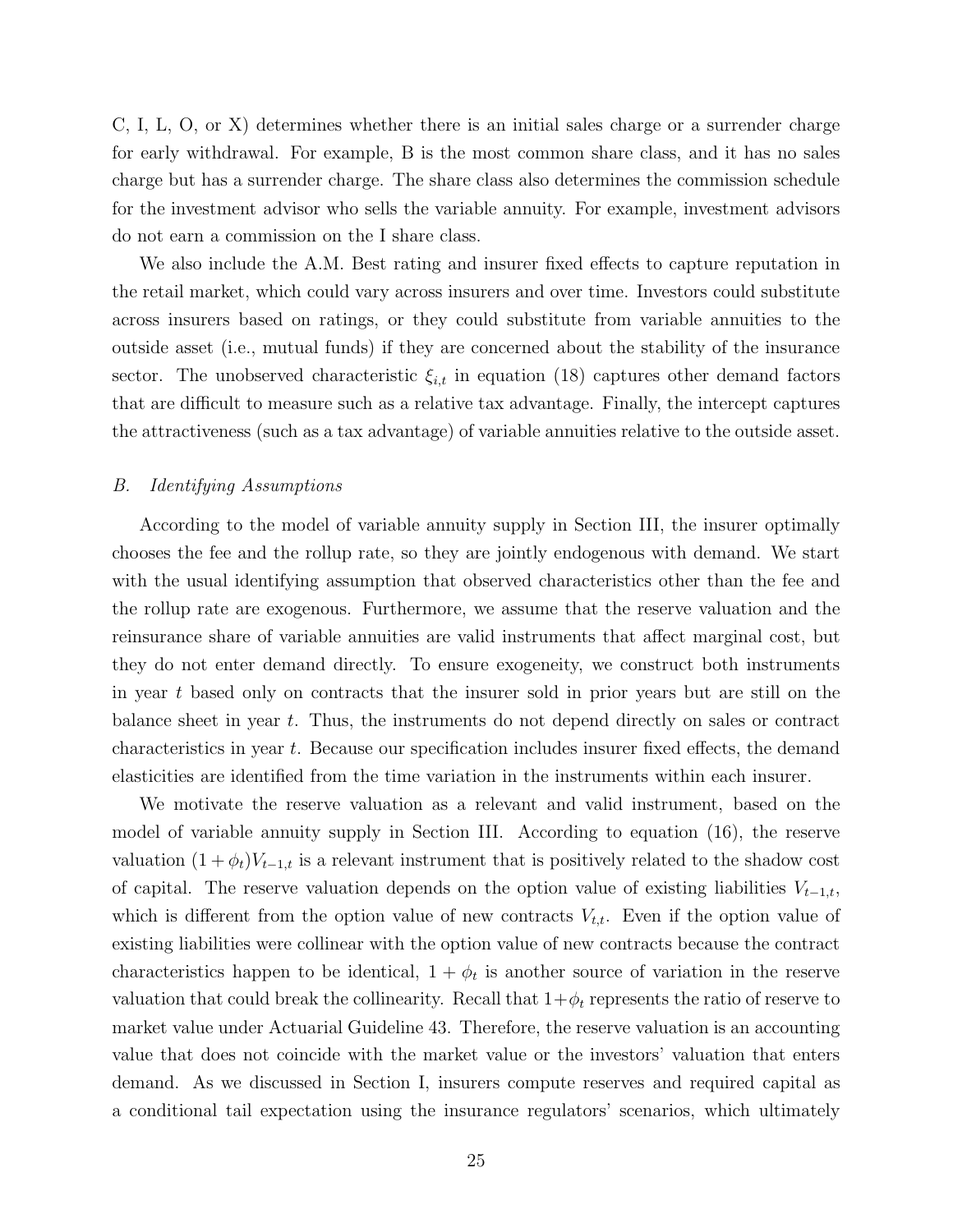depend on contract characteristics. However, investors value these characteristics differently than insurers because their marginal utility depends on the usefulness of variable annuities for aggregate risk sharing, insuring longevity risk, and tax management. Therefore, contract characteristics enter demand differently than how they enter the insurer's conditional tail expectation. Thus, we have plausibly exogenous variation in the reserve valuation that affects demand only through marginal cost, conditional on the contract characteristics in our specification.

We have a similar motivation for the reinsurance share of variable annuities as an instrument. Koijen and Yogo (2016) show that most of reinsurance is with less regulated and unrated reinsurers within the same insurance group, which relaxes regulatory constraints and reduces tax liabilities. Thus, insurers reinsure a higher share of variable annuity reserves when marginal cost is high, leading to a positive relation between the reinsurance share of variable annuities and marginal cost for a given insurer. We assume that the reinsurance share of variable annuities does not affect demand directly conditional on contract and insurer characteristics in our specification. This assumption is plausible insofar as investors have little motive or knowledge to condition demand on reinsurance activity beyond what is already reflected in ratings.

#### *C. Estimation Methodology*

We estimate the random coefficients logit model of variable annuity demand by two-step generalized method of moments. Let  $\mathbf{z}_{i,t}$  be a vector of instruments that includes the reserve valuation, the reinsurance share of variable annuities, and the square of these instruments to help identify the variance of the random coefficients on the fee. The moment condition is

$$
\mathbb{E}[\xi_{i,t}|\mathbf{z}_{i,t},\mathbf{x}_{i,t}] = 0. \tag{21}
$$

Because  $\xi_{i,t}$  is not analytical, we compute it numerically as follows.

We rewrite the market share (19) as

$$
Q_{i,t}(\mu_P, \sigma_P^2, \delta_t) = \int \frac{\exp\{-e^{\nu} P_{i,t} + \delta_{i,t}\}}{1 + \sum_{j=1}^I \exp\{-e^{\nu} P_{j,t} + \delta_{j,t}\}} \, dF(\nu), \tag{22}
$$

where

$$
\delta_{i,t} = \alpha_r r_{i,t} + \beta' \mathbf{x}_{i,t} + \xi_{i,t},\tag{23}
$$

$$
\nu \sim \mathbb{N}\left(\mu - \frac{\sigma_P^2}{2}, \sigma_P^2\right),\tag{24}
$$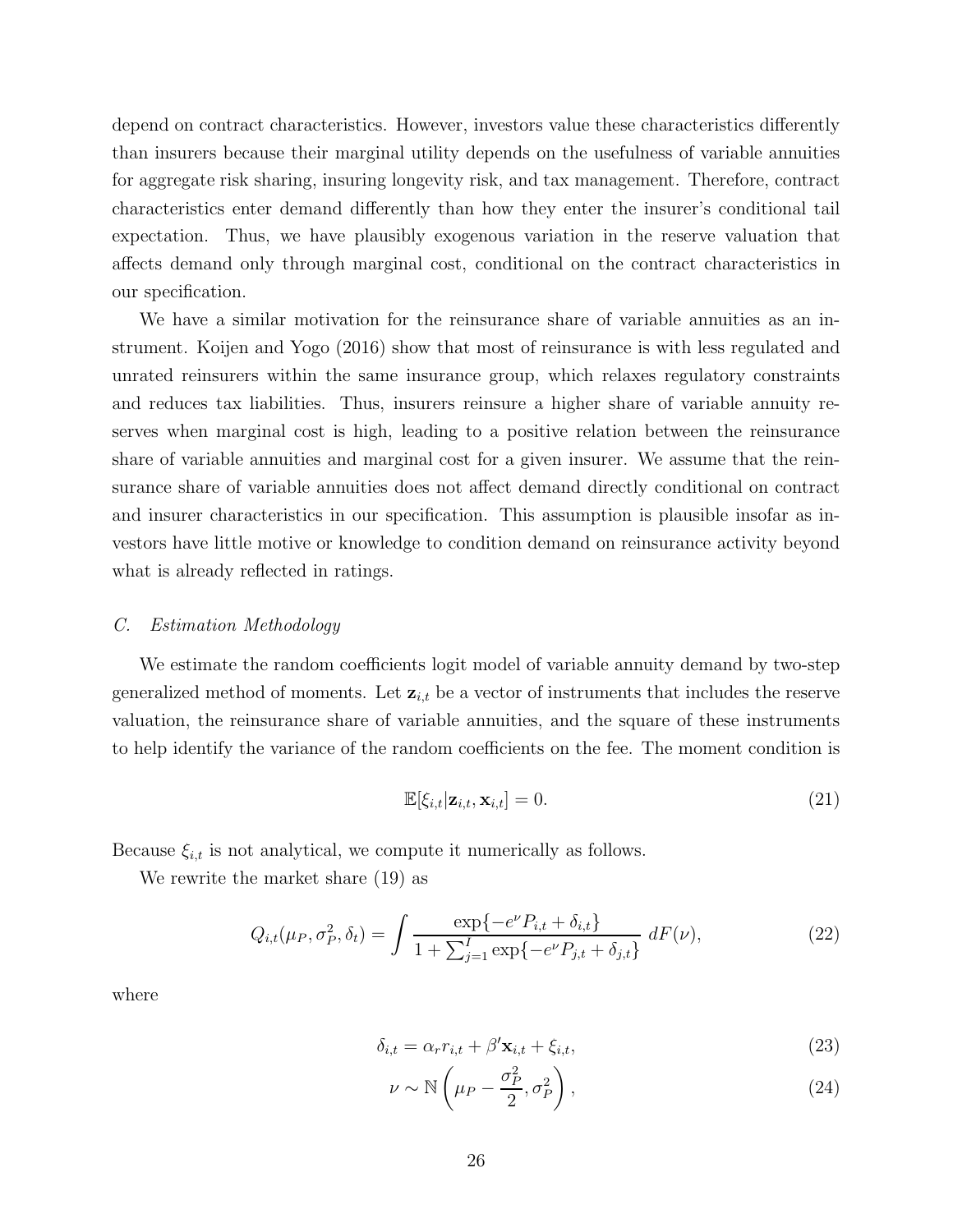and  $\delta_t = (\delta_{1,t}, \ldots, \delta_{I,t})'$ . Starting with an initial guess of the parameters  $(\mu_P, \sigma_P^2, \alpha_r, \beta)$  and the vector of mean utility  $\delta_t(1)$ , the estimation proceeds as follows.

1. Iterate on the following equation until convergence:

$$
\delta_t(n+1) = \delta_t(n) + \log(\mathbf{Q}_t) - \log(\mathbf{Q}_t(\mu_P, \sigma_P^2, \delta_t(n))),
$$
\n(25)

computing the market share (22) numerically through a simulation with 500 draws. Let  $\delta_t(N)$  be the converged vector of mean utility.

- 2. Compute  $\xi_{i,t} = \delta_{i,t}(N) \alpha_r r_{i,t} \beta' \mathbf{x}_{i,t}$  and evaluate the objective function corresponding to moment condition (21).
- 3. Stop if the objective function is minimized. Otherwise, update the parameters  $(\mu_P, \sigma_P^2, \alpha_r, \beta)$ by Newton's method and go back to step 1.

#### *D. Estimating Variable Annuity Demand*

Table IV reports the estimated parameters for the random coefficients logit model of variable annuity demand. The estimate of the mean parameter is  $\mu_P = 3.37$  with a standard error of 0.13. The estimate of the standard deviation parameter is  $\sigma_P = 0.30$  with a standard error of 0.05. The coefficient on the rollup rate is 0.18 with a standard error of 0.01. The signs of the coefficients confirm that demand decreases in the fee and increases the rollup rate.

Demand also increases in the number of investment options, the GLWB dummy, and the A.M. Best rating. The coefficient on the number of investment options is 0.18 with a standard error of 0.01. The coefficient on the GLWB dummy is 17.02 with a standard error of 2.64. The coefficient on the I share class is −13.82 with a standard error of 2.34, which means that the I share class has lower demand than the B share class. The coefficient on the A.M. Best rating, which is standardized, is 0.73 with a standard error of 0.10. This means that demand increases by 73% per one standard deviation increase in the rating.

We compute the semi-elasticity of demand for each contract through equation (20). For contracts with minimum return guarantees, the semi-elasticity of demand to the fee has a mean of 16.4 and a standard deviation of 0.8 across contracts in 2007:4. A semi-elasticity of 16.4 means that demand decreases by 16.4% per one basis point increase in the fee. The dynamics of sales and fees during the global financial crisis is especially important for identifying the demand elasticity. Sales decreased and fees increased sharply during the global financial crisis, especially for contracts with minimum return guarantees. The average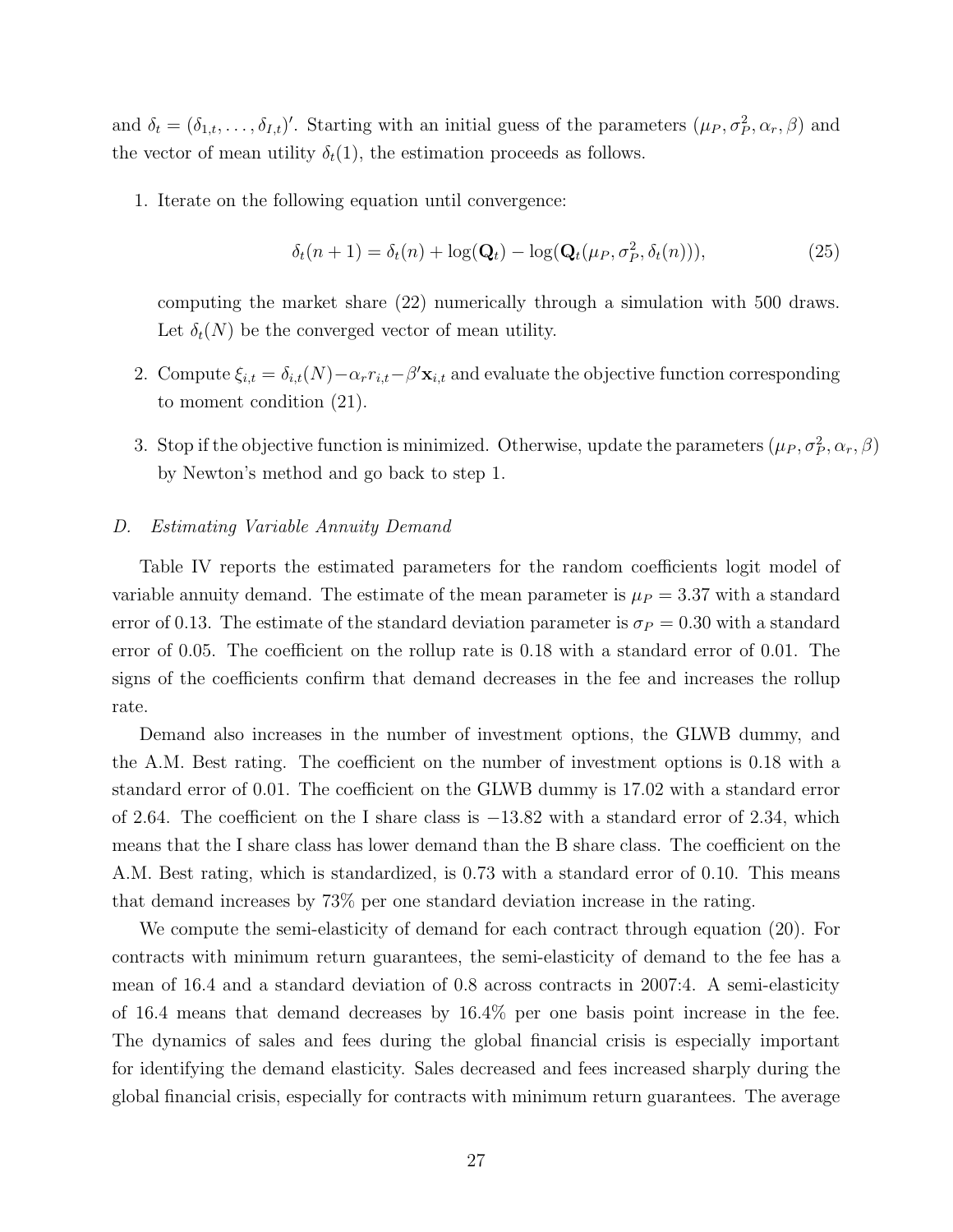semi-elasticity of demand to the fee falls to 15.4 in 2009:2 and ultimately to 14.8 in 2015:4. As we discussed earlier in this section, the demand elasticity to the fee varies over time through changing contract characteristics, interacting with the distribution of random coefficients on the fee.

The semi-elasticity of demand to the fee is 6 for  $S\&P$  500 index funds in 2000 (Hortaçsu and Syverson  $(2004)$ .<sup>8</sup> There are various reasons why the demand for variable annuities may be more elastic than that for index funds. First, variable annuity investors are wealthier and less risk averse than the average household (Brown and Poterba (2006)). Second, variable annuity investors may be more inclined to shop around because a variable annuity is a large investment that is costly to reverse. Third, financial frictions could interact with broker incentives to increase the demand elasticity. After the global financial crisis, insurers made the minimum return guarantees less generous or stopped offering guarantees to reduce risk exposure, which changed the composition of new contracts toward those for which brokers earn lower commissions. Thus, brokers may have had lower incentives to sell variable annuities after the global financial crisis. The role of brokers in determining demand elasticities is an important area for future research, which Bhattacharya, Illanes, and Padi (2020) and Egan, Ge, and Tang (2020) explore using new data on broker commissions.

For contracts with minimum return guarantees, the semi-elasticity of demand to the rollup rate has a mean of 0.18 across contracts in 2007:4. A semi-elasticity of 0.18 means that demand increases by 18% per one percentage point increase in the rollup rate. The demand elasticity to the rollup rate is nearly constant across contracts and over time. The coefficient on the rollup rate is constant in our specification, which implies that the demand elasticity to the rollup rate is not sensitive to changing contract characteristics.

Our baseline specification limits the random coefficients to the fee. For robustness, we have estimated a richer model in which the coefficients on the rollup rate or the A.M. Best rating are also random. However, the standard deviation of the random coefficients converged to zero or had large standard errors that indicated that the richer model is poorly identified. Thus, we find evidence for heterogeneity across investors in the demand elasticity to the fee but not to the rollup rate. The identification problem arises from the fact that the variation in market shares can only identify a limited covariance structure for the random coefficients.

 $8$ This semi-elasticity is implied by an asset-weighted average fee of 32.2 basis points in 2000 (Hortaçsu and Syverson (2004, table 2)) and a marginal cost of 16 basis points (Hortaçsu and Syverson (2004, column D of table 3)).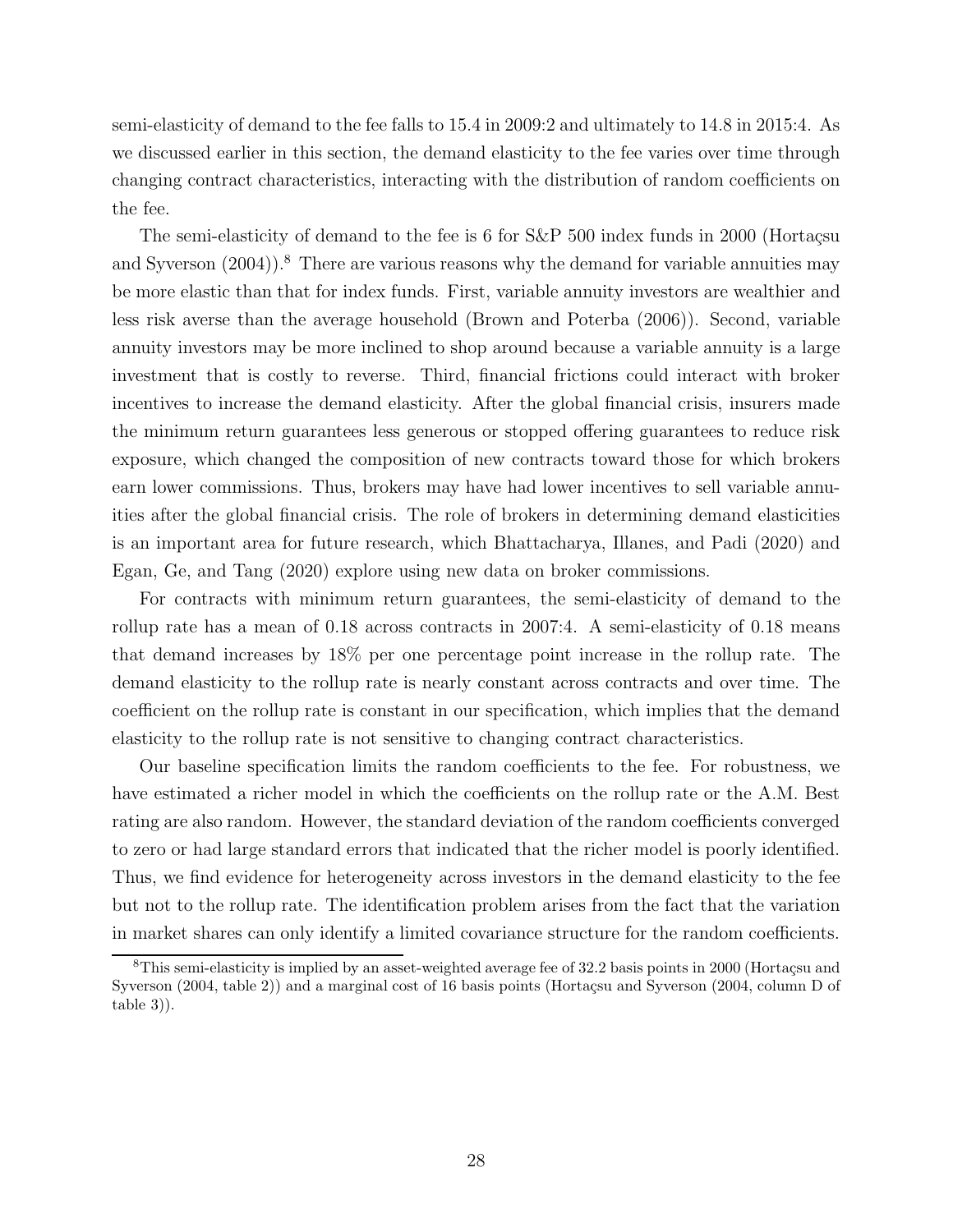#### *E. Parameterizing Variable Annuity Supply*

For contract i sold by insurer n in period t, equation (13) for the optimal fee in logarithms is

$$
\log\left(P_{i,n,t} - \frac{1}{\epsilon_{i,n,t}^P}\right) = \log(V_{i,n,t}) + \log(\lambda_{n,t}).\tag{26}
$$

This equation decomposes marginal cost into the option value and the shadow cost of capital. The option value explains within-insurer variation in marginal cost along contract characteristics, while the shadow cost of capital explains between-insurer variation in marginal cost along insurer characteristics.

For contract i sold by insurer n in period t, equation (15) for the optimal rollup rate in logarithms is

$$
\log\left(\frac{\epsilon_{i,n,t}^r}{\epsilon_{i,n,t}^P}\right) - \log(\lambda_{n,t}) - \log\left(\frac{\partial V_{i,n,t}}{\partial r_{i,n,t}}\right) = \omega_{i,n,t} \ge 0. \tag{27}
$$

At an interior solution (i.e.,  $\omega_{i,n,t} = 0$ ), the marginal benefit of a higher rollup rate through demand is equal to the marginal cost of a higher rollup rate through financial frictions. The black line in Figure 7, which represents the left side of equation (27) as a function of the rollup rate, illustrates an interior solution. The line is downward sloping because of the third term on the left side of equation (27). The negative of the slope of option value with respect to the rollup rate decreases in the rollup rate by Assumption 1.

At a corner solution, the marginal benefit of a higher rollup rate through demand is greater than the marginal cost of a higher rollup rate through financial frictions. The gray line in Figure 7 illustrates a corner solution when the relative demand elasticities minus the shadow cost of capital is low. The insurer would like to reduce risk exposure by lowering the rollup rate, but the constraint prevents the insurer from choosing a negative rollup rate that would be the unconstrained optimum. Therefore, the insurer offers mutual funds without minimum return guarantees, so that equation (27) holds at  $r_{i,n,t} = -1$  with  $\omega_{i,n,t} > 0$ .

Because the same shadow cost of capital enters both equations (26) and (27), both fees and rollup rates contribute toward the identification of the shadow cost of capital. Intuitively, a high shadow cost of capital must simultaneously lead to high fees and low rollup rates across all contracts that an insurer offers.

We take three steps to transform equations (26) and (27) into estimation equations. First, we parameterize the option value to depend on the rollup rate and a vector  $y_{i,n,t}$  of other contract characteristics, which are the number of investment options, the GLWB dummy,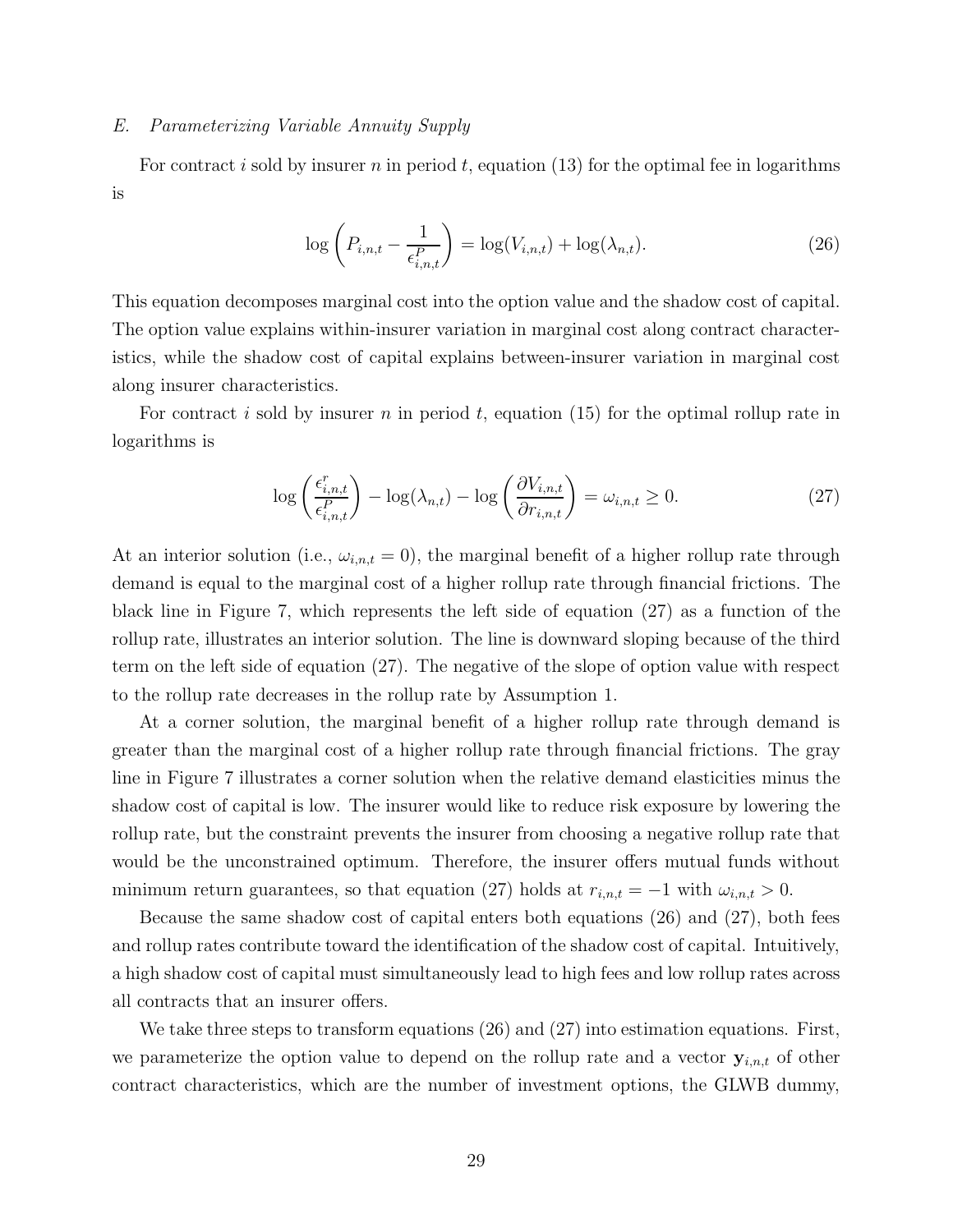and share class fixed effects. The option value of contract  $i$  in period  $t$  is

$$
V_{i,n,t} = \exp\{\delta' \mathbf{y}_{i,n,t} + \exp\{\Delta' \mathbf{y}_{i,n,t}\} r_{i,n,t} + \nu_{i,n,t}\}.
$$
\n(28)

The vector  $\delta$  contains coefficients that determine the level of option value. The residual  $\nu_{i,n,t}$ represents unobserved (to the econometrician) contract characteristics that affect the level of option value. The slope of option value with respect to the rollup rate is

$$
\frac{\partial V_{i,n,t}}{\partial r_{i,n,t}} = \exp\{\Delta' \mathbf{y}_{i,n,t}\} V_{i,n,t}.
$$
\n(29)

The vector  $\Delta$  contains the coefficients that determine the slope of option value with respect to the rollup rate.

An alternative to our econometric approach in equation (28) is an option pricing model (Milevsky and Salisbury (2006), Bauer, Kling, and Russ (2008)). However, long-horizon volatility is a key input into option pricing, which we cannot estimate from traded options that have much shorter maturity than the minimum return guarantees. An insight that we offer for this literature is that the fee actually includes a markup and the shadow cost of capital, according to equation (13). Therefore, one should not estimate an option pricing model directly on the fee without first taking out the markup and the shadow cost of capital. An interesting area of future research is to estimate long-horizon implied volatility using our estimates of option value for a large cross section of contracts.

Second, we parameterize the shadow cost of capital to depend on a vector  $z_{n,t}$  of insurer characteristics, which are the A.M. Best rating, log reserve valuation, and the reinsurance share of variable annuities. Let  $\mathbf{1}_n$  be a vector whose nth element is one and other elements are zero. The shadow cost of capital for insurer  $n$  in period  $t$  is

$$
\lambda_{n,t} = \exp\{\Gamma' \mathbf{z}_{n,t} + \gamma' \mathbf{1}_n\}.
$$
\n(30)

The vector  $\Gamma$  contains the coefficients on insurer characteristics. The vector  $\gamma$  contains the coefficients on the insurer fixed effects, which capture permanent differences in the shadow cost of capital across insurers. For example, stock companies have a more complex financial structure than mutual companies that allows for captive reinsurance (Koijen and Yogo (2016)). We do not have time fixed effects so that the only time variation in the shadow cost of capital comes from insurer characteristics. This assumption is conservative in that we do not over-attribute time variation in marginal cost to the shadow cost of capital rather than the option value.

Third, we derive equations (13) and (15) under the assumption that the insurer offers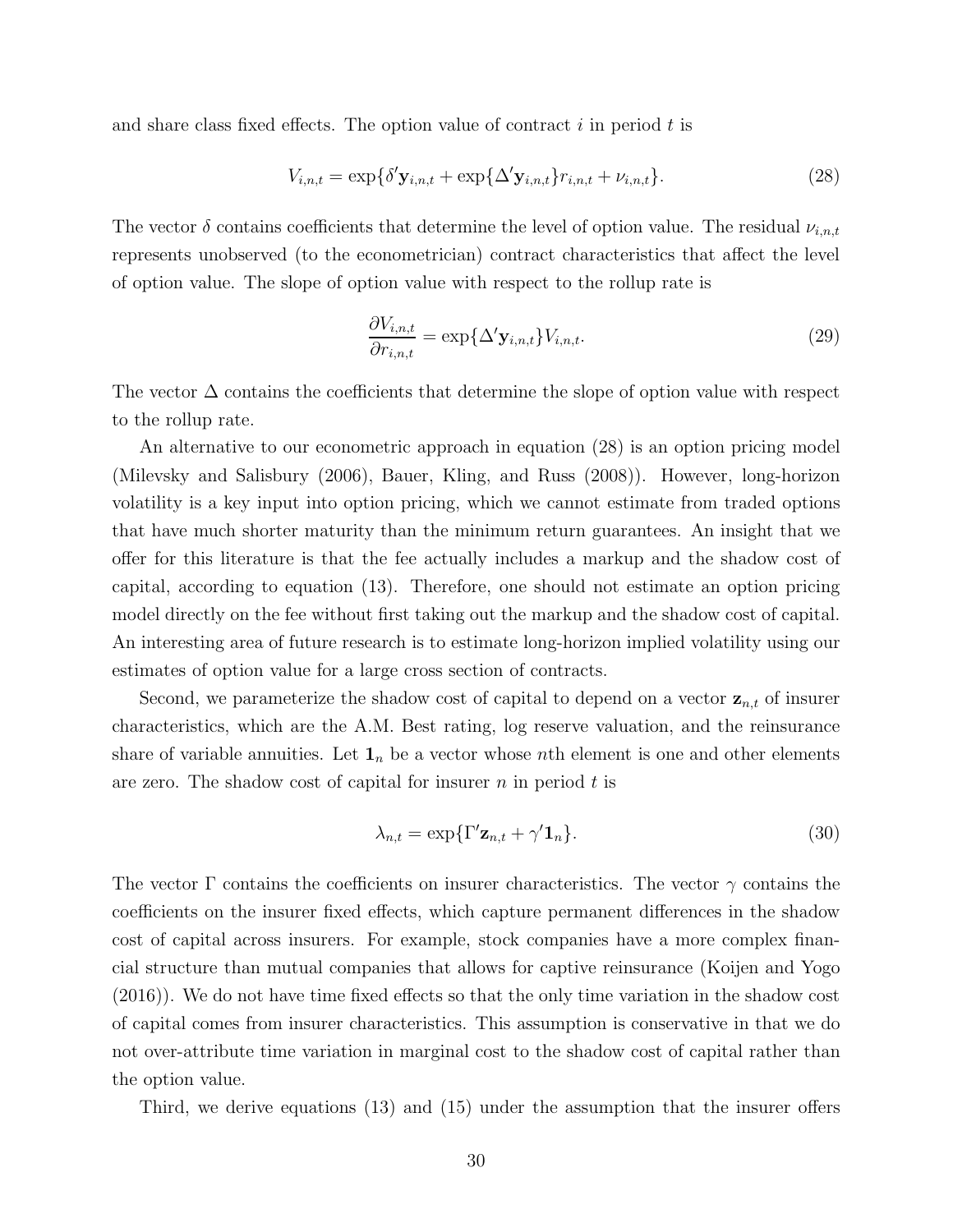only one contract. In reality, the insurer offers multiple contracts and presumably chooses the fees and the rollup rates accounting for demand elasticities across contracts. In Appendix C, we derive a more general version of equations (13) and (15) for a multi-product insurer and describe how to compute semi-elasticities of demand from the estimated model of variable annuity demand.

Taking these three steps, equations (26) and (27) become

$$
\nu_{i,n,t} = \log \left( P_{i,n,t} - \frac{1}{\epsilon_{i,n,t}^P} \right) - \delta' \mathbf{y}_{i,n,t} - \exp \{ \Delta' \mathbf{y}_{i,n,t} \} r_{i,n,t} - \Gamma' \mathbf{z}_{n,t} - \gamma' \mathbf{1}_n, \tag{31}
$$

$$
\omega_{i,n,t} = \log\left(\frac{\epsilon_{i,n,t}^r}{\epsilon_{i,n,t}^P}\right) - \log\left(P_{i,n,t} - \frac{1}{\epsilon_{i,n,t}^P}\right) - \Delta' \mathbf{y}_{i,n,t}.
$$
\n(32)

After subtracting marginal cost, equation (32) for the optimal rollup rate identifies only the slope of option value with respect to the rollup rate. This clean separability comes from the fact that the optimal rollup rate depends on the shadow cost of capital only through marginal cost, given our parametric assumptions.

Let **0** be a vector of zeros, and **1** be a vector of ones. Let  $diag(\cdot)$  be a diagonal matrix, so that  $\text{diag}(1)$  is an identity matrix. The moment condition for the optimal fee is

$$
\mathbb{E}\left[\nu_{i,n,t}\begin{pmatrix} \mathbf{y}_{i,n,t} \\ \mathbf{y}_{i,n,t}r_{i,n,t} \\ \mathbf{z}_{n,t} \\ \mathbf{1}_n \end{pmatrix}\right] = \mathbf{0}.
$$
\n(33)

Since the vector of contract characteristics satisfies  $y_{i,n,t} \geq 0$  in our specification, the moment inequality for the optimal rollup rate is

$$
\mathbb{E}[\omega_{i,n,t} \mathbf{y}_{i,n,t}] \ge \mathbf{0}.\tag{34}
$$

We transform this equation into a moment equality as

$$
\mathbb{E}[\text{diag}(\omega_{i,n,t}\mathbf{1}-\Omega)\mathbf{y}_{i,n,t}]=\mathbf{0},\tag{35}
$$

where  $\Omega \geq 0$  is a vector of auxiliary parameters that captures the slackness of the inequality.

We plug in point estimates of demand elasticities in equations (31) and (32). We then estimate equations (33) and (35) by two-step generalized method of moments. Moon and Schorfheide (2009) discusses identification issues related to our model that has both moment equalities and inequalities. If  $\Omega = 0$ , the model is over-identified, and the moment condition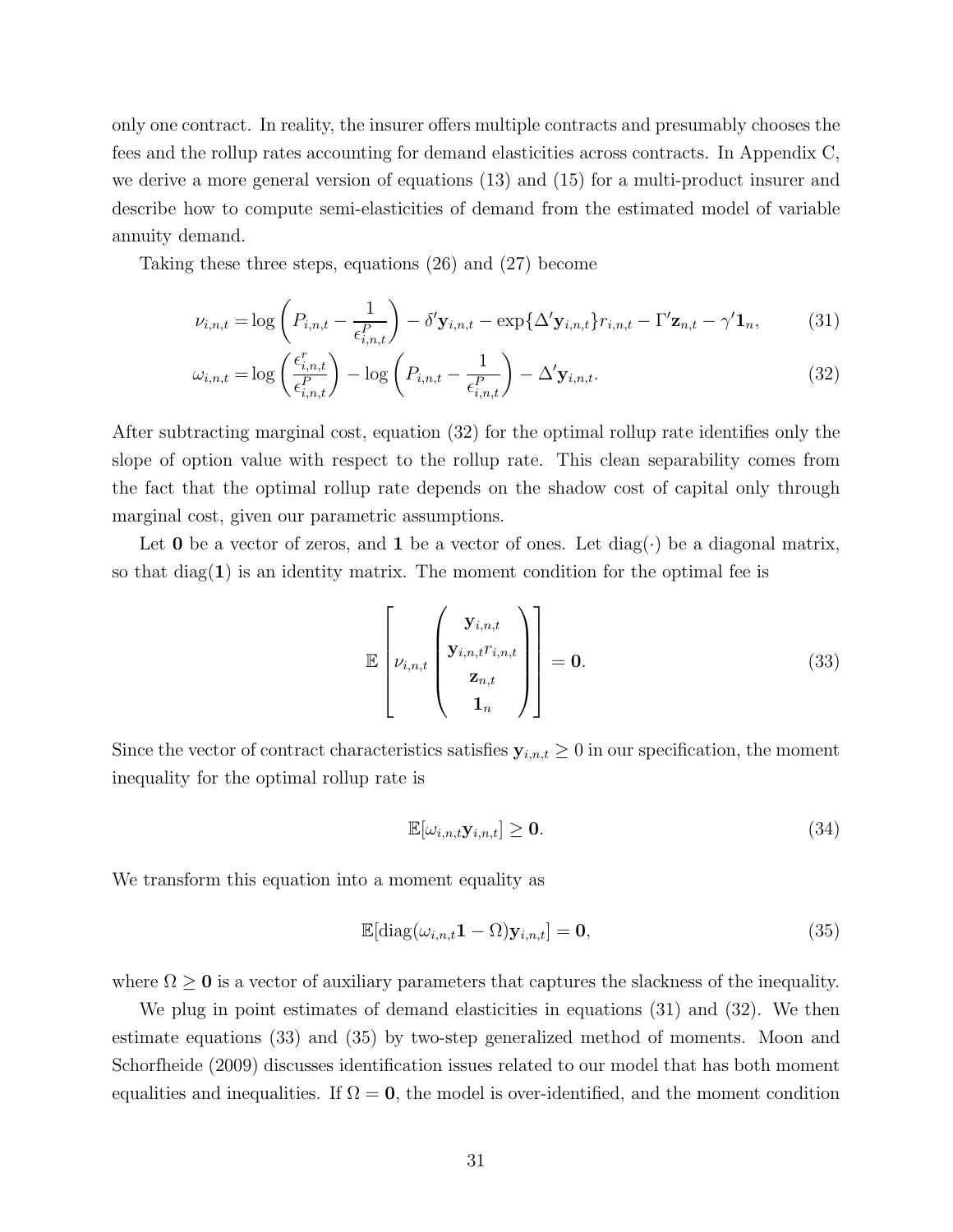for the optimal rollup rate is informative about the slope of option value with respect to the rollup rate. If  $\Omega > 0$ , the model is exactly identified, and the moment condition for the optimal rollup rate is uninformative about the slope of option value with respect to the rollup rate. Between these extreme cases, only a subset of the moments in equation (35) may be informative about the slope of option value with respect to the rollup rate.

The intercept in equation (31) is the unconditional mean of marginal cost, from which we cannot separately identify the unconditional mean of the option value versus the shadow cost of capital. This issue is inconsequential for our main findings, which concern the time variation in the option value and the shadow cost of capital. For the purposes of presentation, we normalize the unconditional mean of the shadow cost of capital so that  $log(\lambda_{n,t}) = 0$  for the lowest realized value in our sample. This procedure leads to an upper bound on the option value and a lower bound on the shadow cost of capital for each contract.

#### *F. Estimating Variable Annuity Supply*

Table V reports estimates of the model of variable annuity supply. The signs of the coefficients on the insurer characteristics are consistent with the hypothesis that they capture the shadow cost of capital. That is, the shadow cost of capital decreases in the A.M. Best rating and increases in log reserve valuation and the reinsurance share of variable annuities. These estimates also validate the "first stage" of the demand estimation in Table IV, which relies on log reserve valuation and the reinsurance share of variable annuities as relevant instruments for fees and rollup rates.

The average value of the shadow cost of capital is  $\lambda_t = 1.52$  for the cross section of insurers in 2008:4. We check the internal consistency of this estimate to an estimate of the marginal cost of statutory capital in Koijen and Yogo (2015) through a back-of-the-envelope calculation. In equation (14), the shadow cost of capital depends on the marginal cost of statutory capital  $c_t$  and the risk weight  $\phi_t$ , which is an unknown value that depends on the overall risk profile of minimum return guarantees. Based on a relevant case study that provides a sense of magnitudes, the required capital for a GLWB under the C-3 Phase II regulatory standard is 8.2% of account value, while the required capital under Actuarial Guideline 43 is 4.4% of account value (Junus and Motiwalla (2009, table 9)). Assuming that the reserve value under Actuarial Guideline 43 is conservative and greater than the market value, a lower bound on the risk weight is  $\phi_t = 8.2/4.4 - 1 = 0.86$ . This implies that the marginal cost of statutory capital is

$$
c_t = \frac{\lambda_t - 1}{\phi_t - \lambda_t + 1} = 1.53
$$
\n(36)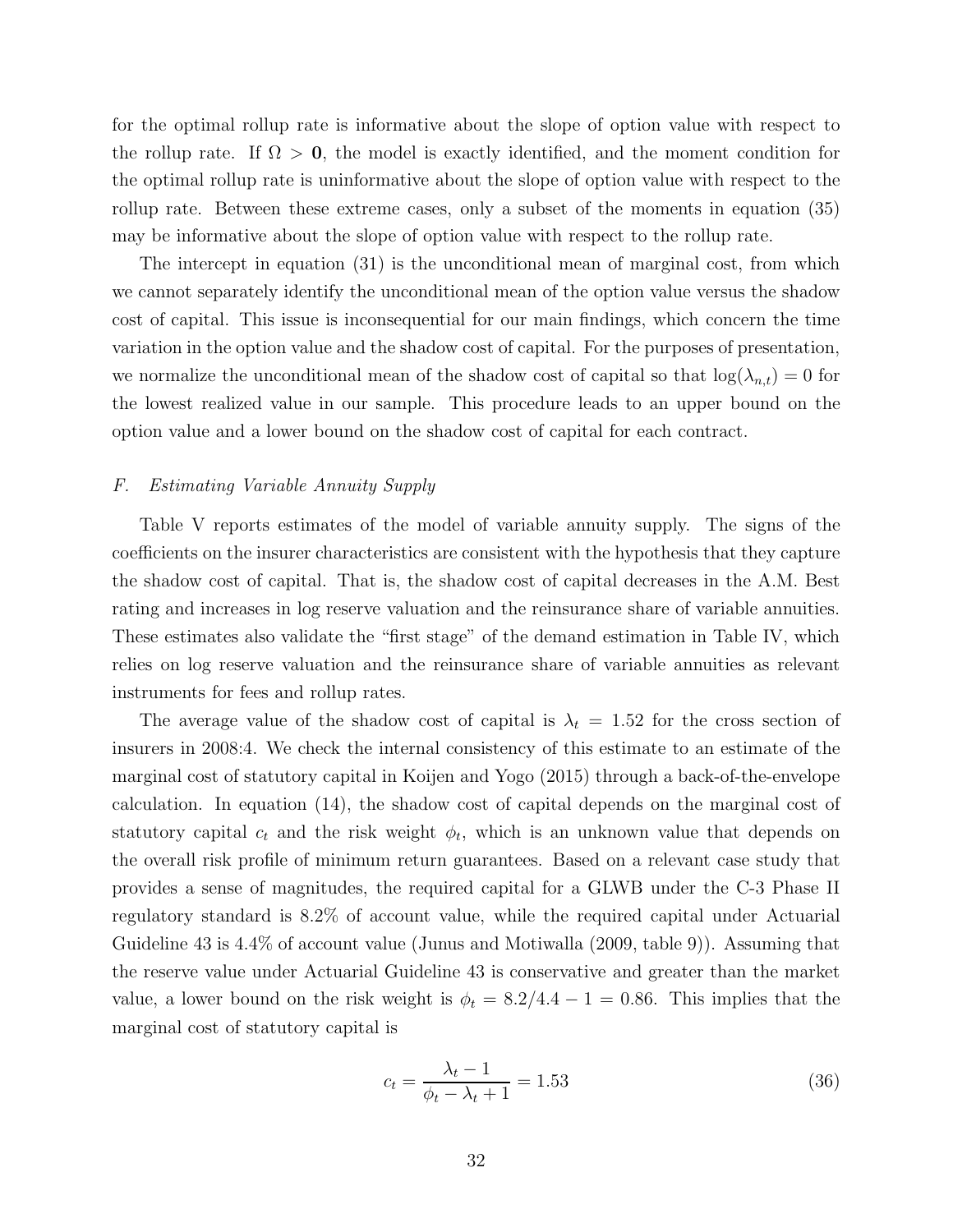when  $\lambda_t = 1.52$  and  $\phi_t = 0.86$ . According to Koijen and Yogo (2015, figure 7), the average value of the marginal cost of statutory capital is  $c_t = 0.96$  for the cross section of insurers in 2008:4. Moreover, 1.53 is well within the range of estimates for the cross section of variable annuity insurers (Koijen and Yogo (2015, table 4)).

Through the estimated model for the optimal fee, we decompose the total annual fee for contracts with minimum return guarantees, averaged across contracts with sales weighting. Figure 8 reproduces the total annual fee from Panel A of Figure 5 and reports its decomposition into the markup, the option value, and the shadow cost of capital. The total annual fee was 2.04% of account value in 2007:4, which is the sum of 0.06% for the markup, 1.29% for the option value, and 0.69% for the shadow cost of capital. Thus, the profit was 0.75% of account value, mostly earned from financial frictions (0.69%) rather than market power (0.06%). The total annual fee increased by 34 basis points from 2.04% of account value in 2007:4 to 2.38% in 2009:2. This increase reflects an increase of 1 basis point in the markup, 16 basis points in the option value, and 17 basis points in the shadow cost of capital. Thus, financial frictions are just as important as the option pricing channel for explaining the increase in fees during the global financial crisis.

Rearranging equation (27) for the optimal rollup rate and taking the expectation across contracts,

$$
\mathbb{E}\left[\log\left(\frac{\epsilon_{i,n,t}^r}{\epsilon_{i,n,t}^P}\right) - \log(\lambda_{n,t})\right] = \mathbb{E}\left[\log\left(\frac{\partial V_{i,n,t}}{\partial r_{i,n,t}}\right) + \omega_{i,n,t}\right].
$$
\n(37)

We use this equation to decompose the time variation in the determination of optimal rollup rates. Panel A of Figure 9 reports the two variables on the left side of equation (37), which is the relative demand elasticities minus the shadow cost of capital. Both variables are reported as deviations from their time-series mean. As we discussed earlier in this section, the demand elasticity to the fee decreased, while the demand elasticity to the rollup rate remained nearly constant. Thus, the relative demand elasticities increased after the global financial crisis, which increases the optimal rollup rate. As we discussed in Section III, the intuition is that insurers earn higher markups when the demand elasticity to the fee is lower, so variable annuities are less capital intensive per unit sold. The shadow cost of capital also increased during the global financial crisis, which lowers the optimal rollup rate. Between the two effects, the relative demand elasticities have larger time variation and plays a more important role in the determination of rollup rates.

Panel B of Figure 9 reports the two variables on the right side of equation (37), which is the slope of option value with respect to the rollup rate plus the constraint on the rollup rate. Both variables are reported as deviations from their time-series mean. The slope of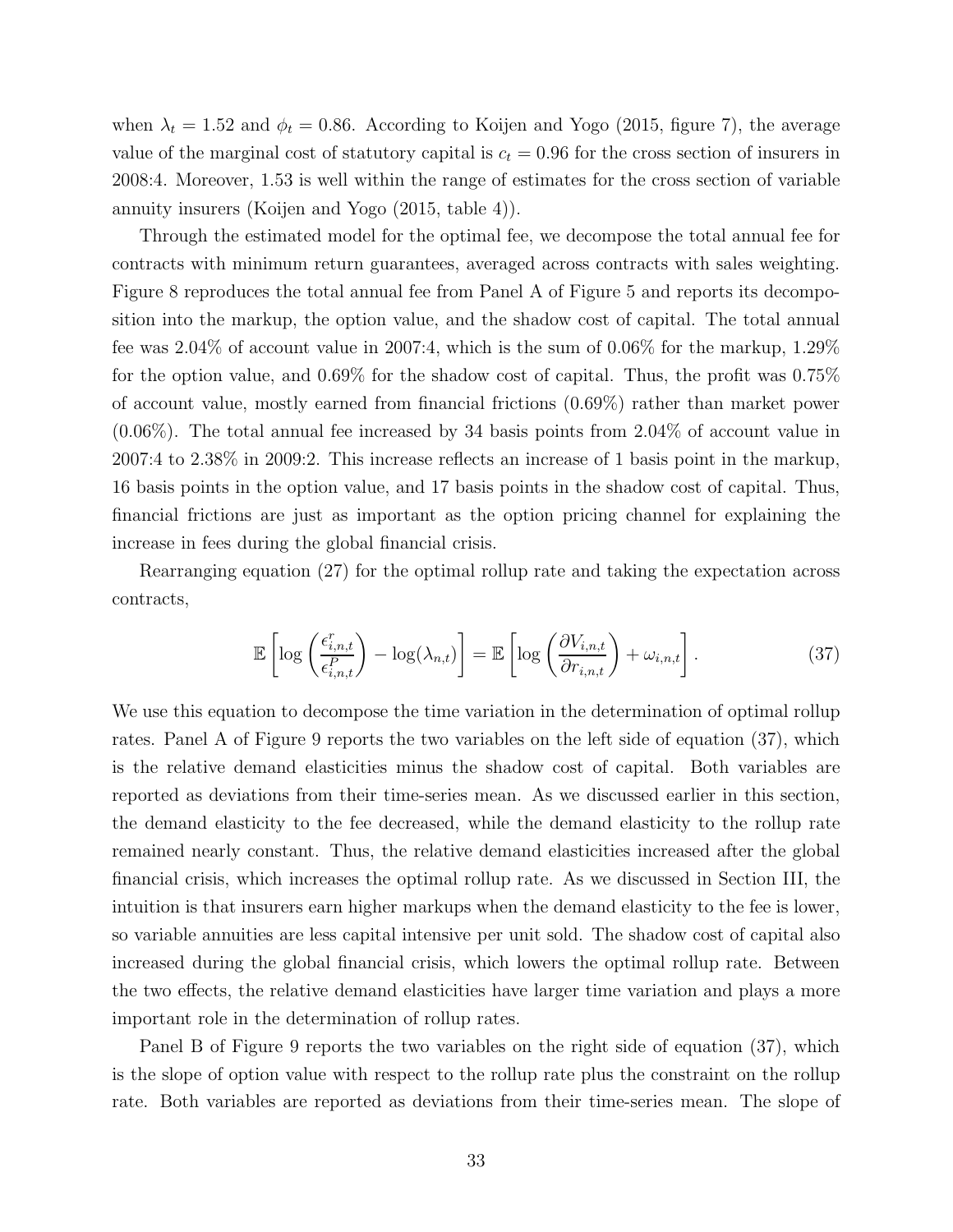option value with respect to the rollup rate has a downward trend after the global financial crisis. The contracts with generous guarantees are too capital intensive after the global financial crisis because the option value is more sensitive to the rollup rate. At an interior optimum, insurers optimally lower rollup rates to the point where the slope of option value is sufficiently low to satisfy equation (15). The optimal rollup rate could be so low that the constraint on the rollup rate is binding, which explains why insurers stopped offering minimum return guarantees. The relative demand elasticities in Panel A closely tracks the constraint on the rollup rate in Panel B. Thus, insurers stopped offering minimum return guarantees despite the fact that the relative demand elasticities increased.

In Section II, we discussed two factors that could explain why variable annuity supply did not fully recover long after the global financial crisis. The primary factor is interest risk mismatch that reduced equity capital during the prolonged period of low interest rates. A secondary factor is a higher capital requirement under Actuarial Guideline 43. These two factors ultimately drive up the shadow cost of capital, which is consistent with the evidence in Figure 8 and 9.

#### **V. Conclusion**

The traditional insurance literature focuses on products such as life annuities, life insurance, and health insurance that insure idiosyncratic risk. This literature shows that informational frictions lead to variation in prices and contract characteristics across different types of individuals (Finkelstein and Poterba (2004)). However, the main business of life insurers is now savings products that insure market risk through minimum return guarantees. Although we focus on the U.S. because of data availability, insurance products with minimum return guarantees are important globally and represent a major share of life insurer liabilities in Austria, Denmark, France, Germany, the Netherlands, and Sweden (European Systemic Risk Board (2015), Hombert and Lyonnet (2017)). The key frictions in this market are financial frictions and market power, which lead to variation in prices and contract characteristics across insurers and over time.

This paper also has important implications for the literature on financial intermediation. Mutual funds are traditionally pure pass-through institutions without risk mismatch. However, an important and growing part of the mutual fund sector that is sold through life insurers is subject to risk mismatch through minimum return guarantees. In that sense, life insurers are becoming more like pension funds because they have risky assets and guaranteed liabilities. The persistent under-funding of pension funds may foreshadow similar problems for life insurers in the future (Novy-Marx and Rauh (2011)). The fact that life insurers are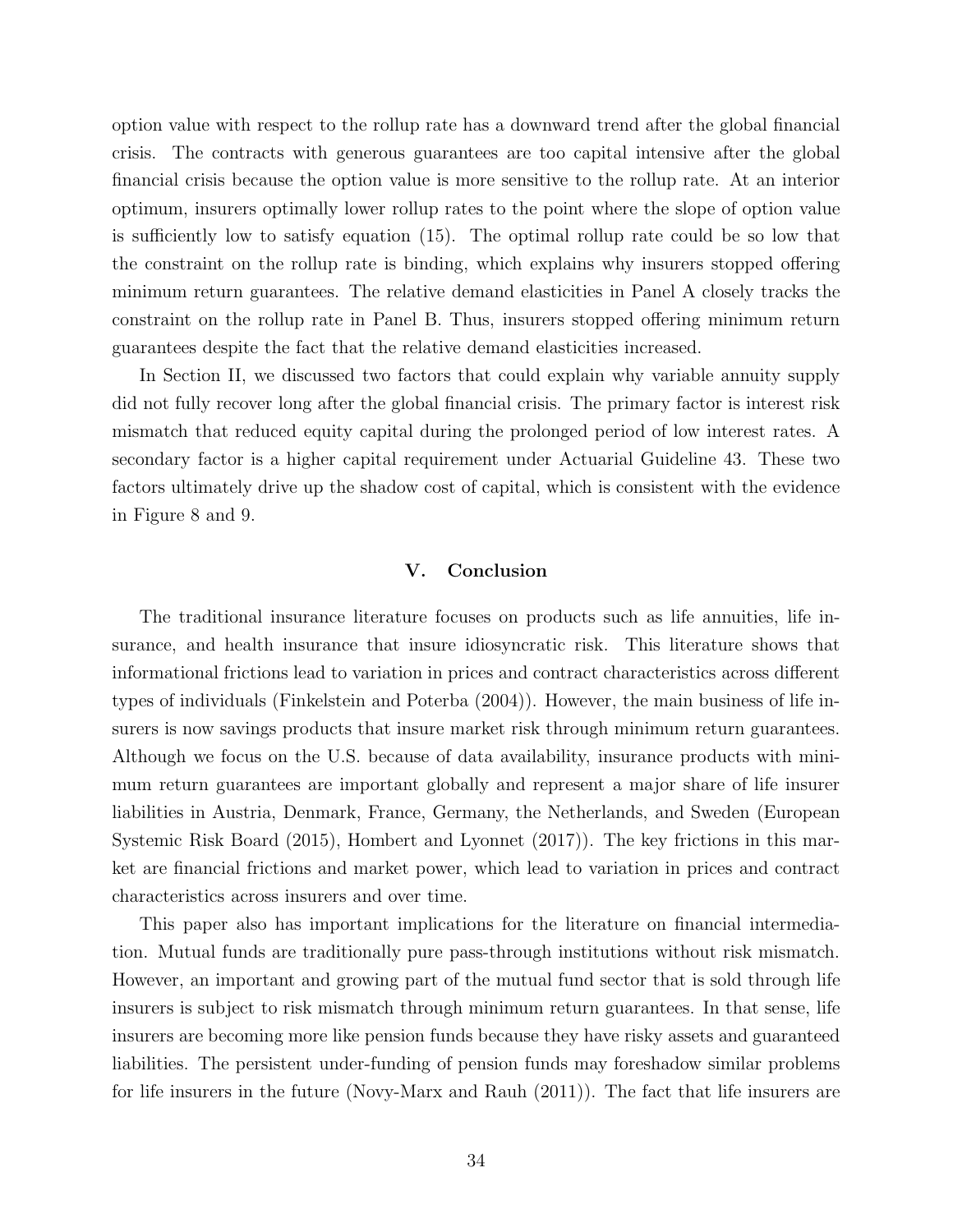publicly traded and subject to market discipline could lead to additional challenges that are not present for under-funded pension funds.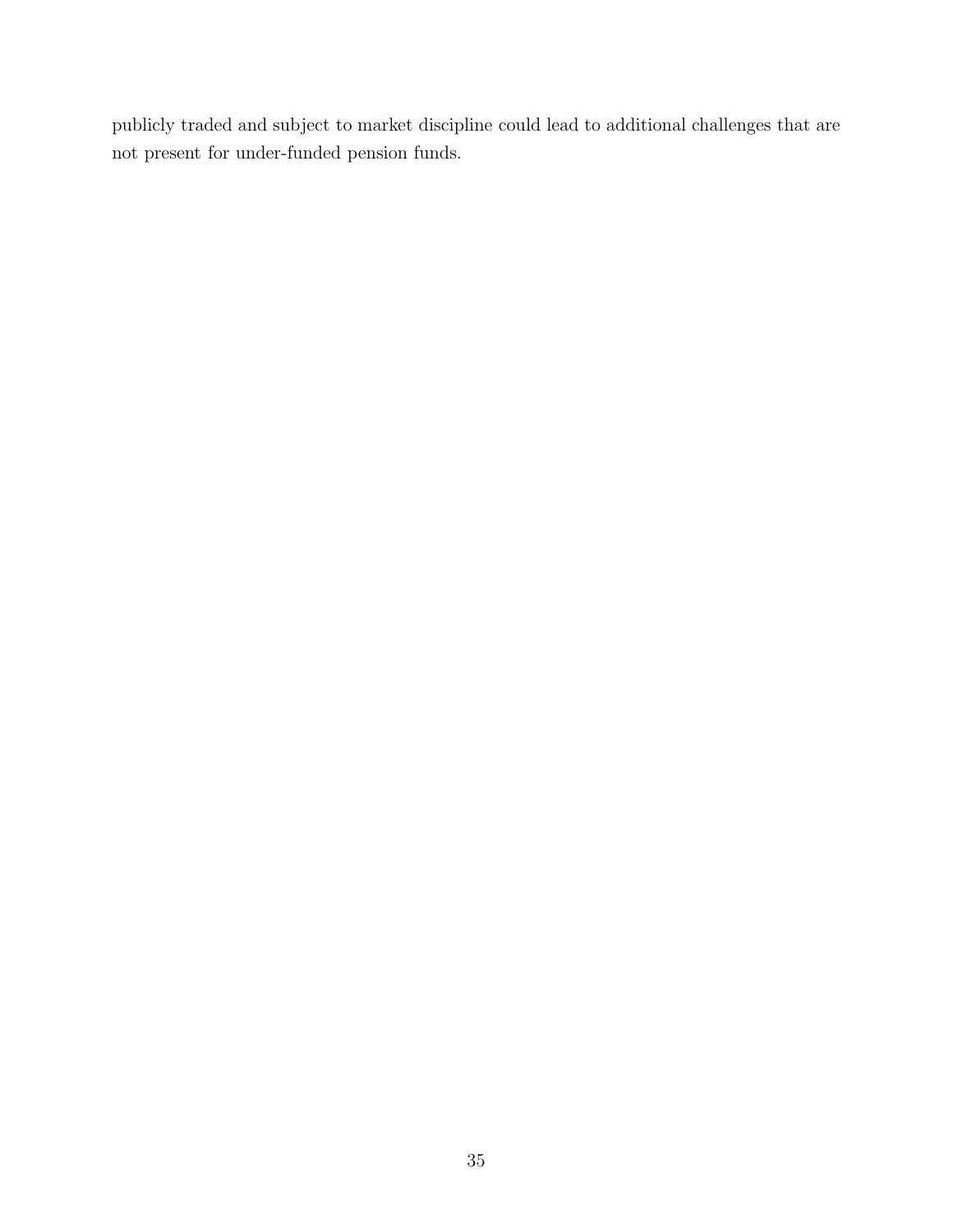#### **REFERENCES**

- Acharya, Viral V., Thomas Philippon, and Matthew Richardson, 2017, Measuring systemic risk for insurance companies, in Felix Hufeld, Ralph S. J. Koijen, and Christian Thimann, eds., *The Economics, Regulation, and Systemic Risk of Insurance Markets*, chapter 5, 100–123 (Oxford University Press, Oxford).
- Allen, Franklin, and Douglas Gale, 1997, Financial markets, intermediaries, and intertemporal smoothing, *Journal of Political Economy* 105, 523–546.
- A.M. Best Company, 2006–2016, *Best's Statement File: Life/Health, United States* (A.M. Best Company, Oldwick, NJ).
- A.M. Best Company, 2011, Best's credit rating methodology: Global life and non-life insurance edition, A.M. Best Methodology.
- Ball, Laurence, and N. Gregory Mankiw, 2007, Intergenerational risk sharing in the spirit of Arrow, Debreu, and Rawls, with applications to Social Security design, *Journal of Political Economy* 115, 523–547.
- Bauer, Daniel, Alexander Kling, and Jochen Russ, 2008, A universal pricing framework for guaranteed minimum benefits in variable annuities, *Astin Bulletin* 38, 621–651.
- Bergstresser, Daniel, and James Poterba, 2002, Do after-tax returns affect mutual fund inflows?, *Journal of Financial Economics* 63, 381–414.
- Berry, Steven, James Levinsohn, and Ariel Pakes, 1995, Automobile prices in market equilibrium, *Econometrica* 63, 841–890.
- Bhattacharya, Vivek, Gaston Illanes, and Manisha Padi, 2020, Fiduciary duty and the market for financial advice, Working paper, Northwestern University.
- Black, Fischer, and Myron Scholes, 1973, The pricing of options and corporate liabilities, *Journal of Political Economy* 81, 637–654.
- Brown, Jeffrey R., and James M. Poterba, 2006, Household ownership of variable annuities, in James M. Poterba, ed., *Tax Policy and the Economy*, volume 20, chapter 5, 163–191 (MIT Press, Cambridge, MA).
- Calvet, Laurent, Paolo Sodini, Claire Célérier, and Boris Vallée, 2019, Can financial innovation solve household reluctance to take risk?, Working paper, EDHEC Business School.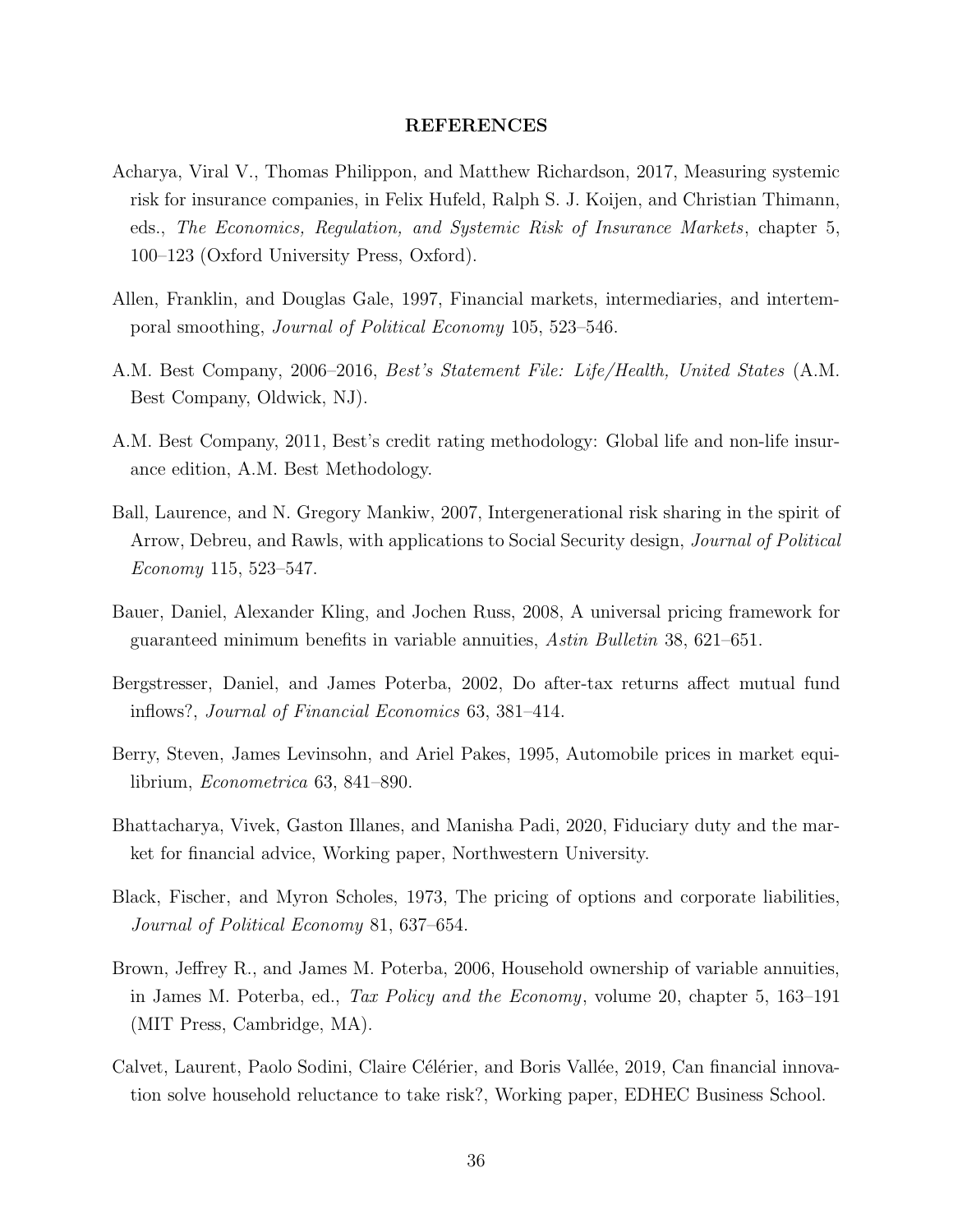- C'el'erier, Claire, and Boris Vallée, 2017, Catering to investors through security design: Headline rate and complexity, *Quarterly Journal of Economics* 132, 1469–1508.
- Chan, Yeung Lewis, and Leonid Kogan, 2002, Catching up with the Joneses: Heterogeneous preferences and the dynamics of asset prices, *Journal of Political Economy* 110, 1255–1285.
- Chevalier, Judith, and Glenn Ellison, 1997, Risk taking by mutual funds as a response to incentives, *Journal of Political Economy* 105, 1167–1200.
- Credit Suisse, 2012, US variable annuities, Credit Suisse Connections Series.
- Cutler, David M., 1996, Why don't markets insure long-term risk?, Working paper, Harvard University.
- Drexler, Alejandro, Thanases Plestis, and Richard J. Rosen, 2017, How much risk do variable annuity guarantees pose to life insurers?, Chicago Fed Letter 384.
- Dumas, Bernard, 1989, Two-person dynamic equilibrium in the capital market, *Review of Financial Studies* 2, 157–188.
- Egan, Mark, Shan Ge, and Johnny Tang, 2020, Conflicting interests and the effect of fiduciary duty: Evidence from variable annuities, Working paper, Harvard University.
- Ellul, Andrew, Chotibhak Jotikasthira, Anastasia Kartasheva, Christian T. Lundblad, and Wolf Wagner, 2018, Insurers as asset managers and systemic risk, Working paper, Indiana University.
- Ellul, Andrew, Chotibhak Jotikasthira, Christian T. Lundblad, and Yihui Wang, 2015, Is historical cost accounting a panacea? Market stress, incentive distortions, and gains trading, *Journal of Finance* 70, 2489–2538.
- European Systemic Risk Board, 2015, Issues note on risks and vulnerabilities in the EU financial system, Working paper, European Systemic Risk Board.
- Finkelstein, Amy, and James Poterba, 2004, Adverse selection in insurance markets: Policyholder evidence from the U.K. annuity market, *Journal of Political Economy* 112, 183–208.
- Froot, Kenneth A., 2007, Risk management, capital budgeting, and capital structure policy for insurers and reinsurers, *Journal of Risk and Insurance* 74, 273–299.
- Gürkaynak, Refet S., Brian Sack, and Jonathan H. Wright, 2007, The U.S. Treasury yield curve: 1961 to the present, *Journal of Monetary Economics* 54, 2291–2304.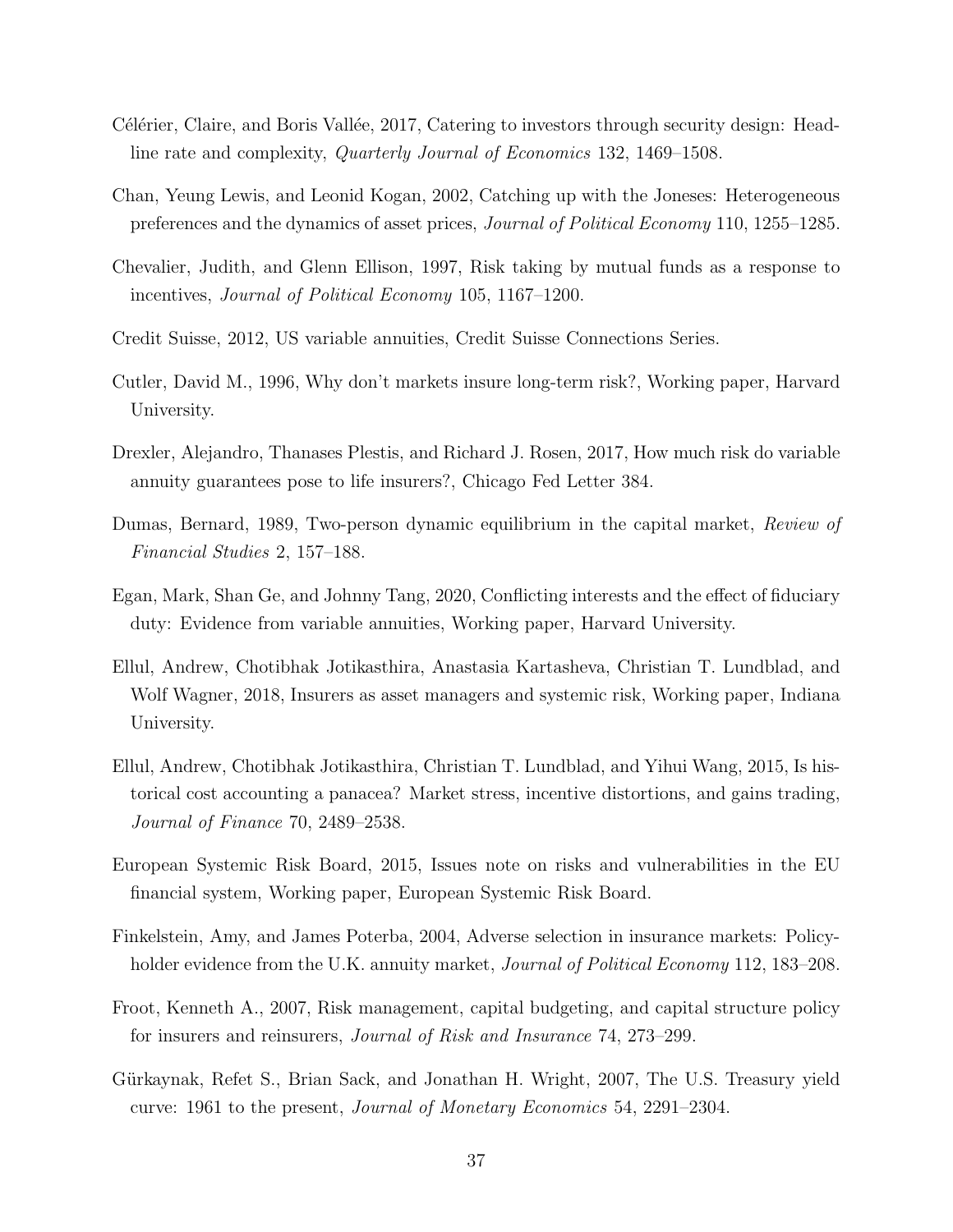- Hartley, Daniel, Anna Paulson, and Richard J. Rosen, 2017, Measuring interest rate risk in the life insurance sector: The U.S. and the U.K., in Felix Hufeld, Ralph S. J. Koijen, and Christian Thimann, eds., *The Economics, Regulation, and Systemic Risk of Insurance Markets*, chapter 6, 124–150 (Oxford University Press, Oxford).
- Hombert, Johan, and Victor Lyonnet, 2017, Intergenerational risk sharing in life insurance: Evidence from France, Working paper, HEC Paris.
- Horneff, Wolfram J., Raimond H. Maurer, Olivia S. Mitchell, and Michael Z. Stamos, 2009, Asset allocation and location over the life cycle with investment-linked survival-contingent payouts, *Journal of Banking and Finance* 33, 1688–1699.
- Horneff, Wolfram J., Raimond H. Maurer, Olivia S. Mitchell, and Michael Z. Stamos, 2010, Variable payout annuities and dynamic portfolio choice in retirement, *Journal of Pension Economics and Finance* 9, 163–183.
- Hortaçsu, Ali, and Chad Syverson, 2004, Product differentiation, search costs, and competition in the mutual fund industry: A case study of S&P 500 index funds, *Quarterly Journal of Economics* 119, 403–456.
- Junus, Novian, and Zohair Motiwalla, 2009, A discussion of Actuarial Guideline 43 for variable annuities, Milliman Research Report.
- Kashyap, Anil K., 2002, Sorting out Japan's financial crisis, *Federal Reserve Bank of Chicago Economic Perspectives* 26, 42–55.
- Koijen, Ralph S. J., Theo E. Nijman, and Bas J. M. Werker, 2011, Optimal annuity risk management, *Review of Finance* 15, 799–833.
- Koijen, Ralph S. J., and Motohiro Yogo, 2015, The cost of financial frictions for life insurers, *American Economic Review* 105, 445–475.
- Koijen, Ralph S. J., and Motohiro Yogo, 2016, Shadow insurance, *Econometrica* 84, 1265– 1287.
- Koijen, Ralph S. J., and Motohiro Yogo, 2017, Risk of life insurers: Recent trends and transmission mechanisms, in Felix Hufeld, Ralph S. J. Koijen, and Christian Thimann, eds., *The Economics, Regulation, and Systemic Risk of Insurance Markets*, chapter 4, 79–99 (Oxford University Press, Oxford).
- Lee, Soon-Jae, David Mayers, and Clifford W. Smith, Jr., 1997, Guaranty funds and risktaking: Evidence from the insurance industry, *Journal of Financial Economics* 44, 3–24.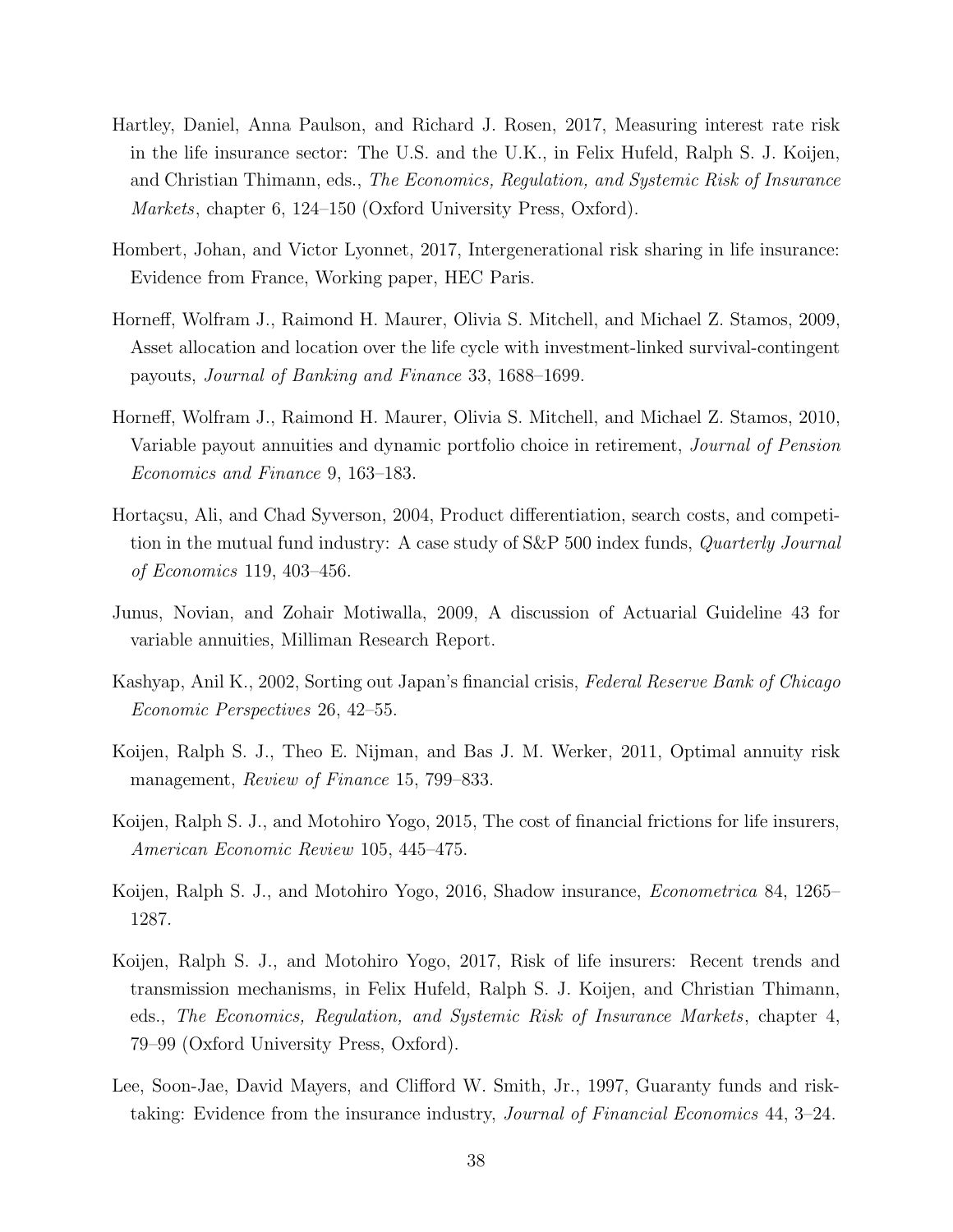MetLife Investors USA Insurance Company, 2008, MetLife Series VA prospectus.

- Milevsky, Moshe A., and Thomas S. Salisbury, 2006, Financial valuation of guaranteed minimum withdrawal benefits, *Insurance: Mathematics and Economics* 38, 21–38.
- Moon, Hyungsik Roger, and Frank Schorfheide, 2009, Estimation with overidentifying inequality moment conditions, *Journal of Econometrics* 2, 136–154.
- Morningstar, 2016a, *Morningstar Annuity Intelligence* (Morningstar, Inc., Chicago, IL).
- Morningstar, 2016b, *Morningstar Direct* (Morningstar, Inc., Chicago, IL).
- National Association of Insurance Commissioners, 2005–2015, *Annual Life InfoPro* (National Association of Insurance Commissioners, Kansas City, MO).
- Novy-Marx, Robert, and Joshua Rauh, 2011, Public pension promises: How big are they and what are they worth?, *Journal of Finance* 66, 1211–1249.
- Paulson, Anna, Richard Rosen, Zain Mohey-Deen, and Robert McMenamin, 2012, How liquid are U.S. life insurance liabilities?, Chicago Fed Letter 302.
- Roberts, Richard, 2012, Did anyone learn anything from the Equitable Life? Lessons and learning from financial crises, Working paper, King's College London.
- Rothschild, Michael, and Joseph E. Stiglitz, 1976, Equilibrium in competitive insurance markets: An essay on the economics of imperfect information, *Quarterly Journal of Economics* 90, 630–649.
- Sen, Ishita, 2019, Regulatory limits to risk management, Working paper, Harvard University.
- Sialm, Clemens, and Laura Starks, 2012, Mutual fund tax clienteles, *Journal of Finance* 67, 1397–1422.
- Sirri, Erik R., and Peter Tufano, 1998, Costly search and mutual fund flows, *Journal of Finance* 53, 1589–1622.
- Sun, Peter, 2009, The VA industry: An analysis of recent activities, Milliman Research Report.
- Sun, Peter, Ken Mungan, Joshua Corrigan, and Gary Finkelstein, 2009, Performance of insurance company hedging programs during the recent capital market crisis, Milliman Research Report.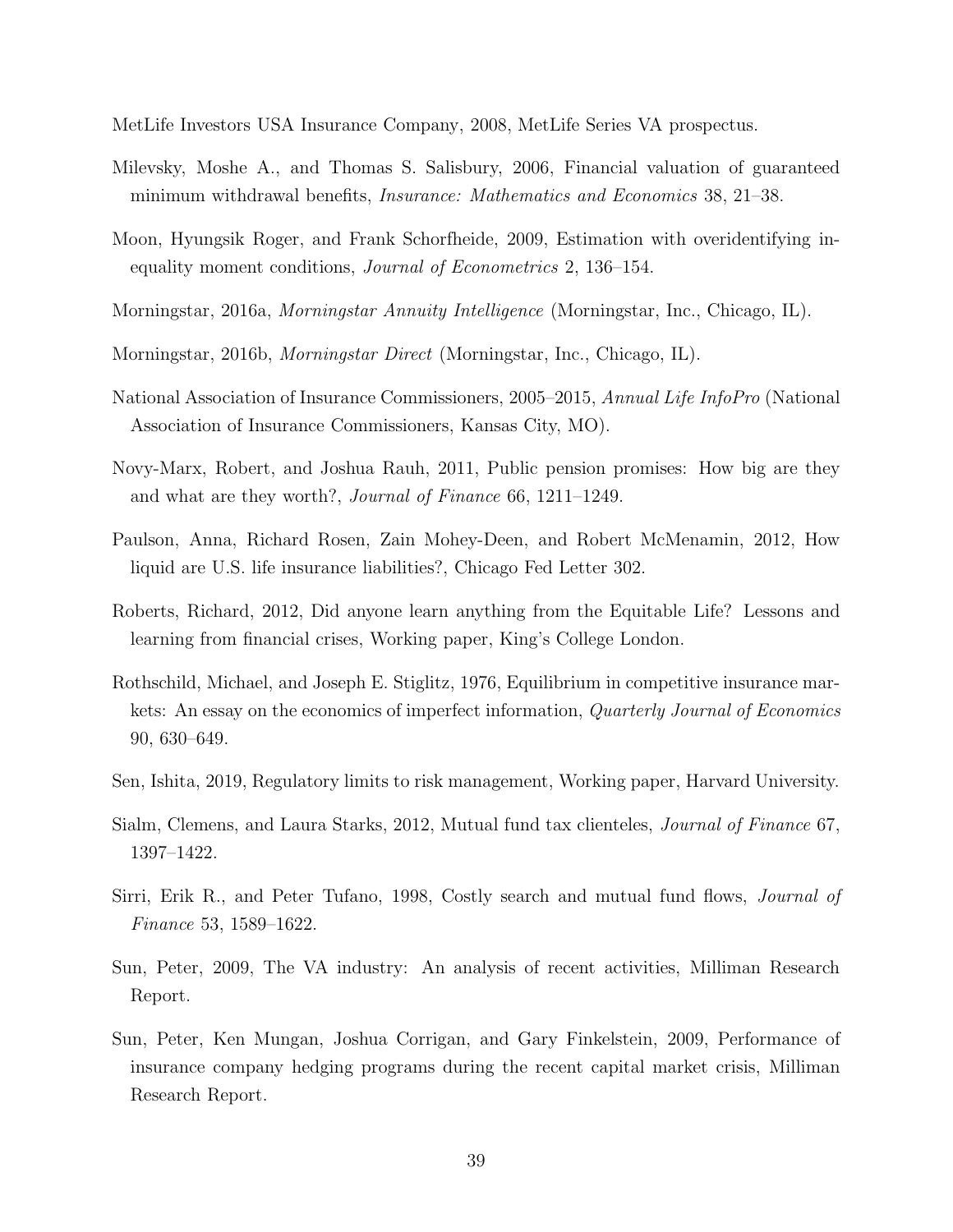Wermers, Russ, 2003, Is money really "smart"? New evidence on the relation between mutual fund flows, manager behavior, and performance persistence, Working paper, University of Maryland.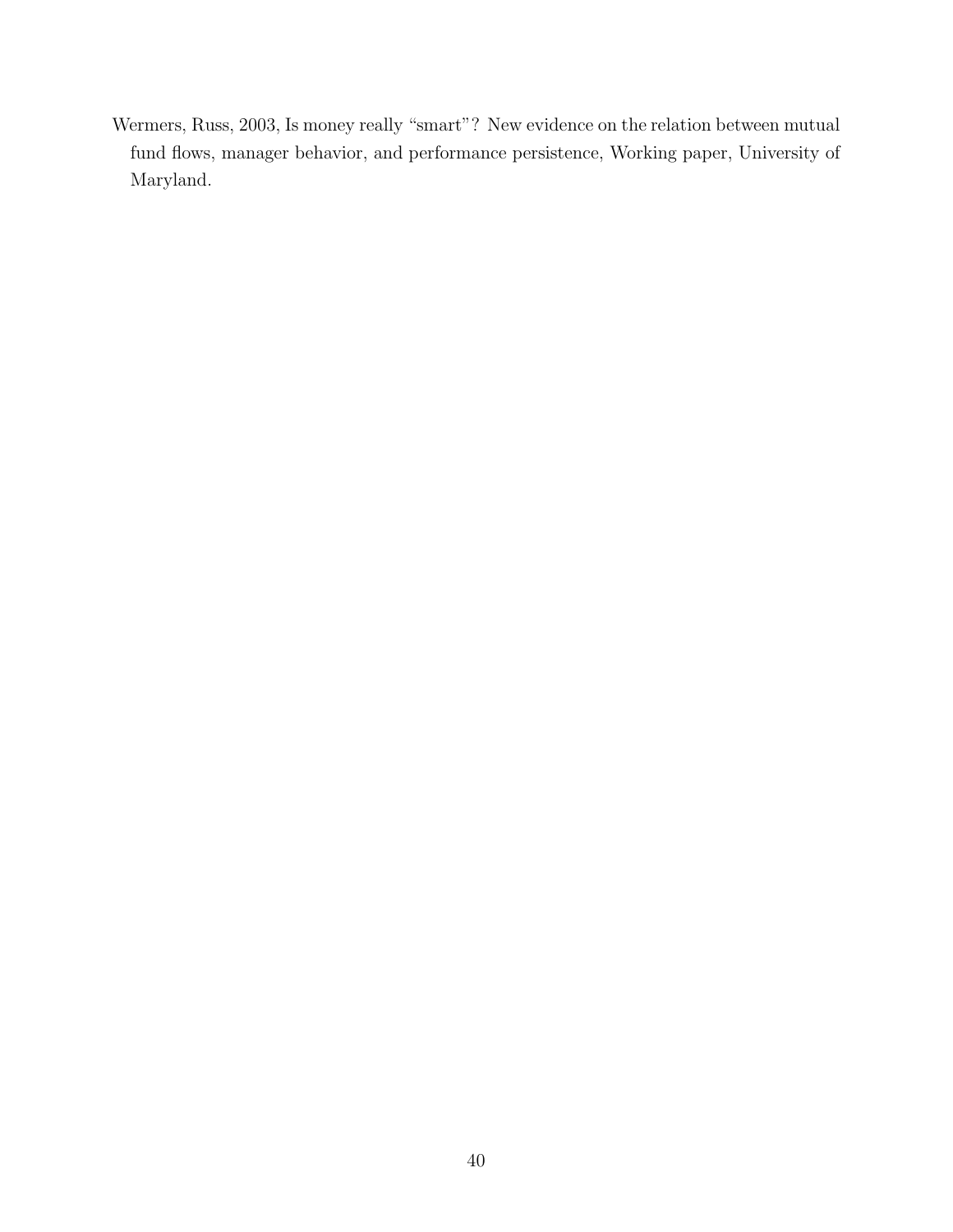## **Table I Risk Exposure of U.S. Life Insurers**

We construct monthly returns on a value-weighted portfolio of publicly traded U.S. variable annuity insurers, which are listed in Appendix B. This table reports the betas and monthly alpha from a factor regression of excess portfolio returns, relative to the 1-month T-bill rate, onto excess stock market returns and excess 10-year Treasury bond returns. Heteroscedasticity-robust standard errors are reported in parentheses. The sample period is January 1999 through December 2017.

|                     |         | By subsample |           |               |
|---------------------|---------|--------------|-----------|---------------|
| Factor              |         | 1999-2007    | 2008-2009 | $2010 - 2017$ |
| Stock market return | 1.36    | 0.56         | 2.56      | 1.11          |
|                     | (0.19)  | (0.15)       | (0.22)    | (0.08)        |
| 10-year bond return | $-0.01$ | $-0.38$      | 1.14      | $-1.28$       |
|                     | (0.32)  | (0.29)       | (0.66)    | (0.16)        |
| Alpha $(\%)$        | $-0.22$ | 0.35         | $-1.14$   | 0.41          |
|                     | (0.46)  | (0.47)       | (1.70)    | (0.29)        |
| Observations        | 228     | 108          | 24        | 96            |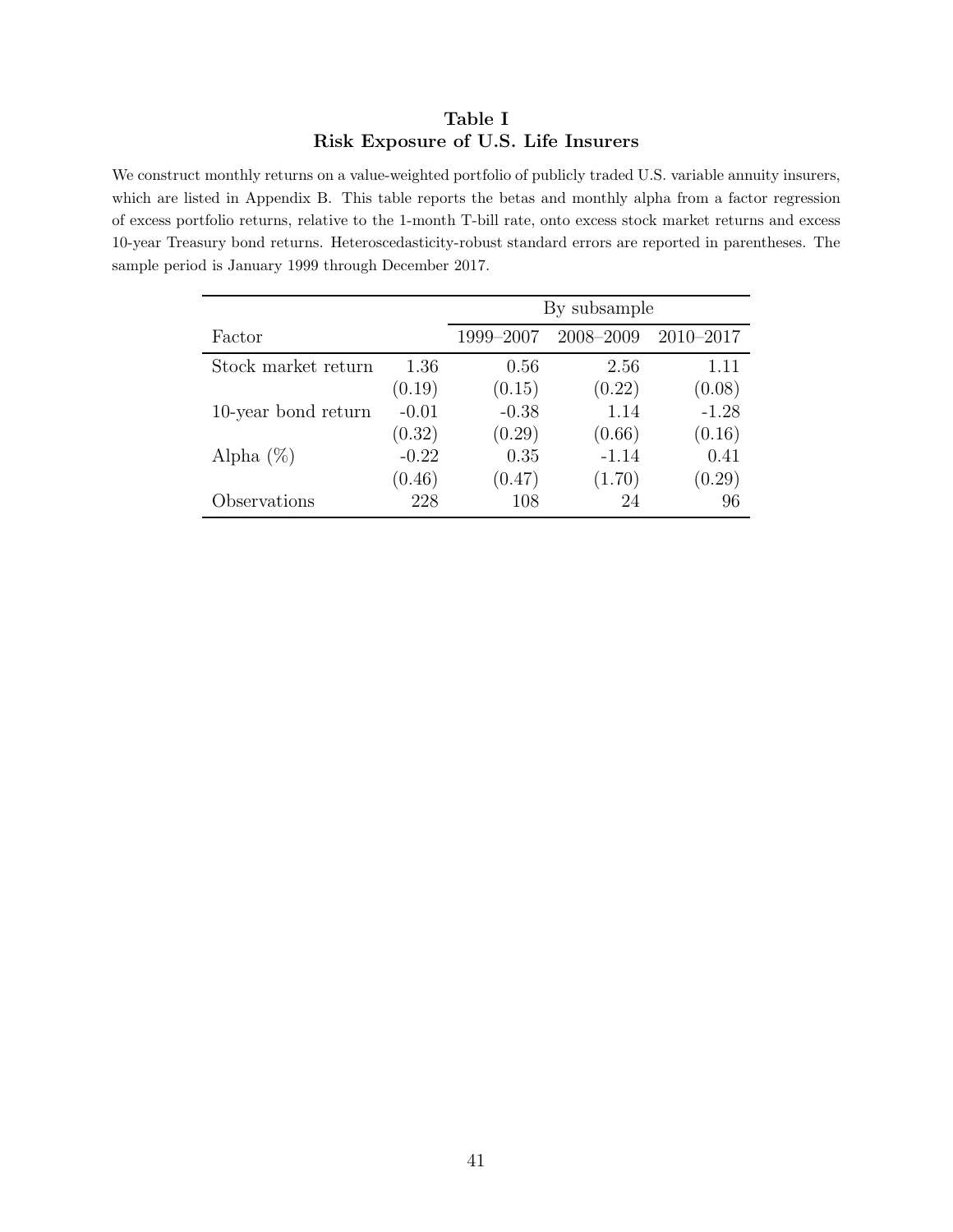# **Table II Summary of the Variable Annuity Market**

Variable annuity liabilities are total related account value plus gross amount of variable annuity reserves minus reinsurance reserve credit on variable annuities. The reserve valuation is the ratio of gross amount of variable annuity reserves to total related account value.

| VA liabilities |            |             |             |                  |
|----------------|------------|-------------|-------------|------------------|
|                |            | % of total  | Number      | Reserve          |
| Year           | Billion \$ | liabilities | of insurers | valuation $(\%)$ |
| 2005           | 1,071      | 35          | 45          | 0.9              |
| 2006           | 1,276      | 38          | 47          | 0.8              |
| 2007           | 1,435      | 41          | 46          | 0.8              |
| 2008           | 1,068      | 34          | 44          | 4.1              |
| 2009           | 1,195      | 35          | 43          | 3.4              |
| 2010           | 1,344      | 36          | 43          | 2.5              |
| 2011           | 1,358      | 35          | 42          | 4.9              |
| 2012           | 1,434      | 36          | 39          | 3.9              |
| 2013           | 1,606      | 37          | 40          | 1.8              |
| 2014           | 1,599      | 37          | 38          | 2.3              |
| 2015           | 1,499      | 35          | 38          | 2.9              |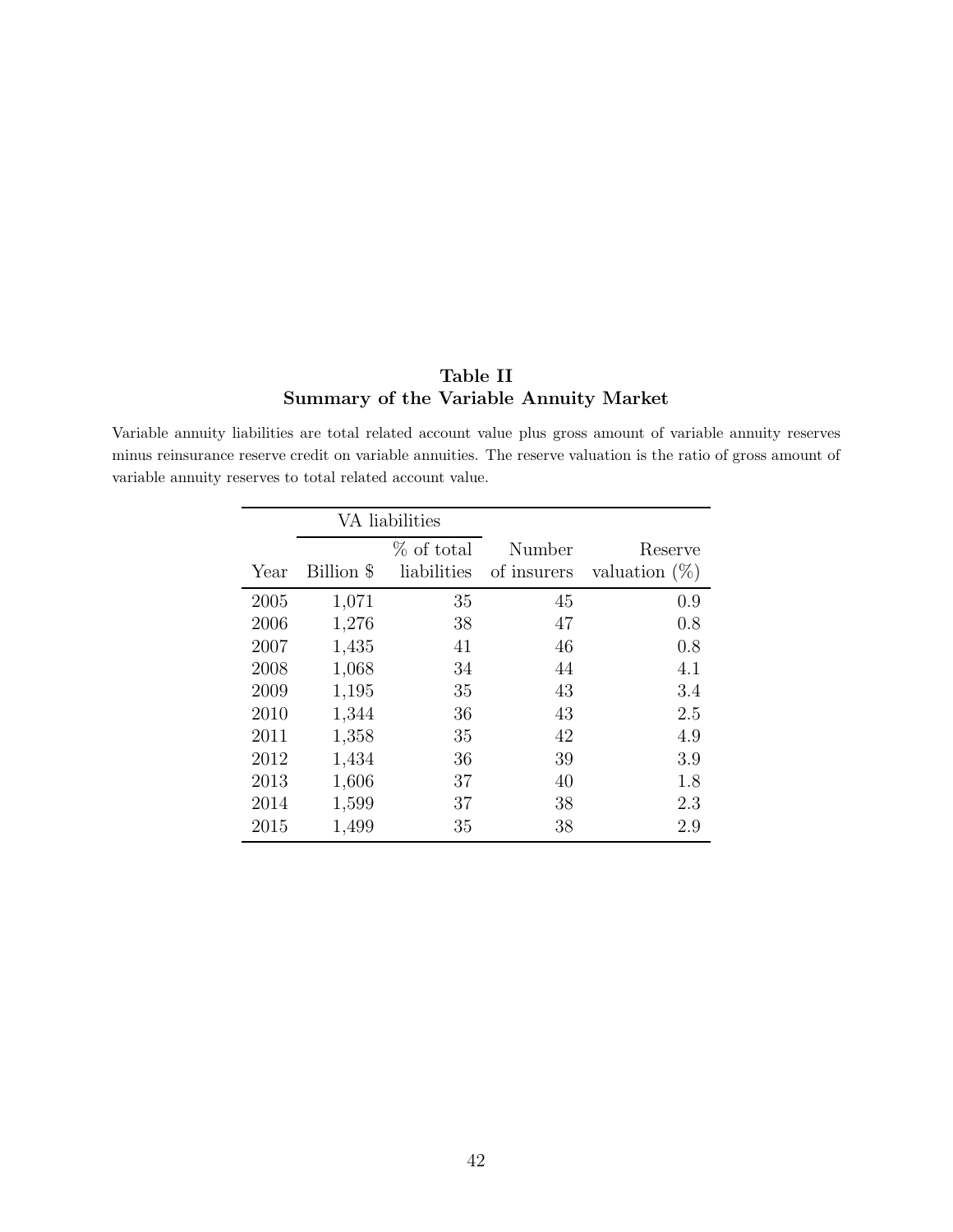## **Table III Top Insurers by Variable Annuity Liabilities**

Variable annuity liabilities are total related account value plus gross amount of variable annuity reserves minus reinsurance reserve credit on variable annuities. The reserve valuation is the ratio of gross amount of variable annuity reserves to total related account value. The change in gross amount of variable annuity reserves is reported as a share of total equity in 2007. The sample includes all insurers with at least \$1 billion of variable annuity sales in 2007.

|                             | VA liabilities | Change from $2007$ to $2008$ |                          |
|-----------------------------|----------------|------------------------------|--------------------------|
|                             | in 2007        | Reserve                      | Reserves                 |
| Insurer                     | $(blion \$     | valuation $(\%)$             | $(\% \text{ of equity})$ |
| <b>AXA</b>                  | 140            | 7.6                          | 125                      |
| Metropolitan Life           | 129            | 2.9                          | 6                        |
| Prudential                  | 122            | 1.4                          | 13                       |
| Voya                        | 121            | 4.2                          | 42                       |
| Hartford                    | 120            | 2.9                          | 13                       |
| AIG                         | 99             | 0.8                          | $\overline{2}$           |
| Lincoln                     | 97             | 1.3                          | 15                       |
| John Hancock                | 95             | 1.8                          | 27                       |
| Ameriprise                  | 81             | 1.0                          | 13                       |
| Aegon                       | 63             | 7.3                          | 29                       |
| Pacific Life                | 56             | 1.5                          | 13                       |
| Nationwide                  | 46             | 1.7                          | 18                       |
| Jackson National            | 33             | 3.6                          | 13                       |
| Delaware Life               | 24             | 3.7                          | 44                       |
| Allianz                     | 23             | 5.3                          | 35                       |
| New York Life               | 19             | 2.2                          | $\sqrt{2}$               |
| Genworth                    | 17             | 0.5                          | $\mathbf{1}$             |
| Northwestern                | 12             | 0.2                          | $\theta$                 |
| Ohio National Life          | 11             | 2.2                          | 22                       |
| <b>Fidelity Investments</b> | 10             | 1.0                          | 8                        |
| Security Benefit            | 10             | 1.3                          | 12                       |
| MassMutual                  | 6              | 1.7                          | $\overline{0}$           |
| Thrivent Financial          | 3              | 0.4                          | $\overline{0}$           |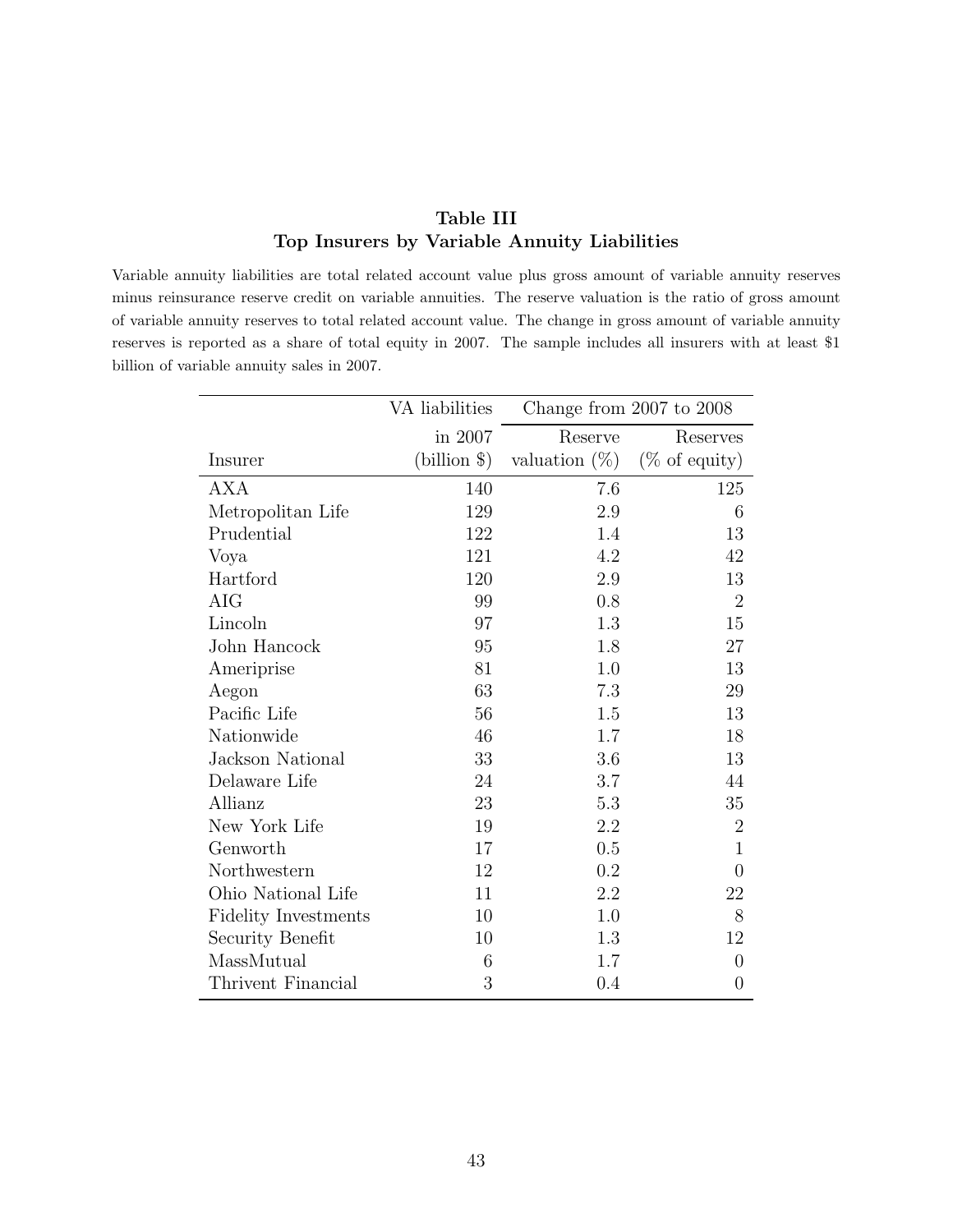## **Table IV Estimated Model of Variable Annuity Demand**

The random coefficients logit model of variable annuity demand is estimated by two-step generalized method of moments. The random coefficient on the fee is parameterized as  $\log(\alpha_P) \sim \mathbb{N}(\mu_P - \sigma_P^2/2, \sigma_P^2)$ , where the table reports estimates of  $\mu_P$  and  $\sigma_P$ . For reporting purposes, the rollup rate is orthogonalized with respect to the number of investment options, the GLWB dummy, and share class fixed effects. B is the omitted category for share class fixed effects. The specification includes insurer fixed effects whose coefficients are not reported for brevity. The instruments are log reserve valuation, the reinsurance share of variable annuities, and the squares of these variables. Heteroscedasticity-robust standard errors are reported in parentheses. The sample includes all contracts from 2005:1 to 2015:4.

|                    |          | Standard  |
|--------------------|----------|-----------|
| Variable           | Mean     | deviation |
| Fee                | 3.37     | 0.30      |
|                    | (0.13)   | (0.05)    |
| Rollup rate        | 0.18     |           |
|                    | (0.01)   |           |
| Investment options | 0.11     |           |
|                    | (0.01)   |           |
| <b>GLWB</b>        | 17.02    |           |
|                    | (2.64)   |           |
| Share class        |          |           |
| A                  | $-9.01$  |           |
|                    | (1.60)   |           |
| С                  | 2.01     |           |
|                    | (0.62)   |           |
| I                  | $-13.82$ |           |
|                    | (2.34)   |           |
| L                  | 4.99     |           |
|                    | (1.05)   |           |
| $\Omega$           | $-5.60$  |           |
|                    | (1.03)   |           |
| X                  | 3.86     |           |
|                    | (0.82)   |           |
| A.M. Best rating   | 0.73     |           |
|                    | (0.10)   |           |
| Observations       | 32,419   |           |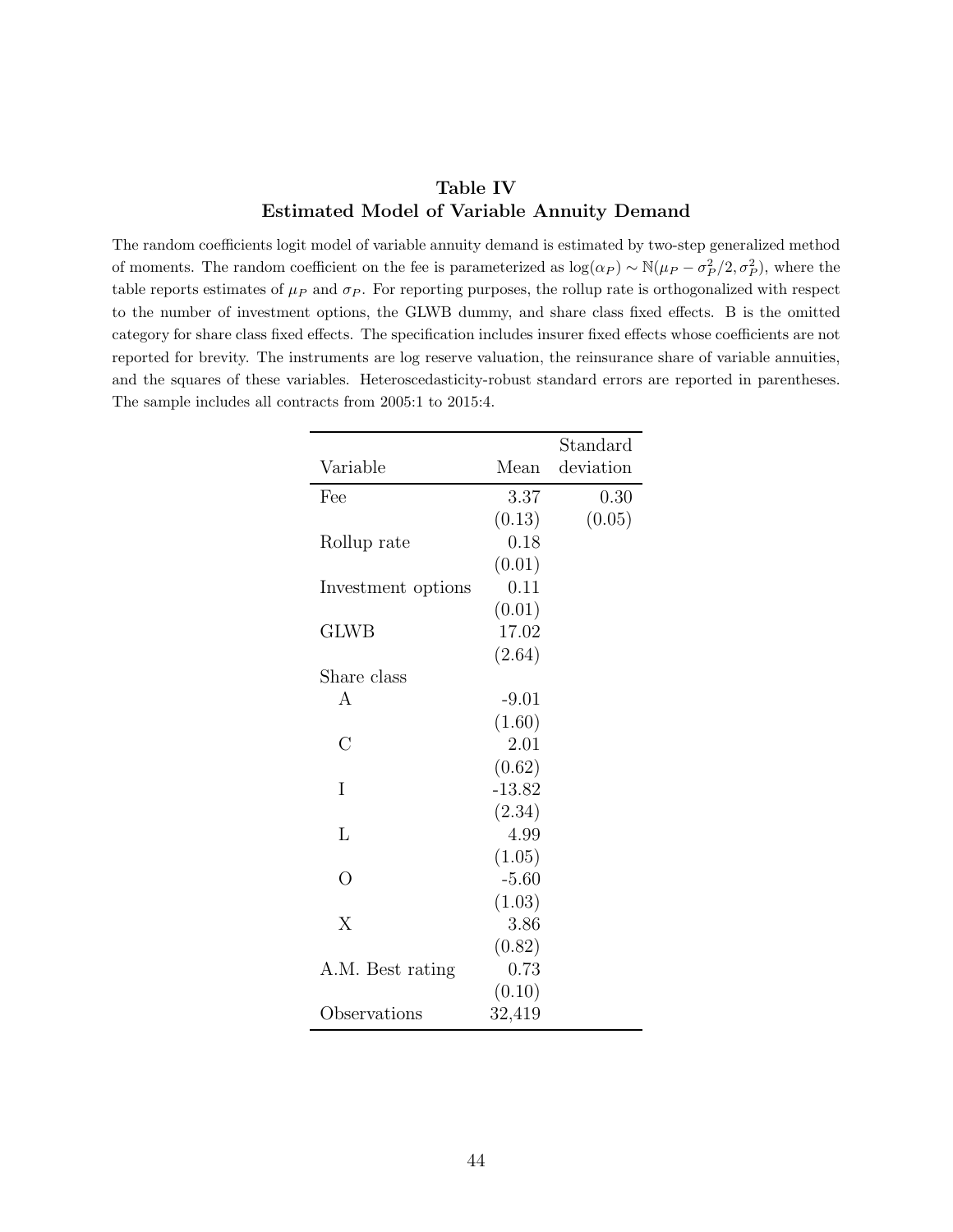## **Table V Estimated Model of Variable Annuity Supply**

A model of variable annuity supply is estimated by two-step generalized method of moments. For reporting purposes, the rollup rate is orthogonalized with respect to the number of investment options, the GLWB dummy, and share class fixed effects. B is the omitted category for share class fixed effects. In Panel C, the shadow cost of capital depends on the A.M. Best rating, log reserve valuation, the reinsurance share of variable annuities, and insurer fixed effects whose coefficients are not reported for brevity. In Panel D, the auxiliary parameters for the moments corresponding to the number of investment options, the GLWB dummy, and share class fixed effects for C and I are set to zero because their inequality constraints are binding. Heteroscedasticity-robust standard errors are reported in parentheses. The sample includes all contracts from 2005:1 to 2015:4.

|                                        |             | Standard |  |  |
|----------------------------------------|-------------|----------|--|--|
| Variable                               | Coefficient | error    |  |  |
| Panel A: Level of option value         |             |          |  |  |
| Investment options                     | 0.44        | (0.02)   |  |  |
| <b>GLWB</b>                            | 46.05       | (0.25)   |  |  |
| Share class                            |             |          |  |  |
| А                                      | $-44.01$    | (0.93)   |  |  |
| $\overline{C}$                         | 11.53       | (0.36)   |  |  |
| T                                      | $-78.83$    | (1.39)   |  |  |
| $\Gamma$                               | 18.78       | (0.26)   |  |  |
| $\overline{O}$                         | $-19.08$    | (1.13)   |  |  |
| $\overline{X}$                         | 16.06       | (0.33)   |  |  |
| Panel B: Slope of option value         |             |          |  |  |
| Investment options                     | 2.90        | (0.13)   |  |  |
| <b>GLWB</b>                            | $-21.67$    | (0.91)   |  |  |
| Share class                            |             |          |  |  |
| A                                      | 29.41       | (5.15)   |  |  |
| $\overline{C}$                         | 5.09        | (1.31)   |  |  |
| Ι                                      | 89.48       | (1.85)   |  |  |
| $\overline{L}$                         | $-28.94$    | (2.51)   |  |  |
| $\overline{O}$                         | 13.92       | (10.15)  |  |  |
| X                                      | $-16.88$    | (3.45)   |  |  |
| Panel C: Shadow cost of capital        |             |          |  |  |
| A.M. Best rating                       | $-2.08$     | (0.25)   |  |  |
| Reserve valuation                      | 0.48        | (0.25)   |  |  |
| Variable annuities reinsured           | 0.97        | (0.20)   |  |  |
| Panel D: Constraint on the rollup rate |             |          |  |  |
| Investment options                     | 0.00        |          |  |  |
| <b>GLWB</b>                            | 0.00        |          |  |  |
| Share class                            |             |          |  |  |
| Α                                      | 26.73       | (4.63)   |  |  |
| C                                      | 0.00        |          |  |  |
| T                                      | 0.00        |          |  |  |
| $\mathbf{L}$                           | 25.44       | (1.89)   |  |  |
| О                                      | 15.50       | (9.17)   |  |  |
| $\overline{X}$                         | 12.81       | (2.73)   |  |  |
| $\text{Constant}$                      | 14.14       | (0.60)   |  |  |
| Observations                           | 32,419      |          |  |  |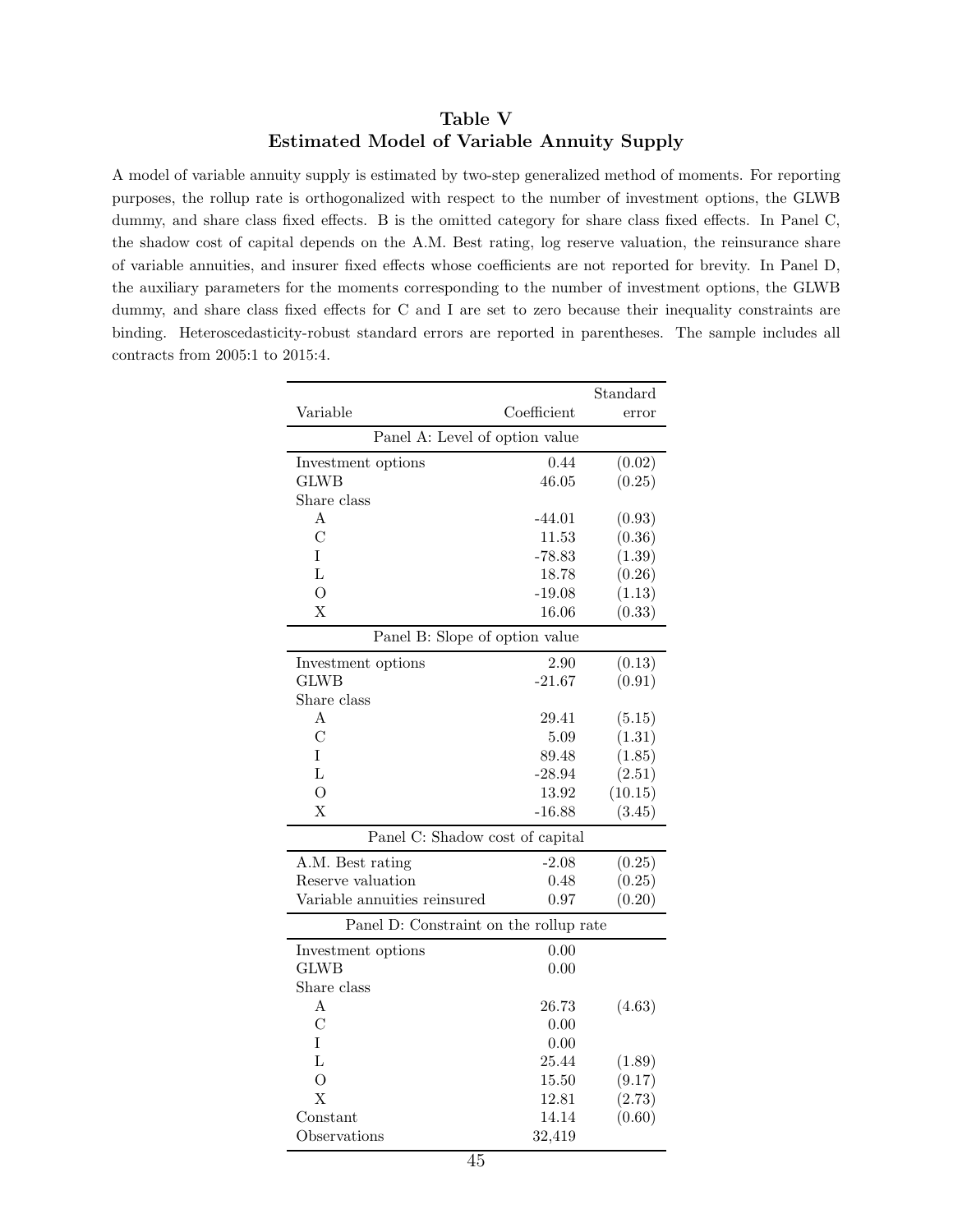

**Figure 1. Stock returns during the COVID-19 crisis.** Panel A reports the drawdowns on the S&P 500 index, the Financial Select Sector SPDR Fund, a value-weighted portfolio of U.S. variable annuity insurers, and the U.S. Global Jets ETF. Panel B reports the drawdowns on individual insurers that make up the portfolio in Panel A. The drawdowns are based on stock returns from January 2 to April 2, 2020.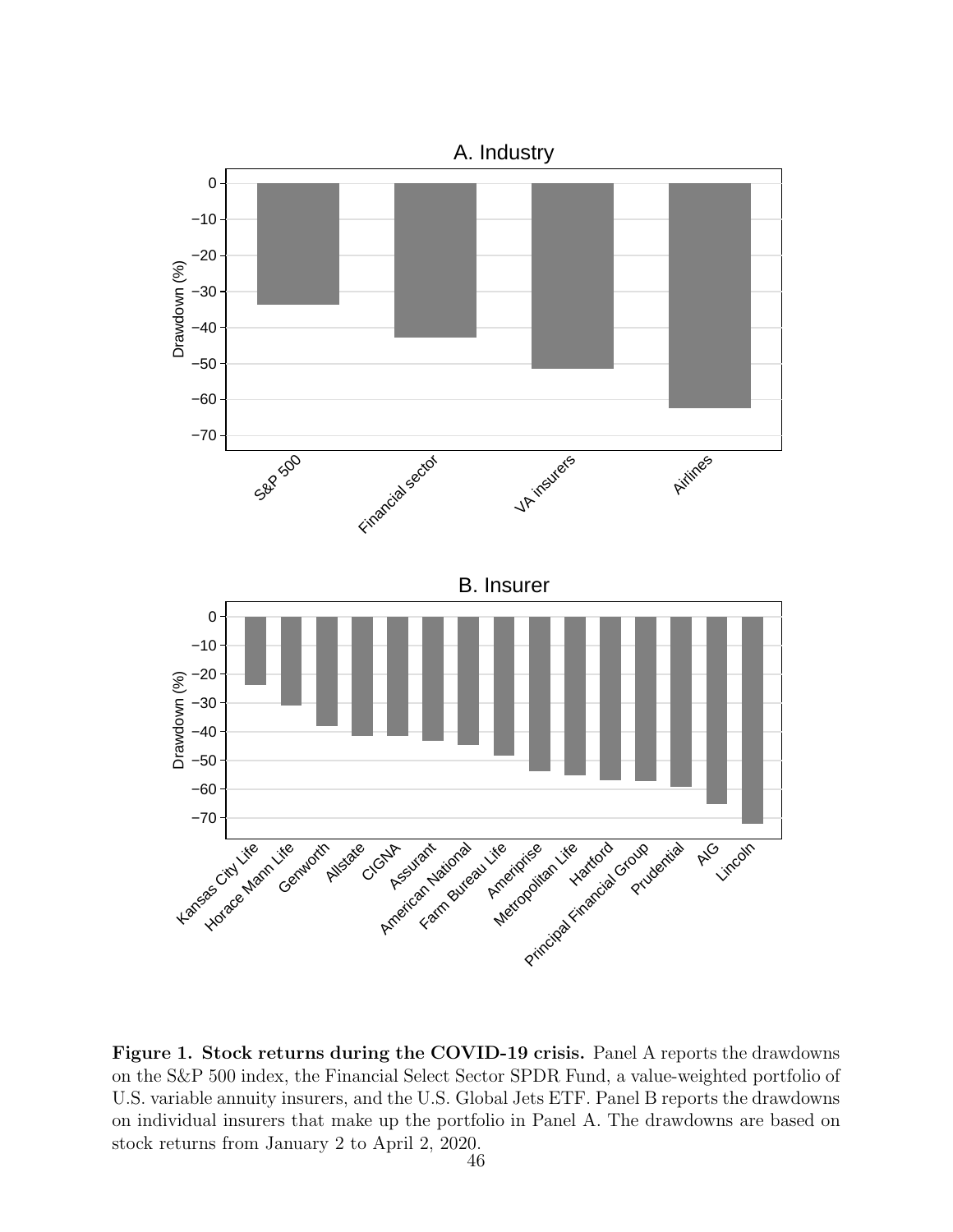

**Figure 2. An example of a Guaranteed Living Withdrawal Benefit.** The evolution of account value and the guaranteed amount are shown for MetLife Series VA with a GLWB from 2008:3 to 2016:4. The investment option is the American Funds Growth Allocation Portfolio. The investor is assumed to annually withdraw 5% of the highest guaranteed amount after 2013:3. For simplicity, this example abstracts from the impact of fees on account value and the guaranteed amount.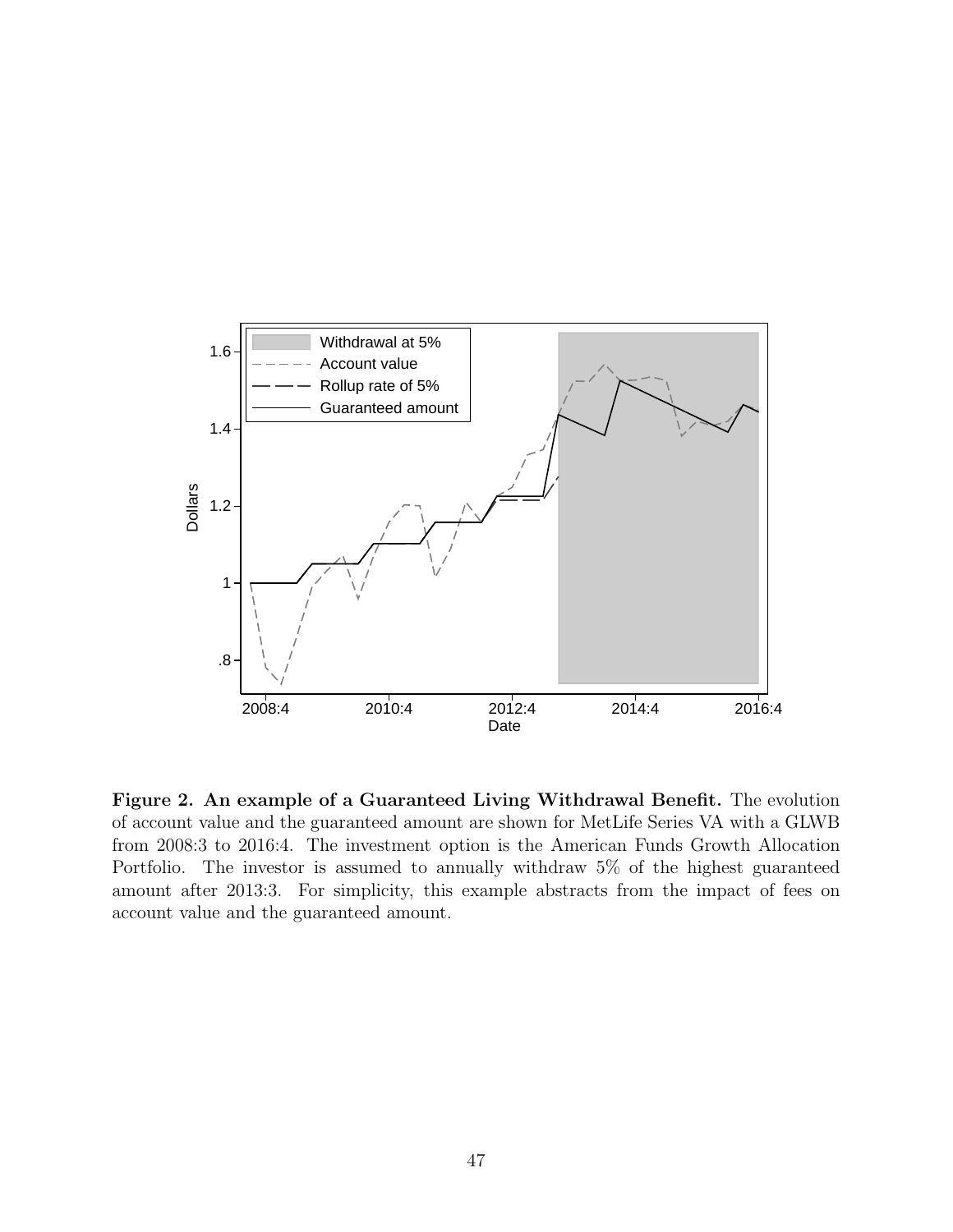

**Figure 3. Variable annuity sales.** The left axis reports quarterly sales of variable annuities across all contracts from 1999:1 to 2015:4. The right axis reports the aggregate sales of U.S. open-end stock and bond mutual funds (excluding money market funds and funds of funds).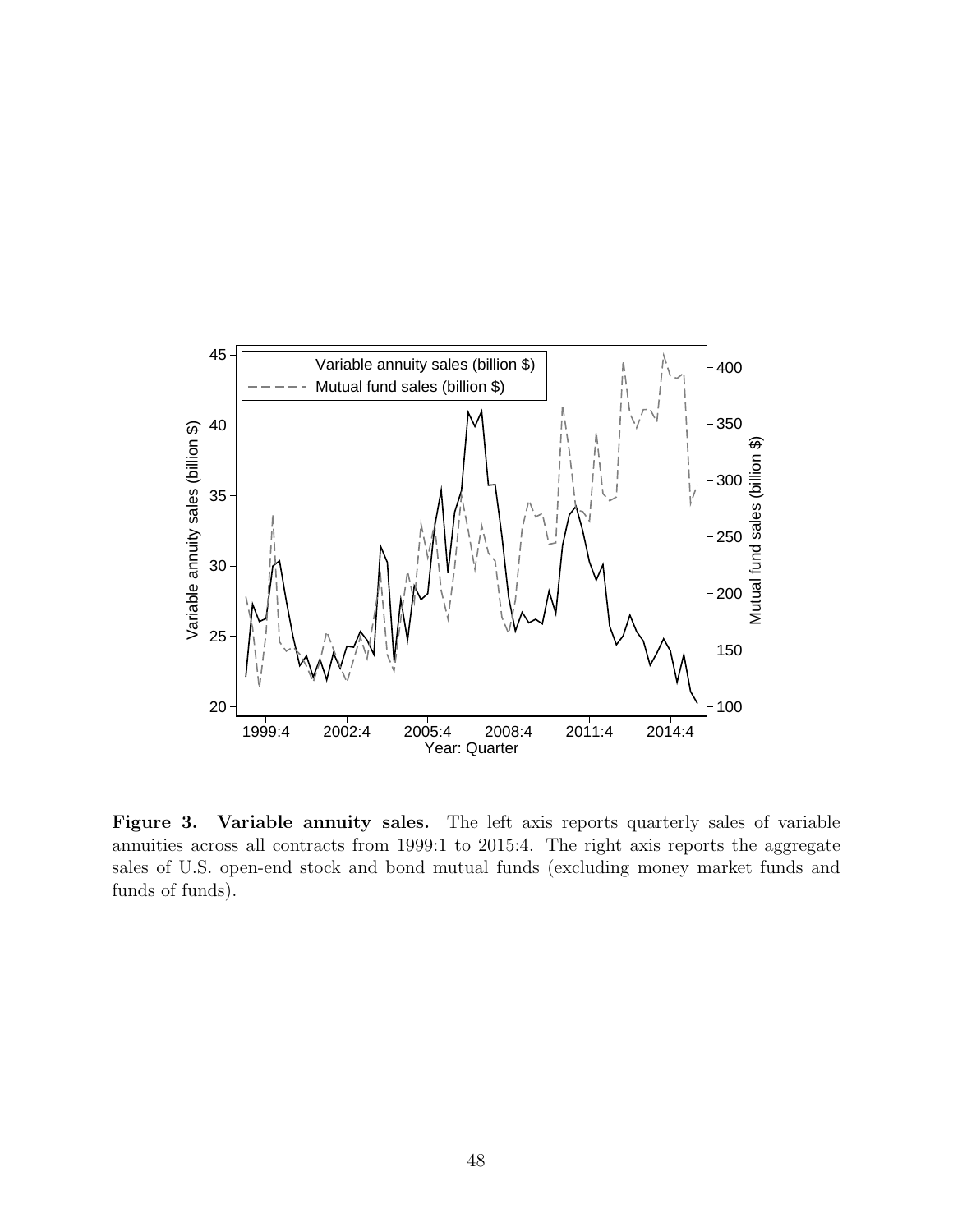

**Figure 4. Number of insurers and contracts with minimum return guarantees.** The sample includes all contracts with minimum return guarantees from 1999:1 to 2015:4.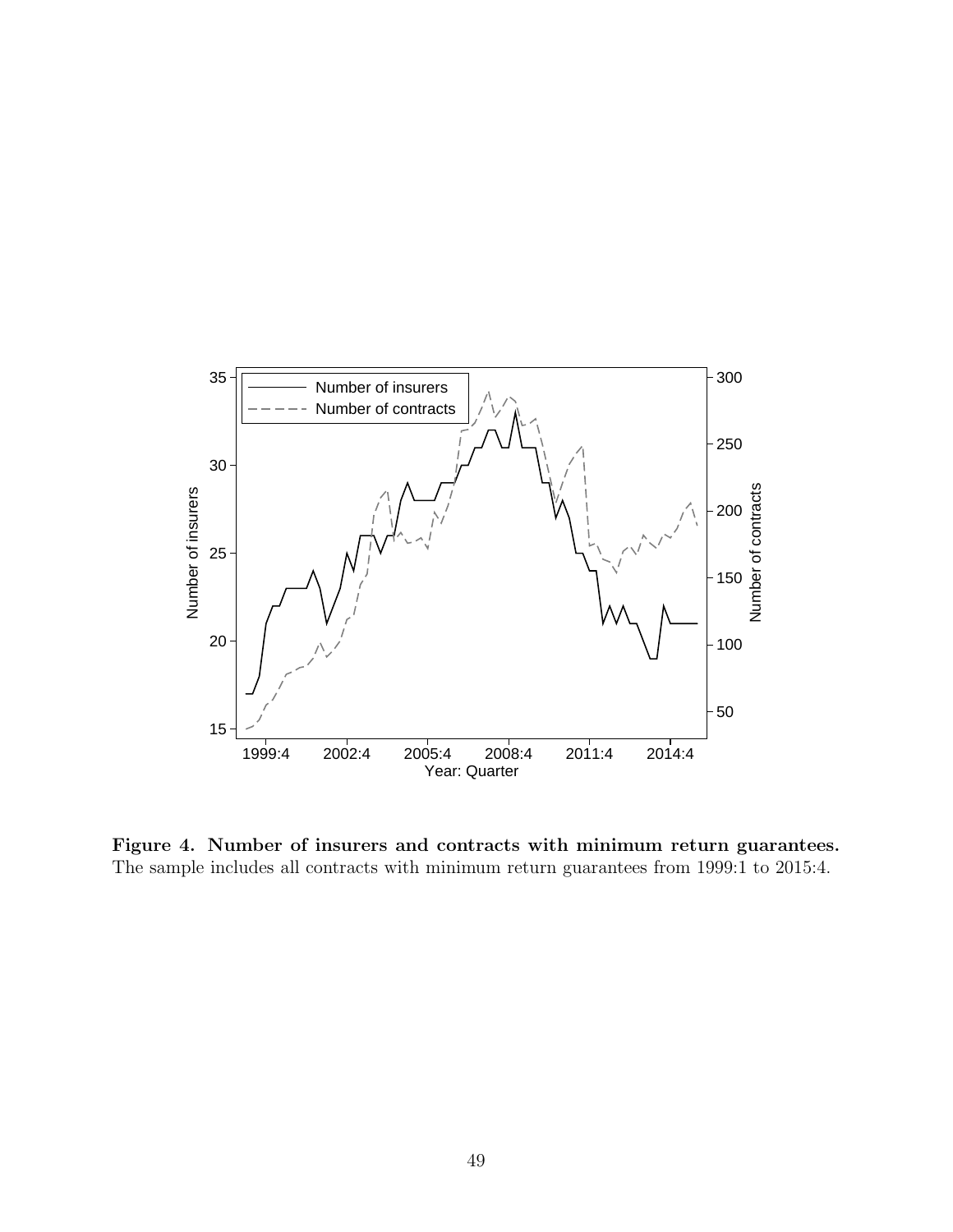

**Figure 5. Fees and rollup rates on minimum return guarantees.** Panel A reports the annual fee on open minimum return guarantees, averaged across contracts with sales weighting. The total annual fee includes the base contract expense. Panel B reports the rollup rate on open minimum return guarantees, averaged across contracts with sales weighting, and the share of contracts with minimum return guarantees. The sample includes all contracts with minimum return guarantees from 1999: $\frac{6}{9}$  to 2015:4.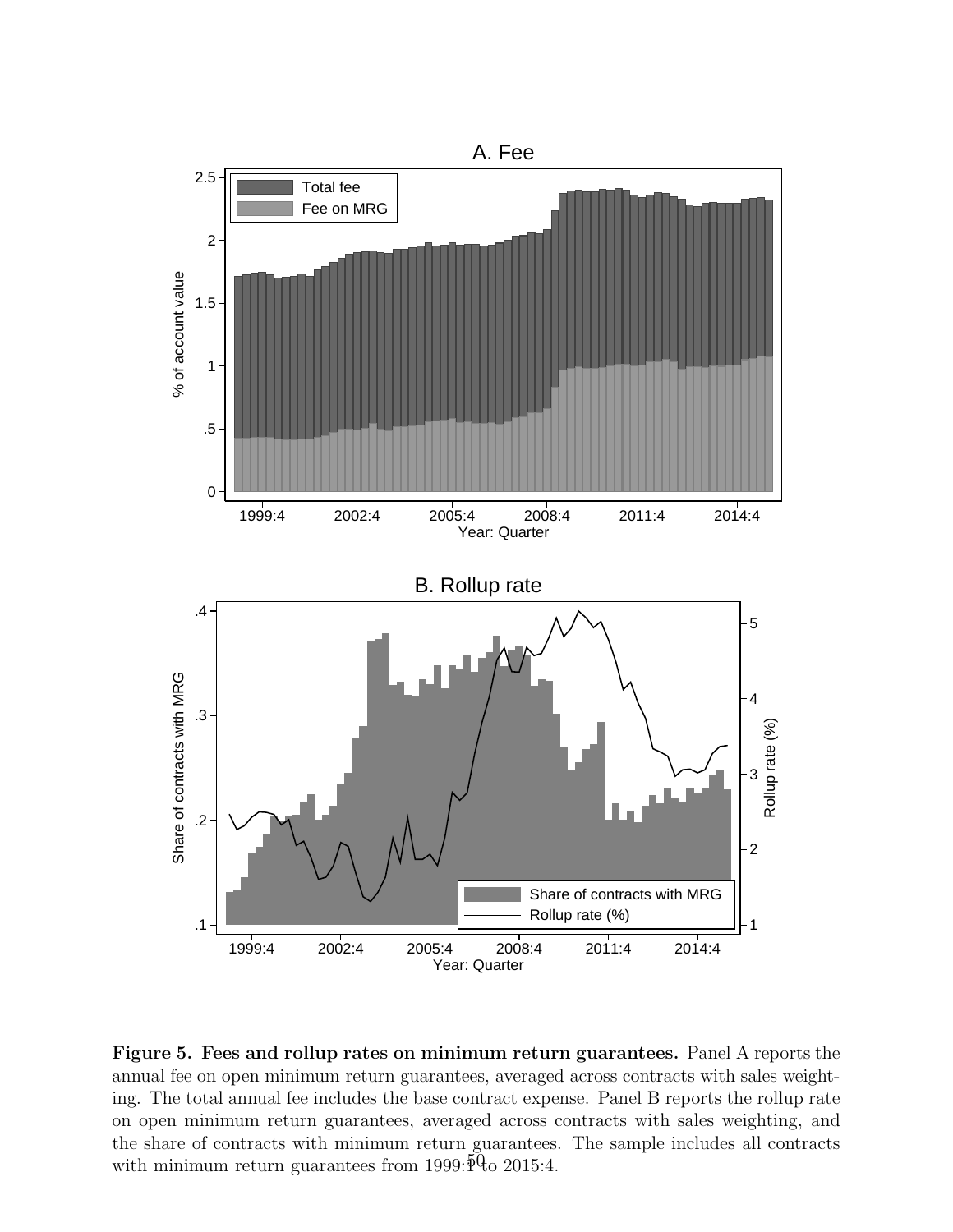

**Figure 6. Cross section of insurers during the global financial crisis.** Panel A is a scatter plot of sales growth versus the change in the reserve valuation from 2007 to 2010. Panel B is a scatter plot of the change in the reinsurance share of variable annuities versus the change in the reserve valuation from 2007 to 2010. Both panels report a linear regression line through the scatter points. The sample includes all insurers with at least \$1 billion of variable annuity sales in  $2007$   $51$ variable annuity sales in 2007.

# A. Sales growth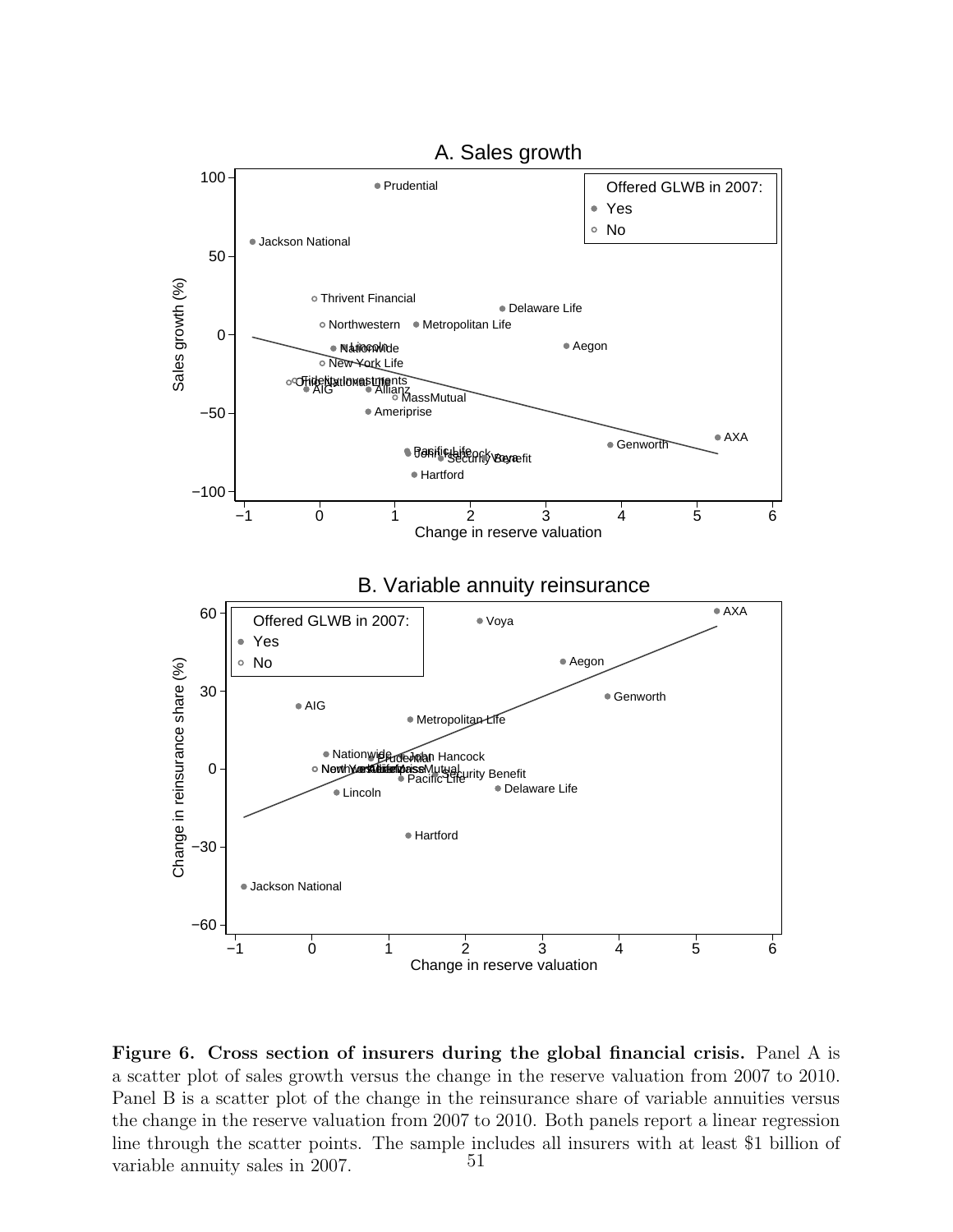

**Figure 7. Internal versus corner solution for the rollup rate.** When the relative demand elasticities minus the shadow cost of capital is high, the optimal rollup rate is at an interior solution (i.e.,  $r = 0.1$ ) as illustrated by the black line. When the relative demand elasticities minus the shadow cost of capital is low, the optimal rollup rate is at a corner solution (i.e.,  $r = -1$ ) as illustrated by the gray line.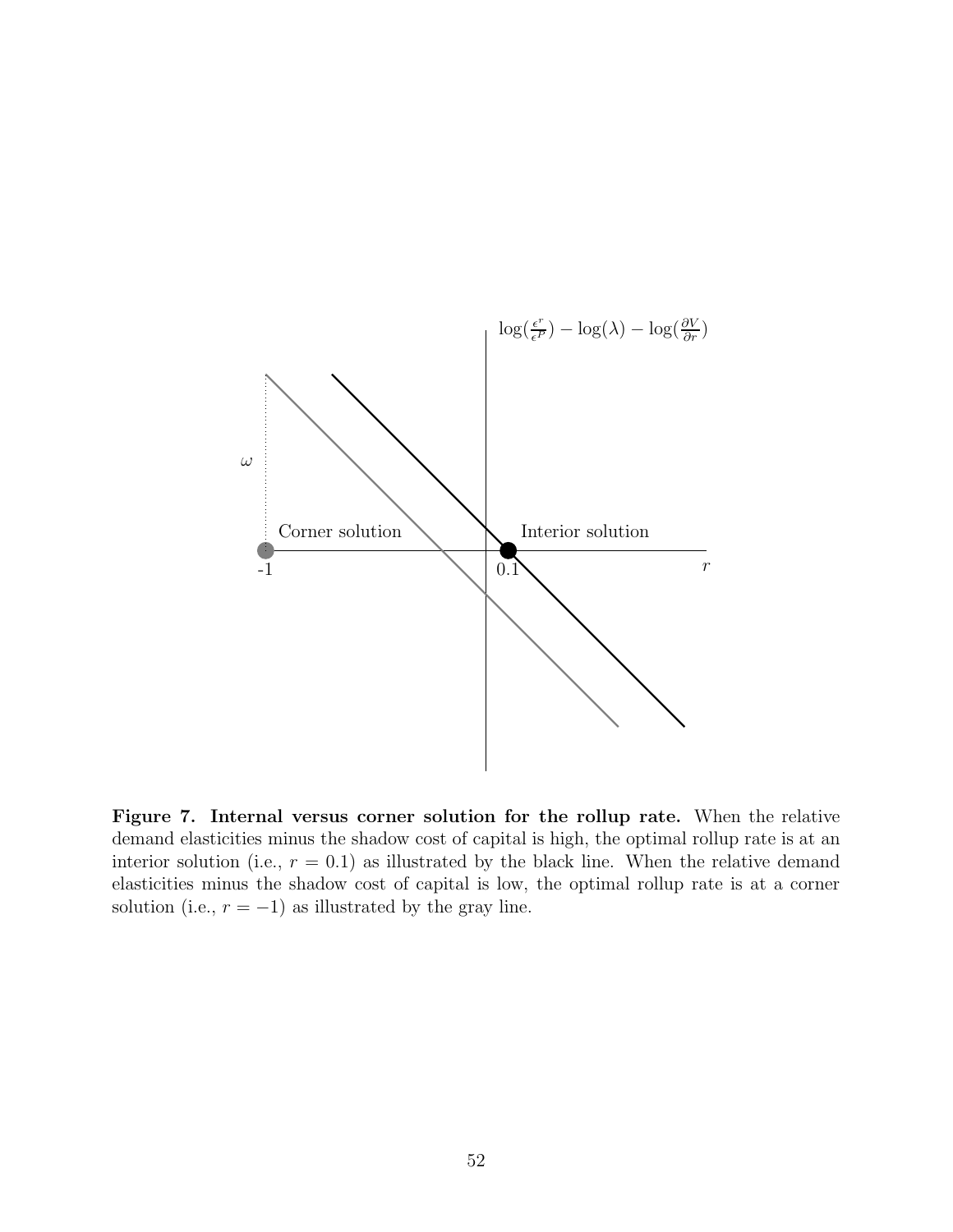

Figure 8. Decomposition of fees. The total annual fee, averaged across contracts with sales weighting, is decomposed into the markup, the option value, and the shadow cost of capital. The sample includes all contracts with minimum return guarantees from 2005:1 to 2015:4.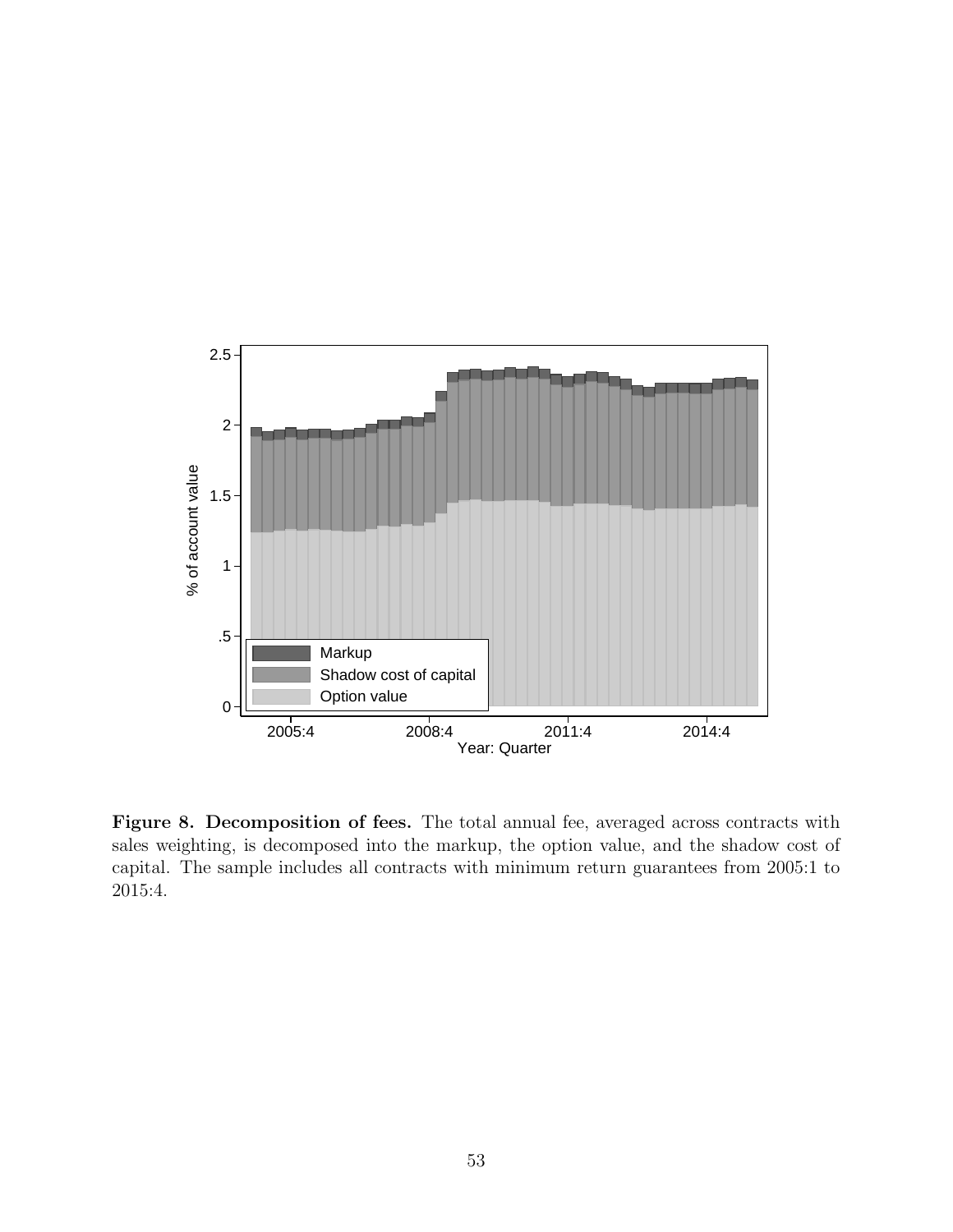

**Figure 9. Decomposition of rollup rates.** Panel A reports the two variables on the left side of equation (37), which is the relative demand elasticities minus the shadow cost of capital. Panel B reports the two variables on the right side of equation (37), which is the slope of option value with respect to the rollup rate plus the constraint on the rollup rate. All variables are reported as deviations from their time-series mean. The sample includes all contracts from 2005:1 to 2015:4.  $54$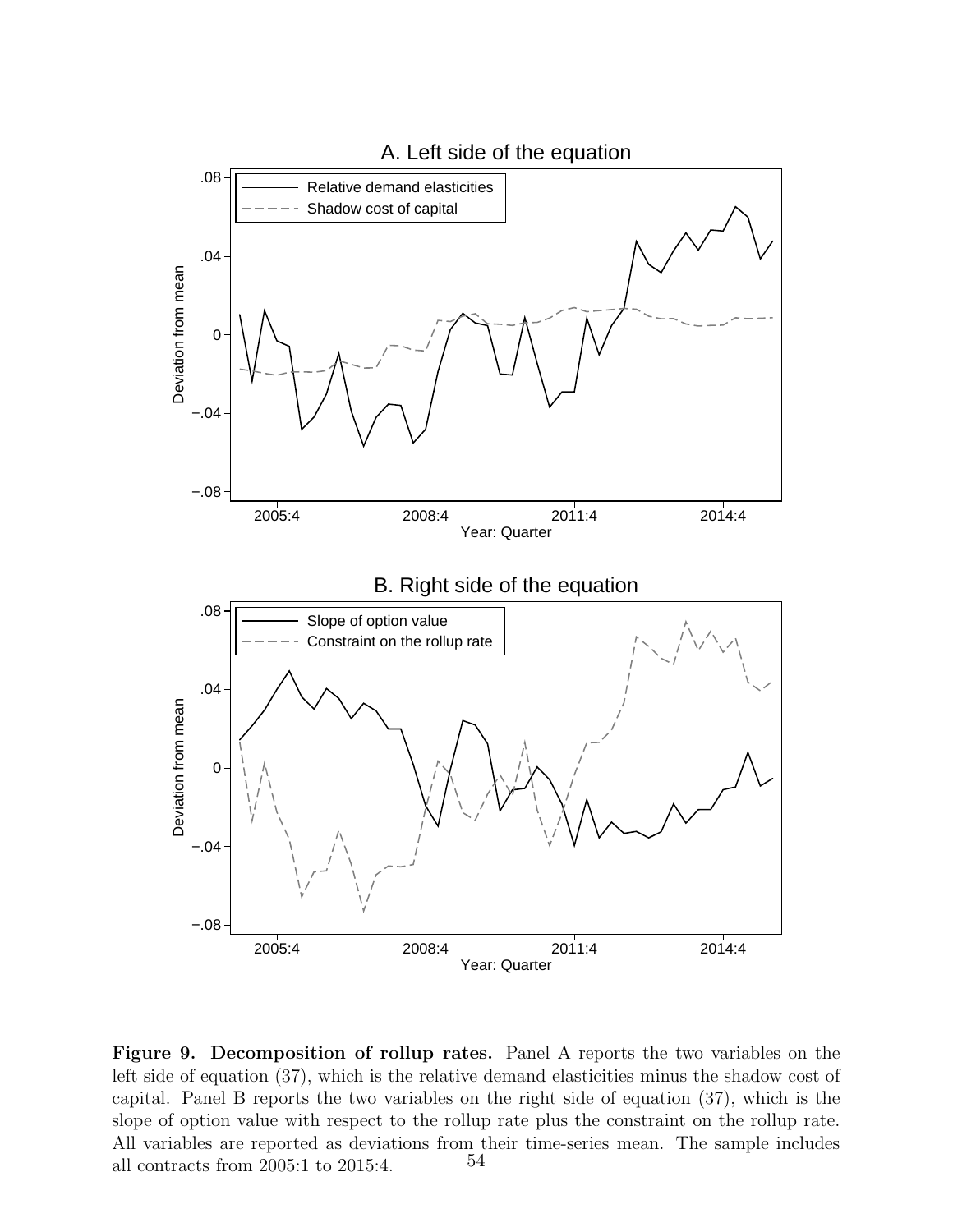#### **Appendix A. A Caution on Interpreting the Rollup Rate**

The guaranteed amount at the end of the accumulation period can be written as a sum of the cumulative rollup rate and the payoff of a call option. Thus, we derive a lower bound on fees based only on the rollup rate to assess whether an annual fee such as 1.8% on MetLife Series VA with a GLWB is justified by a rollup rate of 5%. We show that the implied fee based on the rollup rate is actually negative because the time value of money during the withdrawal period more than offsets the high rollup rate during the accumulation period. Therefore, the high fees cannot be explained by the high rollup rate and must instead be attributed to the call option value, market power, or financial frictions.

Following the notation in the paper, let  $S_t$  be the mutual fund price per share at time t. Let  $M_{t,t+s}$  be a strictly positive stochastic discount factor that discounts a payoff at time  $t + s$  to its price at time t. Then the term structure of riskless interest rates is given by the usual pricing formula:  $\mathbb{E}_{t}[M_{t,t+s}] = (1 + y_{t,t+s})^{-s}$ . That is,  $y_{t,t+s}$  is the annually compounded yield on an s-year zero-coupon bond at time t.

Consider a GLWB with an annual fee P per dollar of account value, an annual rollup rate of r, an annual withdrawal rate of w, an accumulation period of  $T_a$  years, and a withdrawal period of  $T_w$  years. For simplicity, we assume that the withdrawal rate, the accumulation period, and the withdrawal period are all fixed. We also assume that there are no step-ups during the withdrawal period. For a contract issued at time t, the guaranteed amount at the end of the accumulation period at time  $t + T_a$  is

$$
X_{t,t+T_a} = \max\left\{ (1+r)^{T_a}, \frac{S_{t+T_a}}{S_t} \right\} = (1+r)^{T_a} + \max\left\{ 0, \frac{S_{t+T_a}}{S_t} - (1+r)^{T_a} \right\}.
$$
 (A1)  
call option

For each dollar of account value, the zero-profit condition equates one plus the present value of fees to the present value of guaranteed income:

$$
1 + \mathbb{E}_t \left[ \sum_{s=1}^{T_a} M_{t,t+s} \frac{PS_{t+s}}{S_t} \right] = 1 + T_a P = \mathbb{E}_t \left[ \sum_{s=1}^{T_w} M_{t,t+T_a+s} w X_{t,t+T_a} \right]. \tag{A2}
$$

Because  $X_{t,t+T_a} \geq (1+r)^{T_a}$ , a lower bound on fees based only on the rollup rate is

$$
P \ge \frac{1}{T_a} \left( \sum_{s=1}^{T_w} \frac{w(1+r)^{T_a}}{(1+y_{t,t+T_a+s})^{T_a+s}} - 1 \right). \tag{A3}
$$

This equation shows that the rollup rate in the numerator is offset by the time value of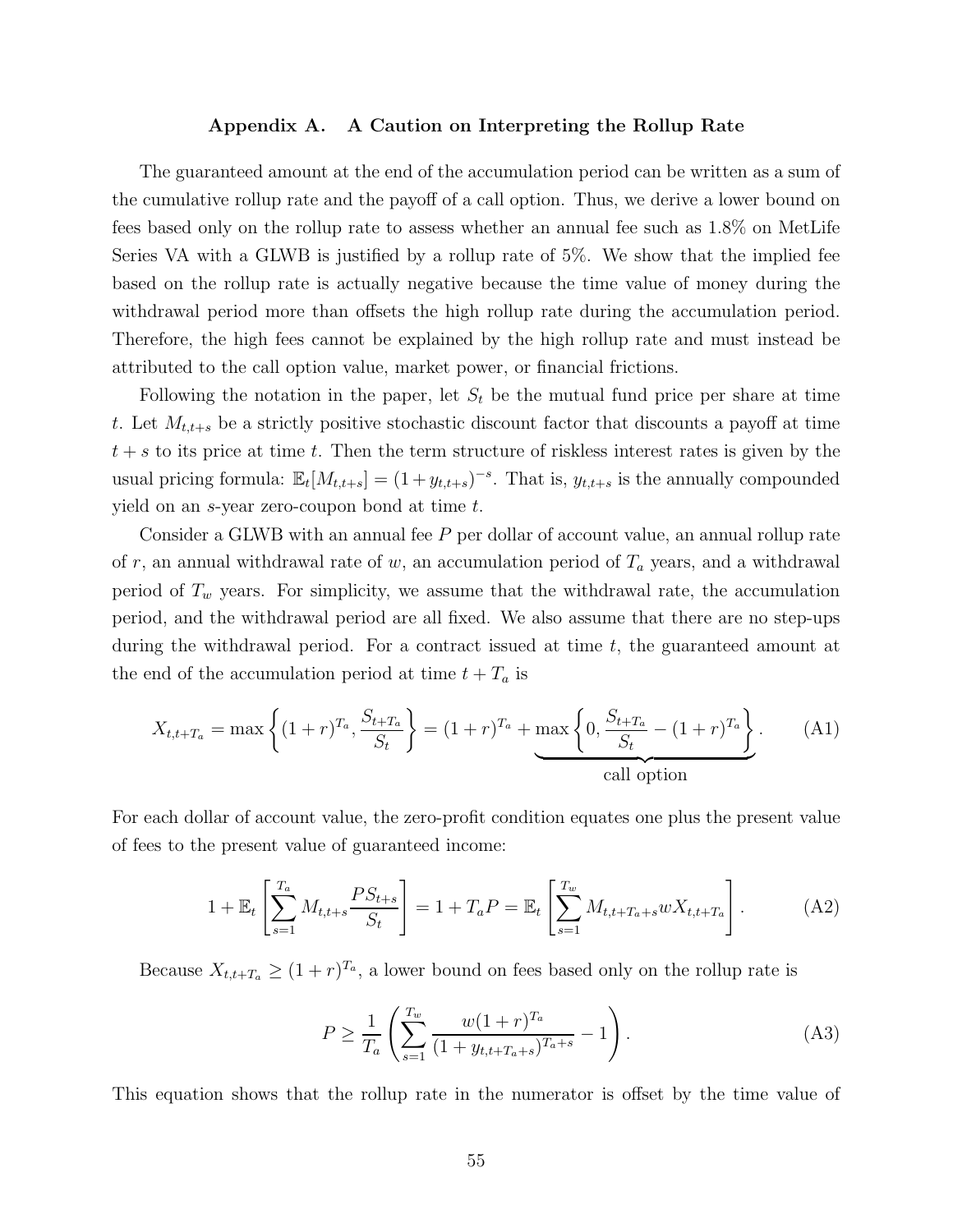money in the denominator because the guaranteed amount is only payable as annual income over  $T_w$  years. We show the empirical relevance of this issue by computing the lower bound on fees, based on the historical zero-coupon Treasury yield curve (Gürkaynak, Sack, and Wright (2007)).

Figure A.1 reports the lower bound on fees for an annual rollup rate of 5%, an annual withdrawal rate of 5%, and a withdrawal period of 20 years. To see the sensitivity of the results to the accumulation period, the figure reports the lower bound for an accumulation period of 10 and 20 years. The lower bound on fees is negative for most of the sample period and becomes positive only after 2011:4 for the 20-year accumulation period. This means that the high fees cannot be explained by a rollup rate of 5% and must instead be attributed to the call option value, market power, or financial frictions.



**Figure A.1. A lower bound on fees based on the rollup rate.** The lower bound is based on an annual rollup rate of 5%, an annual withdrawal rate of 5%, and a withdrawal period of 20 years. The calculation uses an average of the zero-coupon Treasury yield curve within each quarter from 1999:1 to 2015:4, assuming that the yield curve is flat beyond 30 years.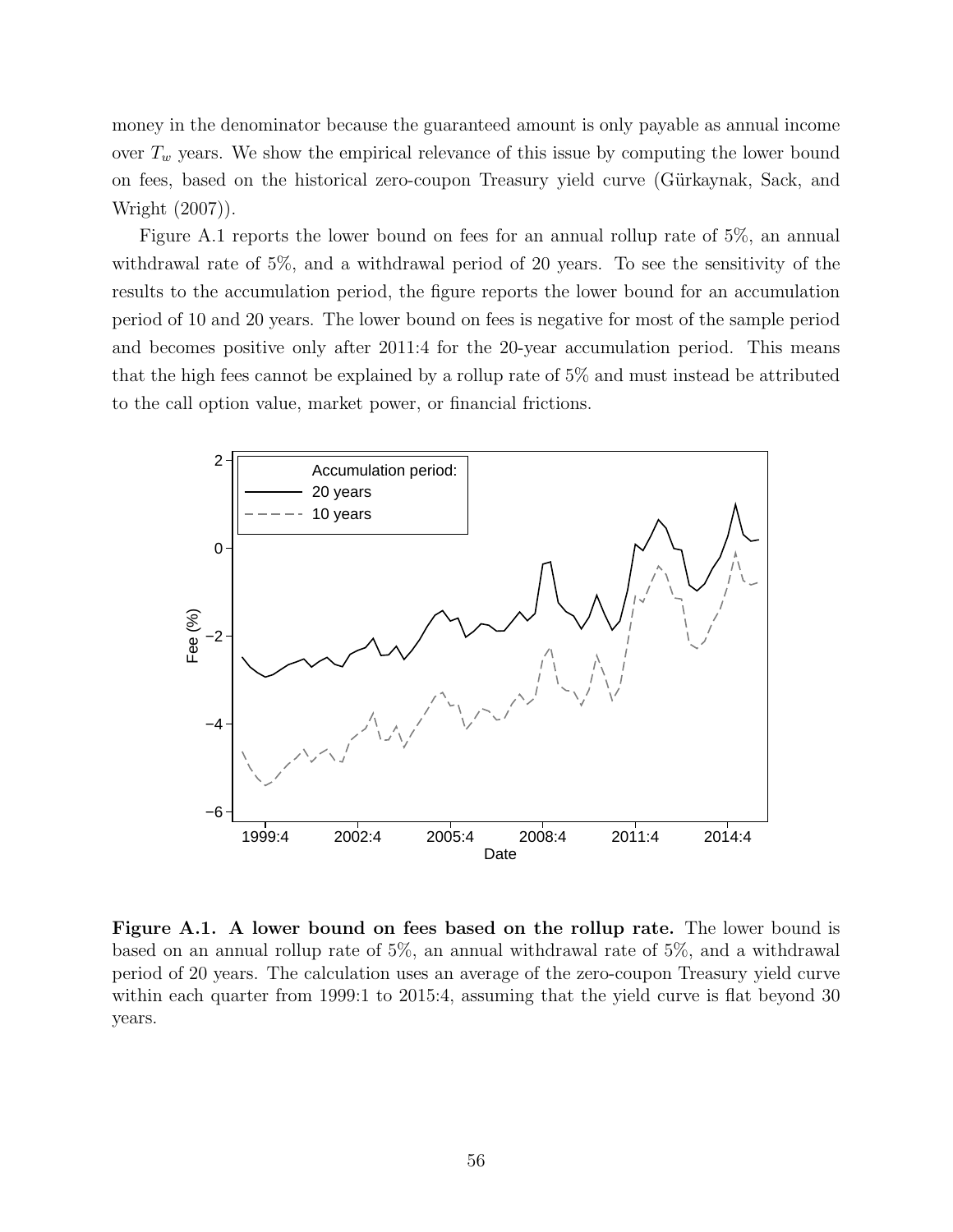# **Appendix B. Portfolio of U.S. Life Insurers**

We construct monthly returns on a value-weighted portfolio of publicly traded U.S. variable annuity insurers, based on the following list.

# **Table B.I Publicly Traded U.S. Life Insurers**

This table reports the first observation for which monthly stock returns are available from January 1999 to December 2017.

| Insurer                      | First observation |      |  |
|------------------------------|-------------------|------|--|
| AIG                          | January           | 1999 |  |
| Allstate                     | January           | 1999 |  |
| American National            | January           | 1999 |  |
| Ameriprise                   | November          | 2005 |  |
| Assurant                     | March             | 2004 |  |
| <b>Brighthouse Financial</b> | September         | 2017 |  |
| <b>CIGNA</b>                 | January           | 1999 |  |
| Farm Bureau Life             | January           | 1999 |  |
| Genworth                     | June              | 2004 |  |
| Hartford                     | January           | 1999 |  |
| Horace Mann Life             | January           | 1999 |  |
| Kansas City Life             | January           | 1999 |  |
| Lincoln                      | January           | 1999 |  |
| Metropolitan Life            | May               | 2000 |  |
| Nationwide                   | January           | 1999 |  |
| Phoenix Life                 | July              | 2001 |  |
| Principal Financial Group    | November          | 2001 |  |
| Protective Life              | January           | 1999 |  |
| Prudential                   | January           | 2002 |  |
| Symetra Life                 | February          | 2010 |  |
| Voya                         | June              | 2013 |  |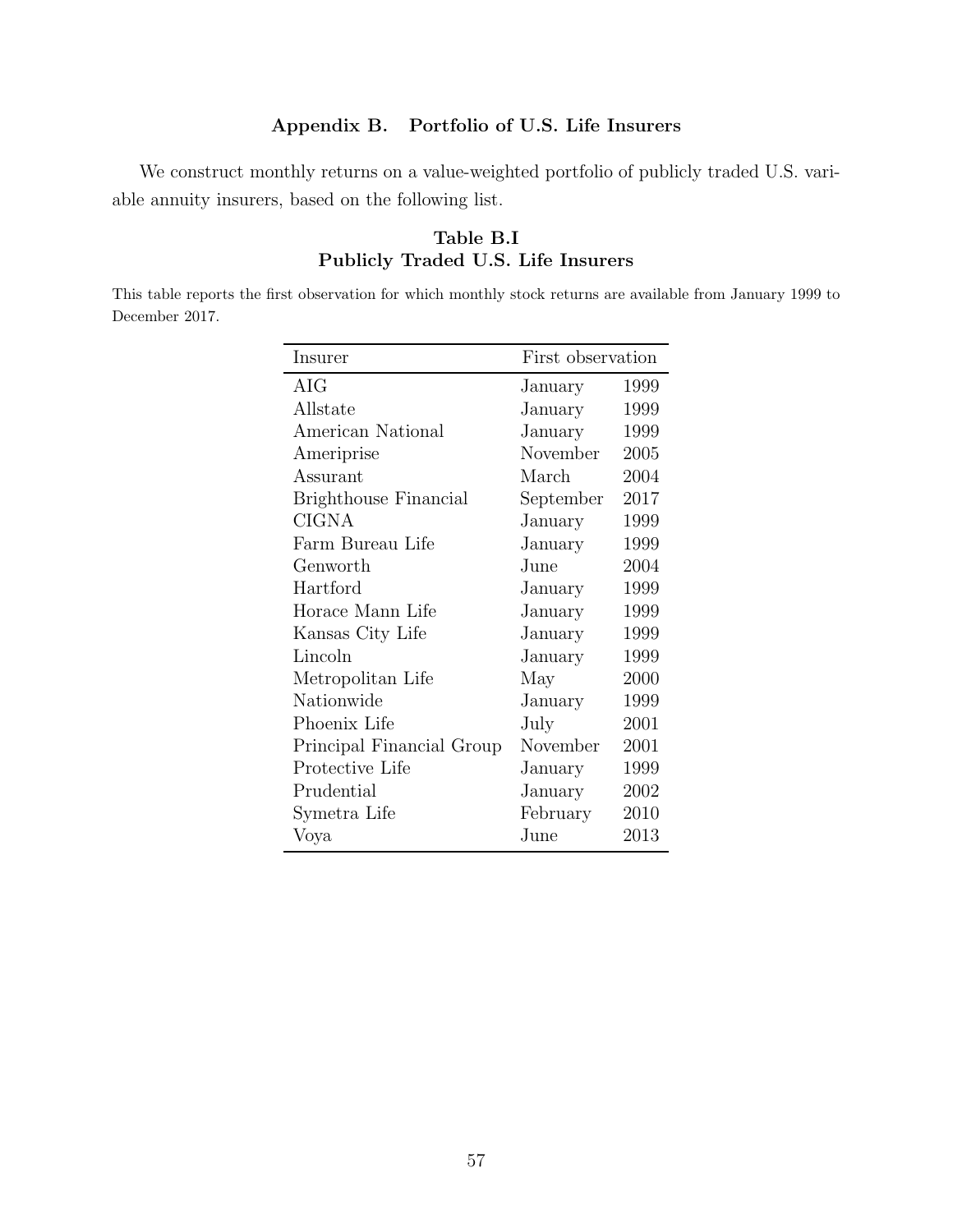#### **Appendix C. Proof of Proposition 1**

This proof covers the case of a multi-product insurer that offers multiple contracts and chooses the fees and the rollup rates, accounting for demand elasticities across contracts. Let bold letters denote vectors corresponding to their scalar counterparts. Let **1** be a vector of ones. Let diag( $\cdot$ ) be a diagonal matrix, so that diag(1) is an identity matrix.

Generalizing equation (11), the insurer chooses a vector of fees  $P_t$  and rollup rates  $r_t$  to maximize firm value:

$$
J_t = (\mathbf{P}_t - \mathbf{V}_{t,t})' \mathbf{Q}_t - C_t.
$$
\n
$$
(C1)
$$

Substituting equations  $(7)$  and  $(8)$  into equation  $(9)$ , the law of motion for statutory capital is

$$
K_t = R_{K,t} K_{t-1} + (\mathbf{P}_t - \mathbf{V}_{t,t} - \phi_t \mathbf{V}_{t,t})' \mathbf{Q}_t,
$$
\n(C2)

where

$$
R_{K,t} = \frac{A_{t-1}}{K_{t-1}} R_{A,t} - \frac{(1+\phi_t)L_{t-1}}{K_{t-1}} \frac{\mathbf{V}'_{t-1,t} \mathbf{Q}_{t-1}}{\mathbf{V}'_{t-1,t-1} \mathbf{Q}_{t-1}}
$$
(C3)

is the return on statutory capital.

The partial derivative of firm value with respect to the fee is

$$
\frac{\partial J_t}{\partial \mathbf{P}_t} = \frac{\partial (\mathbf{P}_t - \mathbf{V}_{t,t})' \mathbf{Q}_t}{\partial \mathbf{P}_t} + c_t \frac{\partial K_t}{\partial \mathbf{P}_t}
$$
\n
$$
= \mathbf{Q}_t + \frac{\partial \mathbf{Q}_t'}{\partial \mathbf{P}_t} (\mathbf{P}_t - \mathbf{V}_{t,t}) + c_t \left( \mathbf{Q}_t + \frac{\partial \mathbf{Q}_t'}{\partial \mathbf{P}_t} (\mathbf{P}_t - \mathbf{V}_{t,t} - \phi_t \mathbf{V}_{t,t}) \right)
$$
\n
$$
= (1 + c_t) \mathbf{Q}_t + \frac{\partial \mathbf{Q}_t'}{\partial \mathbf{P}_t} ((1 + c_t) (\mathbf{P}_t - \mathbf{V}_{t,t}) - c_t \phi_t \mathbf{V}_{t,t}). \tag{C4}
$$

The optimal fee satisfies

$$
\frac{\partial J_t}{\partial \mathbf{P}_t} = \mathbf{0} \Leftrightarrow \mathbf{P}_t + \left(\frac{\partial \mathbf{Q}'_t}{\partial \mathbf{P}_t}\right)^{-1} \mathbf{Q}_t = \frac{1 + c_t(1 + \phi_t)}{1 + c_t} \mathbf{V}_{t, t}.
$$
(C5)

Equation (13) follows from the definition of semi-elasticity of demand to the fee.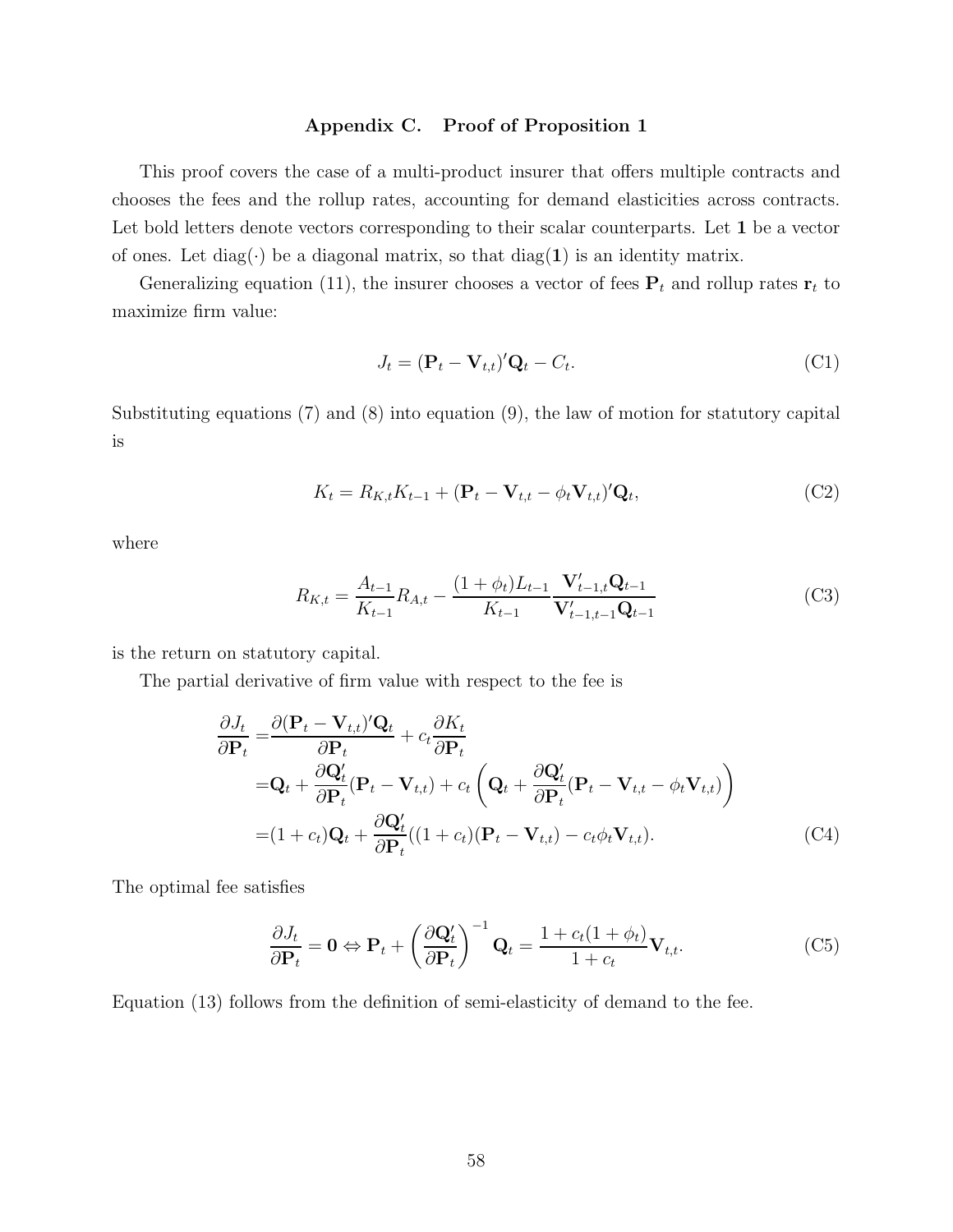The partial derivative of firm value with respect to the rollup rate is

$$
\frac{\partial J_t}{\partial \mathbf{r}_t} = \frac{\partial (\mathbf{P}_t - \mathbf{V}_{t,t})' \mathbf{Q}_t}{\partial \mathbf{r}_t} + c_t \frac{\partial K_t}{\partial \mathbf{r}_t} \n= -\frac{\partial \mathbf{V}'_{t,t}}{\partial \mathbf{r}_t} \mathbf{Q}_t + \frac{\partial \mathbf{Q}'_t}{\partial \mathbf{r}_t} (\mathbf{P}_t - \mathbf{V}_{t,t}) \n+ c_t \left( -(1 + \phi_t) \frac{\partial \mathbf{V}'_{t,t}}{\partial \mathbf{r}_t} \mathbf{Q}_t + \frac{\partial \mathbf{Q}'_t}{\partial \mathbf{r}_t} (\mathbf{P}_t - \mathbf{V}_{t,t} - \phi_t \mathbf{V}_{t,t}) \right) \n= - (1 + c_t (1 + \phi_t)) \frac{\partial \mathbf{V}'_{t,t}}{\partial \mathbf{r}_t} \mathbf{Q}_t + \frac{\partial \mathbf{Q}'_t}{\partial \mathbf{r}_t} ((1 + c_t)(\mathbf{P}_t - \mathbf{V}_{t,t}) - c_t \phi_t \mathbf{V}_{t,t}) \n= - (1 + c_t (1 + \phi_t)) \frac{\partial \mathbf{V}'_{t,t}}{\partial \mathbf{r}_t} \mathbf{Q}_t - (1 + c_t) \frac{\partial \mathbf{Q}'_t}{\partial \mathbf{r}_t} \left( \frac{\partial \mathbf{Q}'_t}{\partial \mathbf{P}_t} \right)^{-1} \mathbf{Q}_t,
$$
\n(C6)

where the last line follows from substituting equation  $(C4)$ . At an interior optimum, the rollup rate satisfies

$$
\frac{\partial J_t}{\partial \mathbf{r}_t} = \mathbf{0} \Leftrightarrow -\frac{\partial \mathbf{Q}'_t}{\partial \mathbf{r}_t} \left(\frac{\partial \mathbf{Q}'_t}{\partial \mathbf{P}_t}\right)^{-1} \mathbf{Q}_t = \frac{1 + c_t(1 + \phi_t)}{1 + c_t} \frac{\partial \mathbf{V}'_{t,t}}{\partial \mathbf{r}_t} \mathbf{Q}_t.
$$
 (C7)

Because  $\partial \mathbf{V}'_{t,t}/\partial \mathbf{r}_t$  is a diagonal matrix, we can rewrite this equation as

$$
-\text{diag}(\mathbf{Q}_t)^{-1} \frac{\partial \mathbf{Q}'_t}{\partial \mathbf{r}_t} \left(\frac{\partial \mathbf{Q}'_t}{\partial \mathbf{P}_t}\right)^{-1} \mathbf{Q}_t = \frac{1 + c_t(1 + \phi_t)}{1 + c_t} \frac{\partial \mathbf{V}'_{t,t}}{\partial \mathbf{r}_t} \mathbf{1}.
$$
 (C8)

Equation (15) follows from the definition of semi-elasticities of demand to the fee and the rollup rate.

The left side of equations (C5) and (C8) correspond to the first terms inside the logarithm in equations (26) and (27), respectively. For the random coefficients logit model, we denote the vector of demand for all contracts that an insurer sells as

$$
\mathbf{Q}_t = \int \mathbf{q}_t(\alpha_P) \, dF(\alpha_P). \tag{C9}
$$

The partial derivative of demand with respect to the vector of fees is

$$
\frac{\partial \mathbf{Q}'_t}{\partial \mathbf{P}_t} = \int -\alpha_P(\text{diag}(\mathbf{q}_t(\alpha_P)) - \mathbf{q}_t(\alpha_P)\mathbf{q}_t(\alpha_P)') dF(\alpha_P).
$$
 (C10)

The partial derivative of demand with respect to the vector of rollup rates is

$$
\frac{\partial \mathbf{Q}'_t}{\partial \mathbf{r}_t} = \int \alpha_r(\text{diag}(\mathbf{q}_t(\alpha_P)) - \mathbf{q}_t(\alpha_P)\mathbf{q}_t(\alpha_P)') dF(\alpha_P).
$$
 (C11)